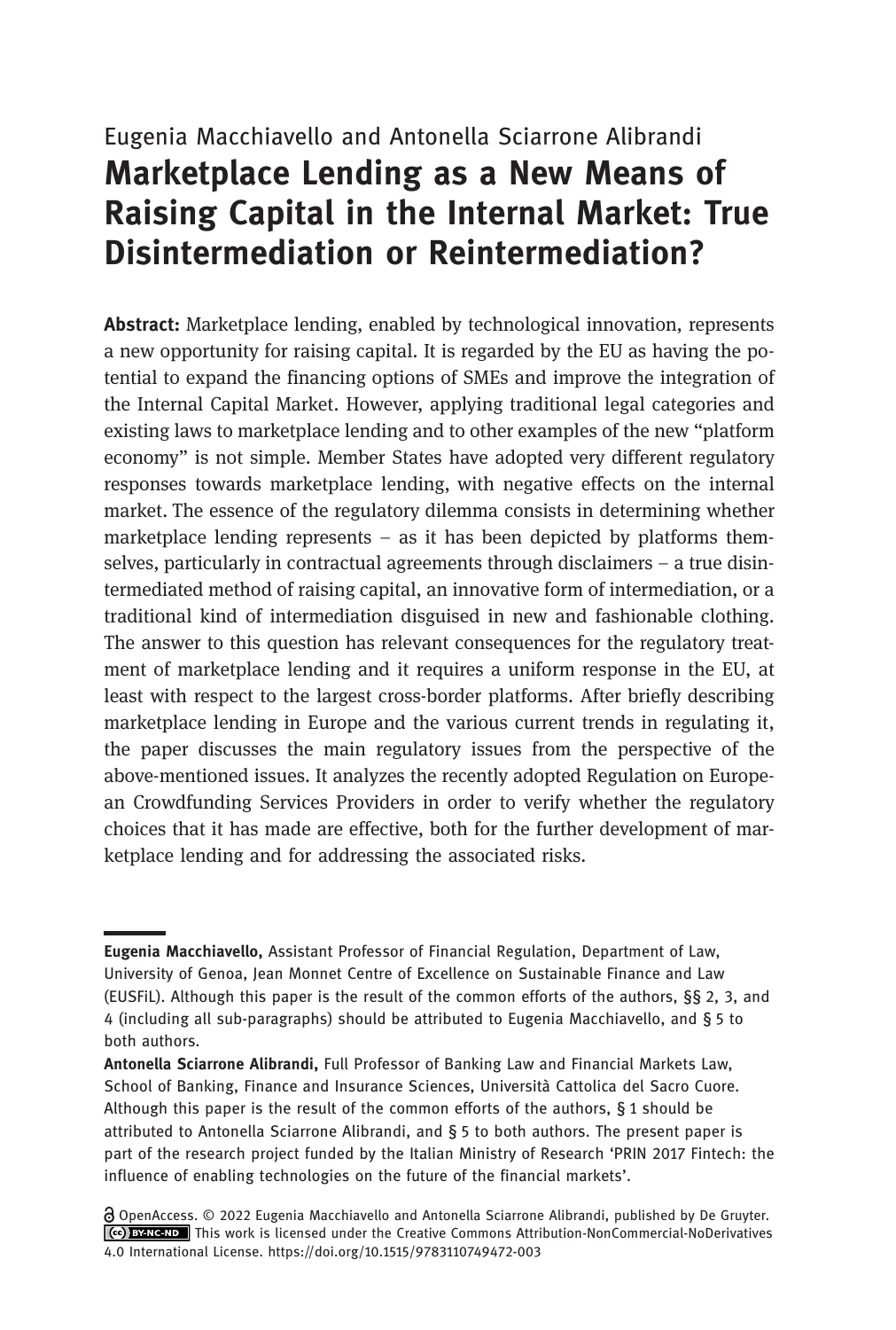### Table of Contents

- Lending-Based Crowdfunding in the Framework of the Capital Markets Union and FinTech Action Plans: The "Platform Dilemma" - 38
- 2 Marketplace Lending in Europe: Main Business Models and Related Risks 45
- 3 Regulatory Trends and Main Policy Issues in Various European Countries 51
- The European Crowdfunding Service Provider Regulation in Light of Marketplace Lending Challenges: How Effective Is It? - 58
	- 4.1 An Analysis of the ECSP Regulation: The Most Controversial Issues -68
	- . Is the ECSP Regulation Creating the Conditions for a Single Crowdfunding Market? - 59
		- 4.2.1 Authorization Process and Supervisory Authority Powers -69
		- 4.2.2 Scope and Limitations with Respect to Activities and Products  $\longrightarrow$  60
	- 4.3 Does the ECSP Regulation Address All of the Relevant Crowdfunding Risks? 64 4.3.1 Overview -64
		- 4.3.2 Risk of Fraud, Misleading Information, and Investor Protection: Conduct and Disclosure Duties -65
		- 4.3.3 Client Money 71
		- 4.3.4 Investor Liquidity Risk 71
		- 4.3.5 Market Integrity, Efficiency, and Stability: Organizational and Prudential Requirements - 72
		- 4.3.6 Agency Costs and Conflicts of Interest 75
	- 4.4 A Special Focus: Loans versus Investments and Borrower Protection 76
	- . Addressing the Core Question: How Does the ECSP Regulation Deal with the Platform Dilemma? Effects on Market Structure - 79
- 5 Conclusions -81

# 1 Lending-Based Crowdfunding in the Framework of the Capital Markets Union and FinTech Action Plans: The "Platform Dilemma"

Marketplace lending (also called P2P lending or lending-based crowdfunding) consists of the provision of loans to consumers or businesses by a multitude of individuals or entities (a "crowd"), each supplying only a small portion of the amount requested, generally through an online platform. Together with equity crowdfunding, marketplace lending took root in the context of the last financial crisis and, since then, has experienced continuous growth, so that it has come to represent the largest segment of European alternative finance. In particular, the consumer-based segment comprises 41 percent of the European alternative finance market, while the business-lending segment represents  $14$  percent.<sup>1</sup>

Other relevant shares of the alternative market are equity-based crowdfunding at 6 percent,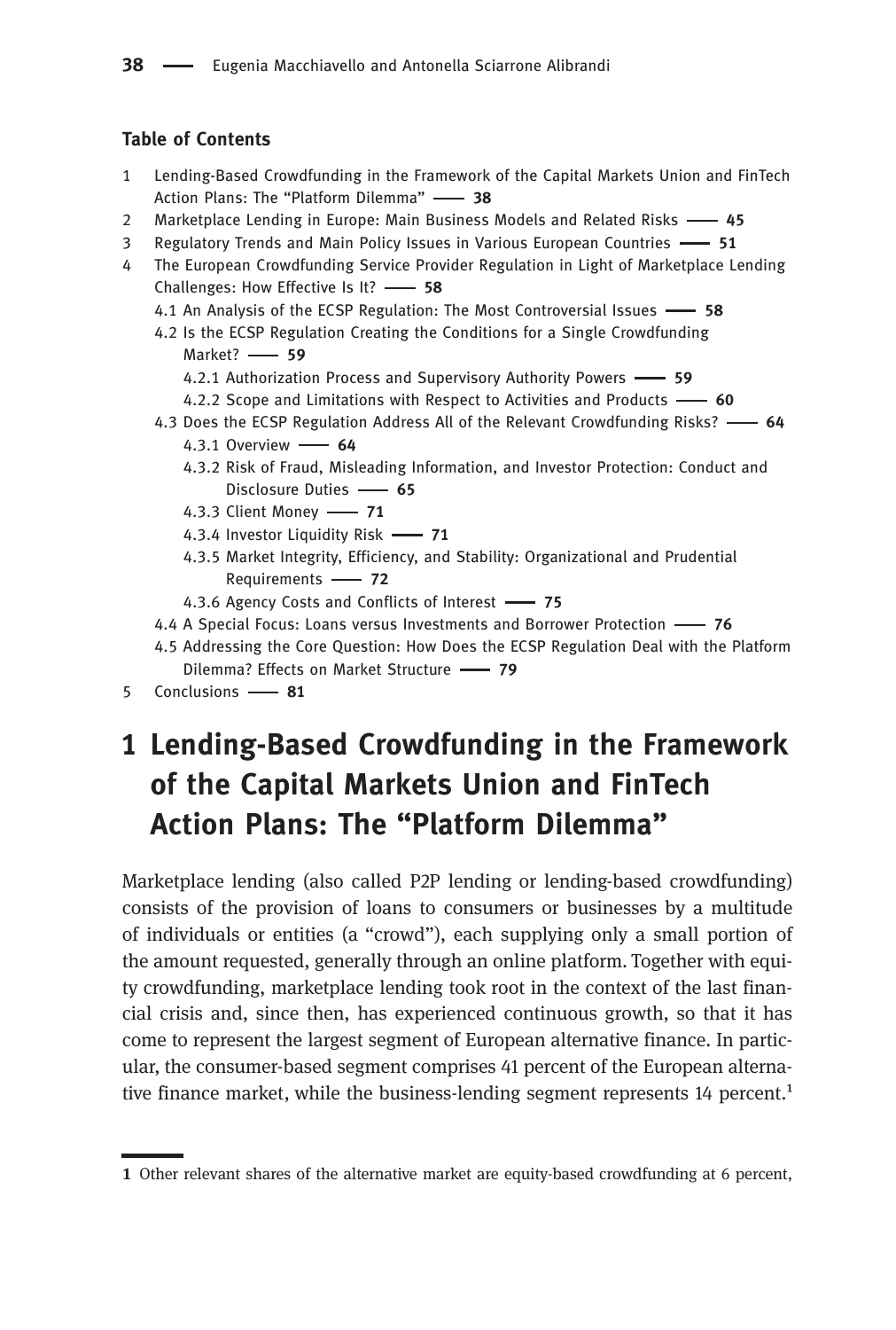In both these segments, the UK is the most significant contributor, followed by Germany, France, while the fourth biggest market is Poland, in the first segment, and the Netherlands, in the second one.²

Marketplace lending appears to contribute to the promotion of innovation<sup>3</sup> and expanding financial inclusion, $4$  thanks to cost minimization<sup>5</sup> and the speed of the underwriting process. Business lending through crowdfunding platforms is growing rapidly: in 2018, British P2P business lending accounted for 11.59 percent of the annual estimated volume of total new loans to small and me-

real estate crowdfunding at 8 percent, and other types of securities at 5 percent. Other minor marketplace lending segments are balance sheet lending (in which the platform provides a loan from its balance sheet) for business (3 percent) and for consumers (0.1 percent). Tania Ziegler et al., 'Shifting Paradigms – The 4th European Alternative Finance Benchmarking Report', (2019), p. 31–33, <[https://www.jbs.cam.ac.uk/fileadmin/user\\_upload/research/centres/alternati](https://www.jbs.cam.ac.uk/fileadmin/user_upload/research/centres/alternative-finance/downloads/2019-04-4th-european-alternative-finance-benchmarking-industry-report-shifting-paradigms.pdf) [ve-finance/downloads/2019-04-4th-european-alternative-finance-benchmarking-industry-report](https://www.jbs.cam.ac.uk/fileadmin/user_upload/research/centres/alternative-finance/downloads/2019-04-4th-european-alternative-finance-benchmarking-industry-report-shifting-paradigms.pdf)[shifting-paradigms.pdf>](https://www.jbs.cam.ac.uk/fileadmin/user_upload/research/centres/alternative-finance/downloads/2019-04-4th-european-alternative-finance-benchmarking-industry-report-shifting-paradigms.pdf) (last access for all electronic sources if not otherwise indicated: 11 August 2020). Last update to the text and sources: 7 February 2021.

<sup>2</sup> See Tania Ziegler et al., 'The Global Alternative Finance Market Benchmarking Report' (2020), p. 81–82, <https://www.jbs.cam.ac.uk/fileadmin/user\_upload/research/centres/alternative-finan ce/downloads/2020–04–22-ccaf-global-alternative-finance-market-benchmarking-report.pdf>.

This and the following paragraphs draw from our previous contributions: Eugenia Macchiavello, 'Peer-to-peer Lending and the "Democratization" of Credit Markets: Another Financial Innovation Puzzling Regulators', Columbia Journal of European Law (2015) 21(3) 521, 540–42; Id., 'Financial-Return Crowdfunding and Regulatory Approaches in the Shadow Banking, Fintech and Collaborative Finance Era', European Company and Financial Law Review 14(4) (2017) 662; Guido Ferrarini/Eugenia Macchiavello, 'FinTech and Alternative Finance in the CMU: The Regulation of Marketplace Investing, in: Emilios Avgouleas/Danny Busch/Guido Ferrarini (eds.), Capital Markets Union in Europe, 2018, p. 208 et seqq.; Antonella Sciarrone Alibrandi et al., 'Marketplace lending. Verso nuove forme di intermediazione finanziaria?', Consob Quaderno Fintech No. 5/2019, [<http://www.](http://www.consob.it/documents/46180/46181/FinTech_5.pdf/a92a97f0-7d0e-43de-9fcd-4acfd97199f2) [consob.it/documents/46180/46181/FinTech\\_5.pdf/a92a97f0-7d0e-43de-9fcd-4acfd97199f2](http://www.consob.it/documents/46180/46181/FinTech_5.pdf/a92a97f0-7d0e-43de-9fcd-4acfd97199f2)>; Eugenia Macchiavello, 'What to Expect When You Are Expecting' a European Crowdfunding Regulation: The Current "Bermuda Triangle" and Future Scenarios for Marketplace Lending and Investing in Europe' (August 20, 2019), European Banking Institute Working Paper Series – No. 55/2019, <<https://ssrn.com/abstract=3493688>>.

About the tendency of nonbank lenders to finance more innovative projects than banks for reasons related to differences in funding costs and types, see Jason Roderick Donaldson/Giorgia Piacentino/Anjan Thakor, 'Intermediation Variety', (June 2019) NBER Working Paper No. 25946, <[https://www.nber.org/papers/w25946>](https://www.nber.org/papers/w25946).

For the data about the percentage of unbanked or underbanked persons in certain EU countries, see Ziegler et al, (fn. 2), p. 94.

Platform operating costs are minimized through the use of technology (e. g. automated systems) and off-balance-sheet loans, the absence of transformation and maturity risk, and by the ability to avoid banking regulations: Carlos Serrano-Cinca/Bego Gutierrez-Nieto/Luz López-Palacios, 'Determinants of Default in P2P Lending', PLoS One 10(10) (2015), 1, p. 3.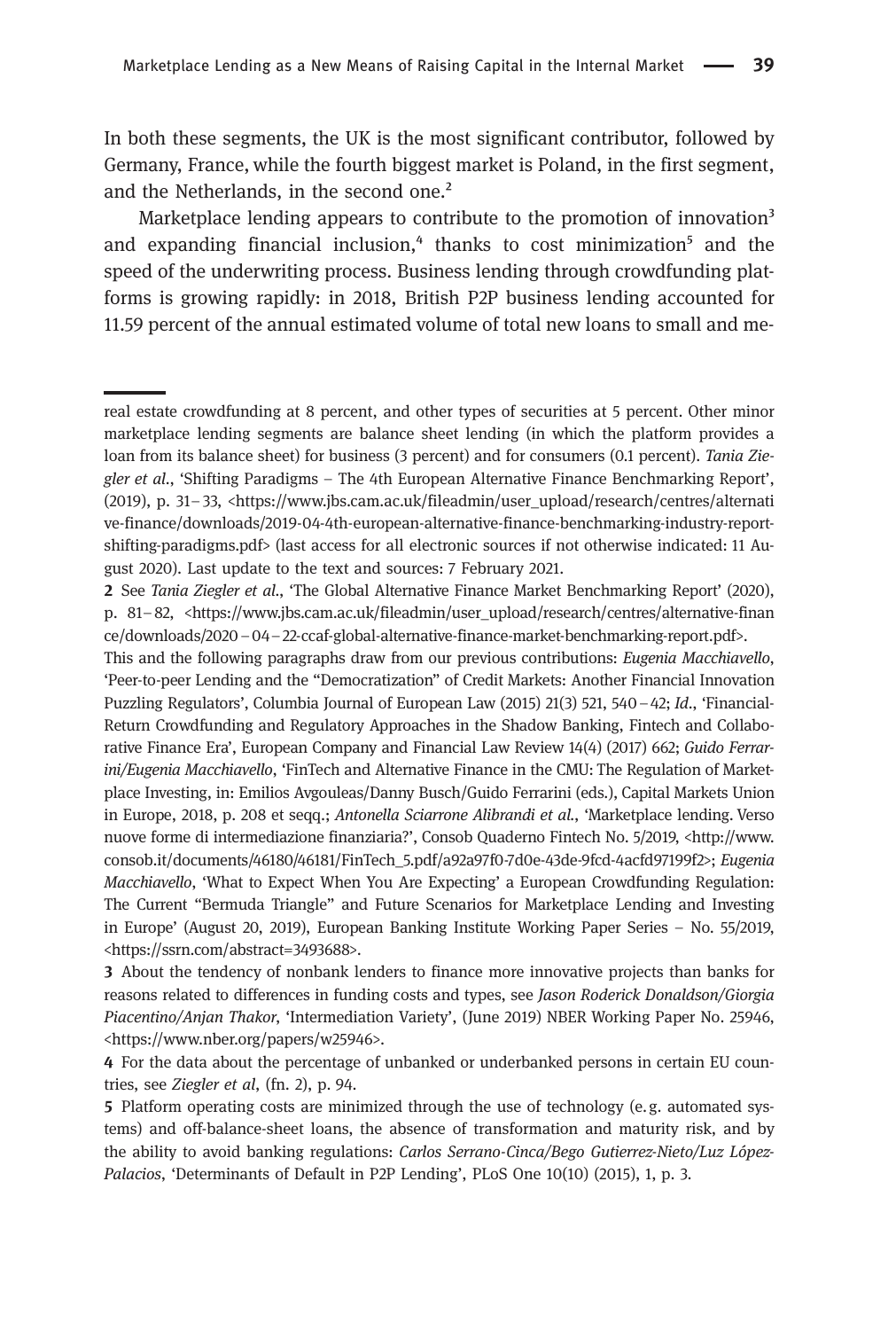dium-sized enterprises (SMEs), which represented a 25% growth rate over the previous year.⁶ Furthermore, P2P consumer lending platforms appear to serve areas that may be underserved by traditional banks (because these areas have fewer branches or are economically depressed) and borrowers who are generally categorized by banks as subprime but able to sustain a loan.<sup> $7$ </sup> It is also an interesting investment opportunity in terms of diversification (because it is an alternative and therefore more resilient market) and because of the possibility of both financial and nonfinancial/altruistic returns, while also improving competition, diversification, and innovation in the financial markets.<sup>8</sup>

Just as the financial crisis of 2007–2008 led to the initial explosion in crowdfunding, the pandemic and the global economic crisis that we have just gone through may potentially offer an opportunity for the phenomenon's further development. Since crowdfunding (and marketplace lending in particular) has proven in recent years to be an important alternative form of finance for consumers, start-ups, and SMEs, it could, in the wake of the pandemic, make a significant contribution to the fight against the negative economic effects of COVID-19.<sup>9</sup> Dur-

Ziegler et al. (fn. 2), p. 85.

<sup>7</sup> Julapa Jagtiani/Catharine Lemieux, 'Do Fintech Lenders Penetrate Areas That Are Underserved By Traditional Banks?, Journal of Economics and Business 100 (2018) 43; Id., 'Fintech Lending: Financial Inclusion, Risk Pricing, and Alternative Information', (26 December 2017), Federal Reserve of Philadelphia Working Paper No. 17/2017, available at <[https://ssrn.com/abstract=](https://ssrn.com/abstract=3096098) [3096098>](https://ssrn.com/abstract=3096098); Julapa Jagtiani/Lauren Lambie-Hanson/Timothy Lambie-Hanson, 'Fintech Lending and Mortgage Credit Access', Federal Reserve Bank of Philadelphia Working Paper No. 19–47, (November 2019), <https://www.philadelphiafed.org/-/media/research-and-data/publications/ working-papers/2019/wp19–47.pdf>; Calebe De Roure/Loriana Pelizzon/Anjar V. Thakor, 'P2P Lenders Versus Banks: Creak Skimming or Bottom Fishing?', SAFE Working Paper No. 206/ 2019, <<http://hdl.handle.net/10419/203316>> (as regards the German consumer credit market, P2P lenders target riskier borrowers and the risk-adjusted interest rates are lower than those offered by banks). About business lending (but more generally referring to lending platforms that are managed by Big Tech instead of crowdfunding platforms), see Harald Hau et al., 'Fintech Credit, Financial Inclusion and Entrepreneurial Growth', (2018) Working Paper, abstract available at <[https://editorialexpress.com/cgi-bin/conference/download.cgi?db\\_name=EEAESEM2018](https://editorialexpress.com/cgi-bin/conference/download.cgi?db_name=EEAESEM2018&paper_id=598) [&paper\\_id=598](https://editorialexpress.com/cgi-bin/conference/download.cgi?db_name=EEAESEM2018&paper_id=598)>; Harald Hau et al., 'How FinTech Enters China's Credit Market', (2019), AEA Papers and Proceedings, 109, 60, [<https://pubs.aeaweb.org/doi/pdfplus/10.1257/pandp.20191012>](https://pubs.aeaweb.org/doi/pdfplus/10.1257/pandp.20191012) (observing that FinTech credit companies provide more credit to borrowers with lower credit scores).

Among other sources, see European Commission, 'Unleashing the Potential of Crowdfunding in the European Union', (Communication), COM(2014) 172 final 2, at 5, <http://ec.europa.eu/internal\_market/finances/docs/crowdfunding/140327-communication\_en.pdf>.

Ratna Sahay et al., 'The Promise of Fintech Financial Inclusion in the Post COVID-19 Era', (2020), 16 et seqq., [https://www.imf.org/en/Publications/Departmental-Papers-Policy-Papers/Is](https://www.imf.org/en/Publications/Departmental-Papers-Policy-Papers/Issues/2020/06/29/The-Promise-of-Fintech-Financial-Inclusion-in-the-Post-COVID-19-Era-48623) [sues/2020/06/29/The-Promise-of-Fintech-Financial-Inclusion-in-the-Post-COVID-19-Era-48623.](https://www.imf.org/en/Publications/Departmental-Papers-Policy-Papers/Issues/2020/06/29/The-Promise-of-Fintech-Financial-Inclusion-in-the-Post-COVID-19-Era-48623)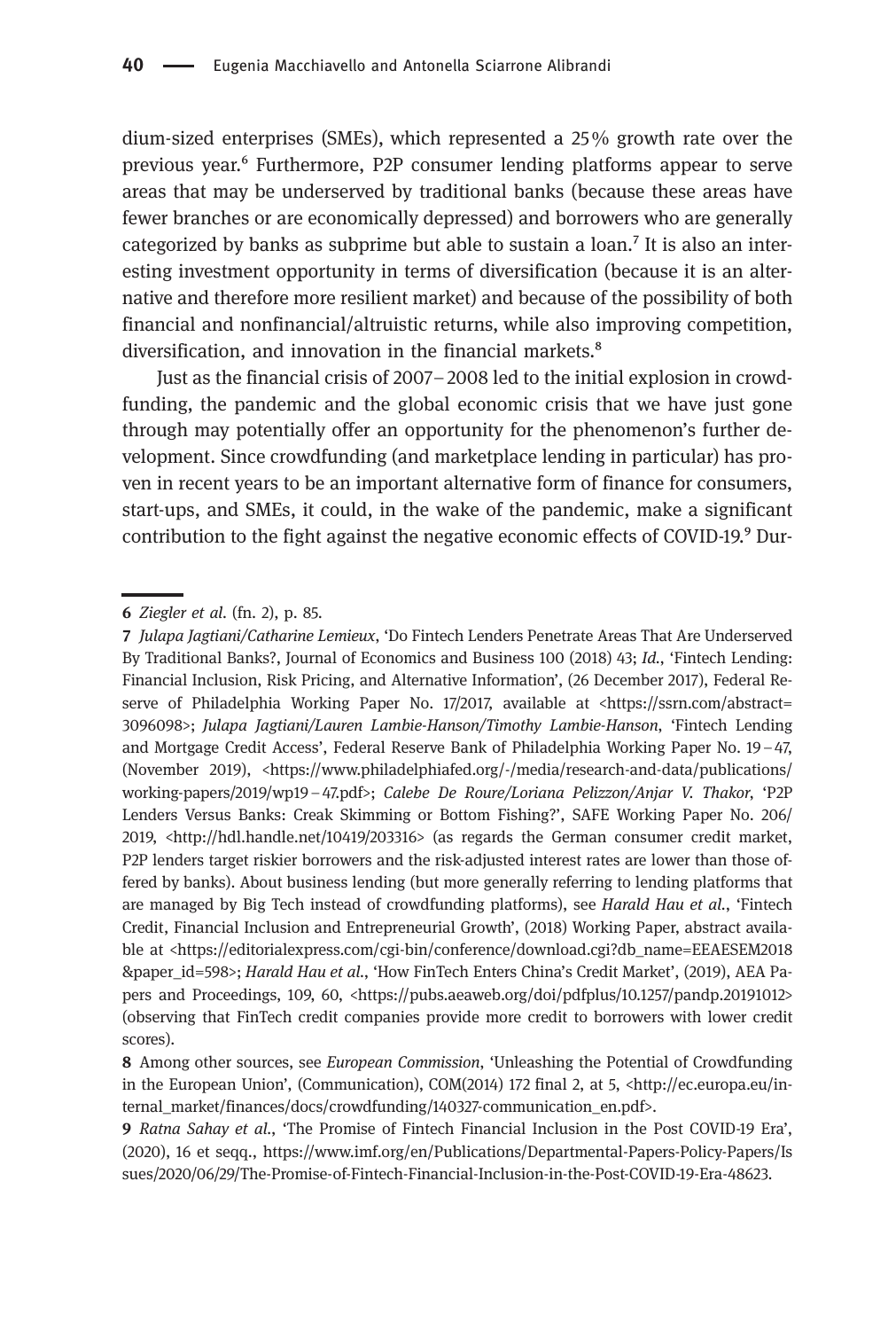ing 2020, however, the growth of marketplace lending was not as pronounced as it could have been,<sup>10</sup> probably in view of the fact that an adequate regulatory framework for the phenomenon had not yet been established in Europe, and, in the absence of an effective EU regime, governments did not offered targeted support to the activities of the platforms.

Yet, already in the earliest stages of the Capital Markets Union<sup>11</sup> and FinTech Action Plans,<sup>12</sup> the European Commission included crowdfunding service providers in the scope of action. More specifically, the Commission advanced in March 2018 a Proposal<sup>13</sup> for a Regulation on European Crowdfunding Service Providers for Business (hereinafter ECSP Regulation), in consideration of its potential for expanding SME financing options and for improving the integration of the Internal Capital Market. After a lengthy legislative process, during which the original

See also European Commission, 'Consultation on a New Digital Finance Strategy for Europe/Fin-Tech Action Plan', (3 April 2020), [<https://ec.europa.eu/info/sites/info/files/business\\_economy\\_](https://ec.europa.eu/info/sites/info/files/business_economy_euro/banking_and_finance/documents/2020-digital-finance-strategy-consultation-document_en.pdf) [euro/banking\\_and\\_finance/documents/2020-digital-finance-strategy-consultation-document\\_](https://ec.europa.eu/info/sites/info/files/business_economy_euro/banking_and_finance/documents/2020-digital-finance-strategy-consultation-document_en.pdf) [en.pdf>](https://ec.europa.eu/info/sites/info/files/business_economy_euro/banking_and_finance/documents/2020-digital-finance-strategy-consultation-document_en.pdf).

<sup>10</sup> Preliminary data (April 2020) show a significant negative impact of the pandemic on marketplace lending, both as respects capital inflow (new investments) from investors and deal flow (the number of new projects registered on platforms) – in both cases, representing more than a 50 percent decline. There has only been a small impact thus far (in terms of payment delays and cash flow problems) on existing projects. The survey also reports onalack of support for platforms from governments and certain measures taken by platforms to help crowd-borrowers (waiver of late repayment fees, delayed capital repayment on loans, operational support in the preparation of contingency plans, and provision of information on government subsidies): European Crowdfunding Network (ECN), 'Early Impact of CoVid19 on the European Crowdfunding Sector' (April 2020), <[https://eurocrowd.org/wp-content/blogs.dir/sites/85/2020/04/ECN\\_CoVid19\\_](https://eurocrowd.org/wp-content/blogs.dir/sites/85/2020/04/ECN_CoVid19_Survey_20200414.pdf) [Survey\\_20200414.pdf](https://eurocrowd.org/wp-content/blogs.dir/sites/85/2020/04/ECN_CoVid19_Survey_20200414.pdf)>. A recent study (January 2021) shows improvements in the European mechanisms for raising capital (e. g., equity-based crowdfunding, including donation-based crowdfunding, which reported exceptional growth during the pandemic aimed at supporting hospitals, etc.), while a decrease in overall marketplace lending in terms of volume (-3 percent) and the number of transactions (‐2 percent), despite an increase in the number of borrowers (which has grown by 8 percent), in particular new ones (+28 percent): Tania Ziegler et al., 'The Global Covid-19 FinTech. Market Rapid Assessment Study', (December 2020), 87–88, <[https://www.jbs.cam.ac.uk/wp-content/uploads/2020/12/2020-ccaf-global-covid-fintech-mar](https://www.jbs.cam.ac.uk/wp-content/uploads/2020/12/2020-ccaf-global-covid-fintech-market-rapid-assessment-study.pdf) [ket-rapid-assessment-study.pdf>](https://www.jbs.cam.ac.uk/wp-content/uploads/2020/12/2020-ccaf-global-covid-fintech-market-rapid-assessment-study.pdf).

<sup>11</sup> European Commission, 'Action Plan on Building a Capital Markets Union' (Communication) COM/2015/0468 final (30 September 2015); Id., 'Mid-Term Review of the Capital Markets Union Action Plan', COM(2017) 292 final (8 June 2017).

<sup>12</sup> European Commission, 'FinTech Action Plan: For a More Competitive and Innovative European Financial Sector', (Communication) COM/2018/0109 final (8 March 2020).

<sup>13</sup> *European Commission*, 'Proposal for a Regulation of the European Parliament and of the Council on European Crowdfunding Service Providers (ECSP) for Business', (8 March 2018) COM(2018)113.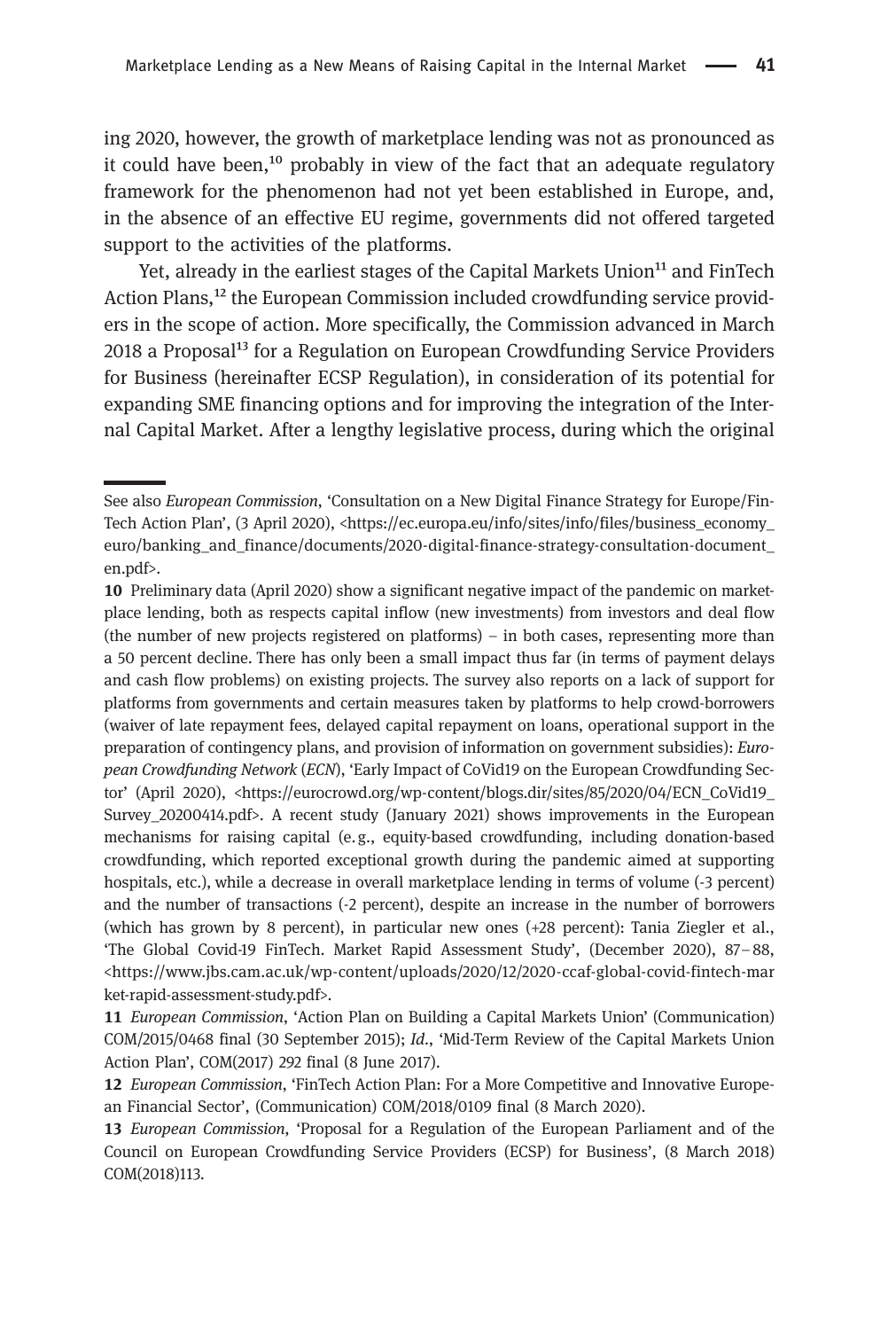proposal was subject to several modifications, the final text $^{14}$  was adopted by the Council only on 20 July 2020 and by the European Parliament on 7 October 2020; it was published in the Official Journal on 20 October 2020.<sup>15</sup> Significantly, this is the first regulation adopted in the FinTech sector at the EU level and, with regard to the basic choices contained therein, it therefore constitutes an important point of reference for further regulations that will be issued in the coming months.

The need for a European regulation focused on crowdfunding service providers can also be explained by the fact that this type of marketplace, although part of the more general phenomenon called the "platform economy",<sup>16</sup> often associated with the "sharing economy," but more recently re-defined as "crowd-based capitalism" because of its profit-driven character and concentrated power, $17$  responds to financial needs and therefore poses particular issues. An online platform is generally identified as 'a digital service that facilitates interactions between two or more distinct but interdependent sets of users (whether firms or individuals) who interact through the service via the Internet ("multi-sided platforms").<sup>18</sup> They tend to be characterized by a fragmentation of the traditional value chain and the provision of services by other users (not by the platform) who might simultaneously be both consumers and producers ("prosumers").

<sup>14</sup> Council of the European Union, 'Position of the Council at first reading with a view to the adoption of a Regulation […] on European crowdfunding service providers for business, and amending Regulation (EU) 2017/1129 and Directive (EU) 2019/1937', [<https://data.consilium.eu](https://data.consilium.europa.eu/doc/document/ST-6800-2020-INIT/en/pdf) [ropa.eu/doc/document/ST-6800-2020-INIT/en/pdf>](https://data.consilium.europa.eu/doc/document/ST-6800-2020-INIT/en/pdf).

<sup>15</sup> Regulation (EU) 2020/1503 [...] of 7 October 2020 on European Crowdfunding Service Providers for Business. The Regulation will then enter into force the 20th day after the publication but will be applied from 10 November 2021, saved for differentiated dates of application for certain rules/cases. For a detailed analysis of the ECSP Regulation, please see: Eugenia Macchiavello, 'The European Crowdfunding Service Providers Regulation and the Future of Marketplace Lending and Investing in Europe: The 'Crowdfunding Nature' Dilemma', European Business Law Review 2021, 32(3) 557; Id., 'Marketplace Lending and Investing in Europe and the EC Proposal for a Regulation on European Crowdfunding Service Providers for Businesses', in Elisabetta Bani/ Edyta Rutkowska-Tomaszewska/Beata Pachuca-Smulska (eds.), Public Law and the Challenges of New Technologies and Digital Markets, Volume II, 2020, p. 119; see also Id., 'Disintermediation in Fund-raising: Marketplace Investing Platforms and EU Financial Regulation', in Iris H. Chiu/ Gudula Deipenbrock (eds.), Routledge Handbook on FinTech and Law, 2021, p. 291 et seqq. 16 Orly Lobel, 'The Law of the Platform', Minnesota Law Review 2016, 101(1), 87; FSB, 'Decentralised Financial Technologies. Report on Financial Stability, Regulatory and Governance Implications', (6 June 2019), <[https://www.fsb.org/wp-content/uploads/P060619.pdf>](https://www.fsb.org/wp-content/uploads/P060619.pdf).

<sup>17</sup> See Arun Sundararajan, The Sharing Economy: The End of Employment and the Rise of Crowd-Based Capitalism, 2016.

<sup>18</sup> OECD, An Introduction to Online Platforms and Their Role in the Digital Transformation, 2019, <[https://www.oecd.org/innovation/an-introduction-to-online-platforms-and-their-role-in](https://www.oecd.org/innovation/an-introduction-to-online-platforms-and-their-role-in-the-digital-transformation-53e5f593-en.htm)[the-digital-transformation-53e5f593-en.htm>](https://www.oecd.org/innovation/an-introduction-to-online-platforms-and-their-role-in-the-digital-transformation-53e5f593-en.htm).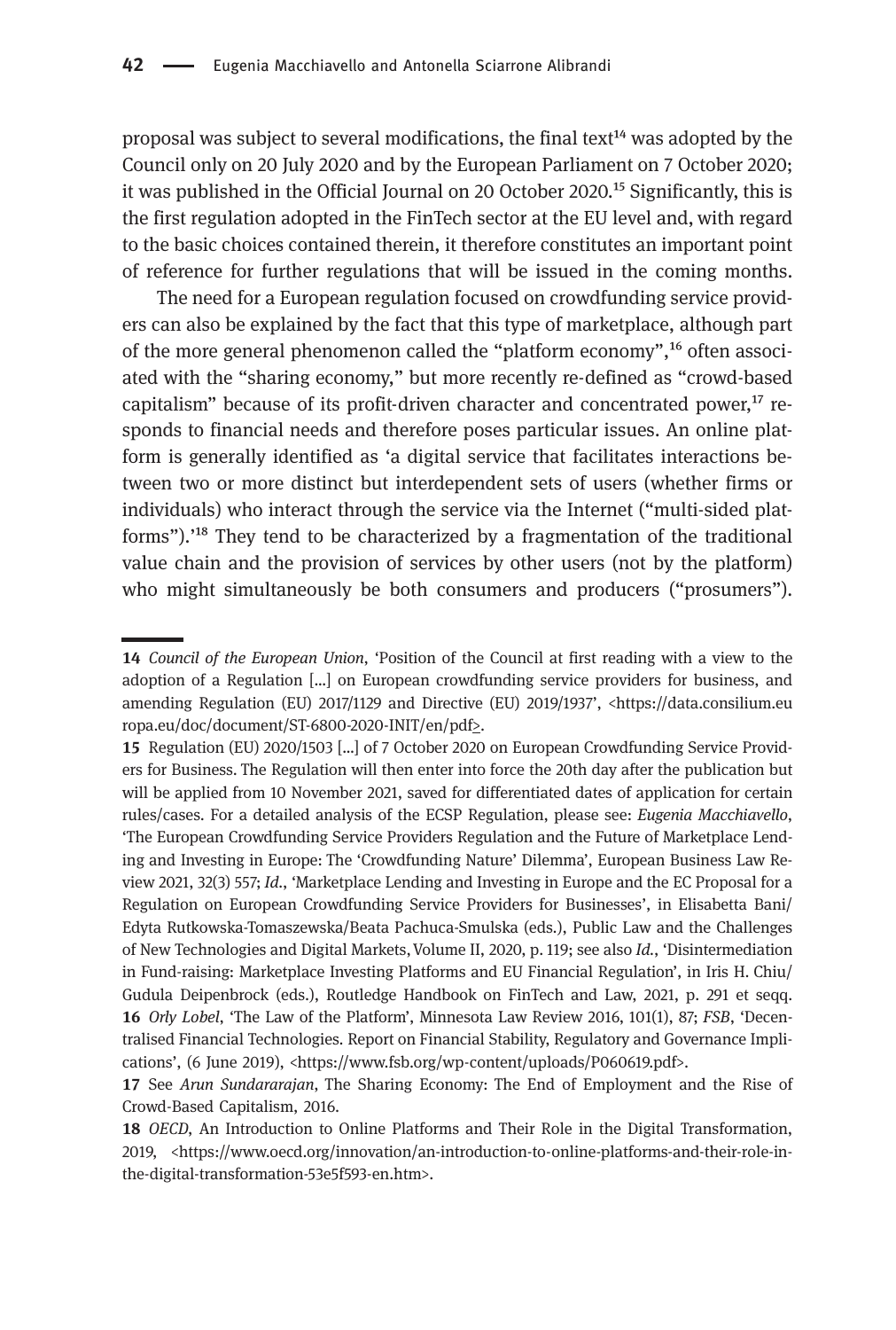This results in a complex nexus of multiple contracts governing the relationships among the users and between the platform and the users, and in the creation of peer-to-peer (P2P) marketplaces, in which platforms connect parties (often through algorithms) and provide standard contracts and rating systems to cope with the absence of a trusted party, with all participants benefiting from global network effects and broad accessibility.<sup>19</sup> As interpreted in light of the traditional systems of raising capital, this entails the replacement of traditional financial intermediaries, including underwriters, analysts, distributors, etc., with "P2P-marketplaces" (in both the primary and secondary markets).

In light of such a platform-based structure, it is not easy to apply traditional legal categories (such as those relating to financial instruments, markets, issuers, underwriters, etc.) to marketplace lending or to subject it to existing laws in various sectors (banking law, investment and markets regulation, AML/CT law, business law, consumer protection, etc.). This difficulty is enhanced by the variety of business models used in marketplace lending. None of the very different sets of rules adopted by several Member States to deal with the phenomenon have resulted in an effective regulatory response from an internal market point of view. Different levels of investor protection among countries and distorted competition are in fact detrimental to the goal of a high level of harmonization in financial regulation and to the postcrisis trend towards greater integration.

It is therefore to be welcomed that European authorities have chosen to issue a regulation aimed at clarifying, specifically with respect to ECSPs, the basic "platform dilemma". The crucial question relates, in fact, to whether marketplace lending represents – as originally described by actors in the sector, especially in contractual agreements by means of disclaimers – a true disintermediated method of raising capital, a mere informational and technical service,<sup>20</sup> an innovative form of financial intermediation, or a traditional type of financial intermediation disguised in new and fashionable clothing.

The answer to this question has relevant consequences for regulatory treatment of marketplace lending as well as its resulting market structure, and, at the same time, must be uniform in the EU, at least as regards the biggest and crossborder platforms.<sup>21</sup> The European Court of Justice (ECJ) has so far responded to

<sup>19</sup> OECD (fn. 18), p. 11 et seqq.; Linar Einav[/Chiara Farronato/](https://www.nber.org/people/chiara_farronato)[Jonathan Levin](https://www.nber.org/people/jonathan_levin), 'Peer-to-peer markets', NBER Working Paper No. 21496/2015, [<http://www.nber.org/papers/w21496](http://www.nber.org/papers/w21496)>.

Exempted under Art. 2(a) e-commerce Directive (No. 2000/31 [2000]); Art. 2(2)(d) Services in the Internal Market Directive (2006/123/CE), Art. 56 TFEU.

With respect to online platforms, see also Regulation (EU) 2019/1150 on promoting fairness and transparency for business users of online intermediation services and the proposals present-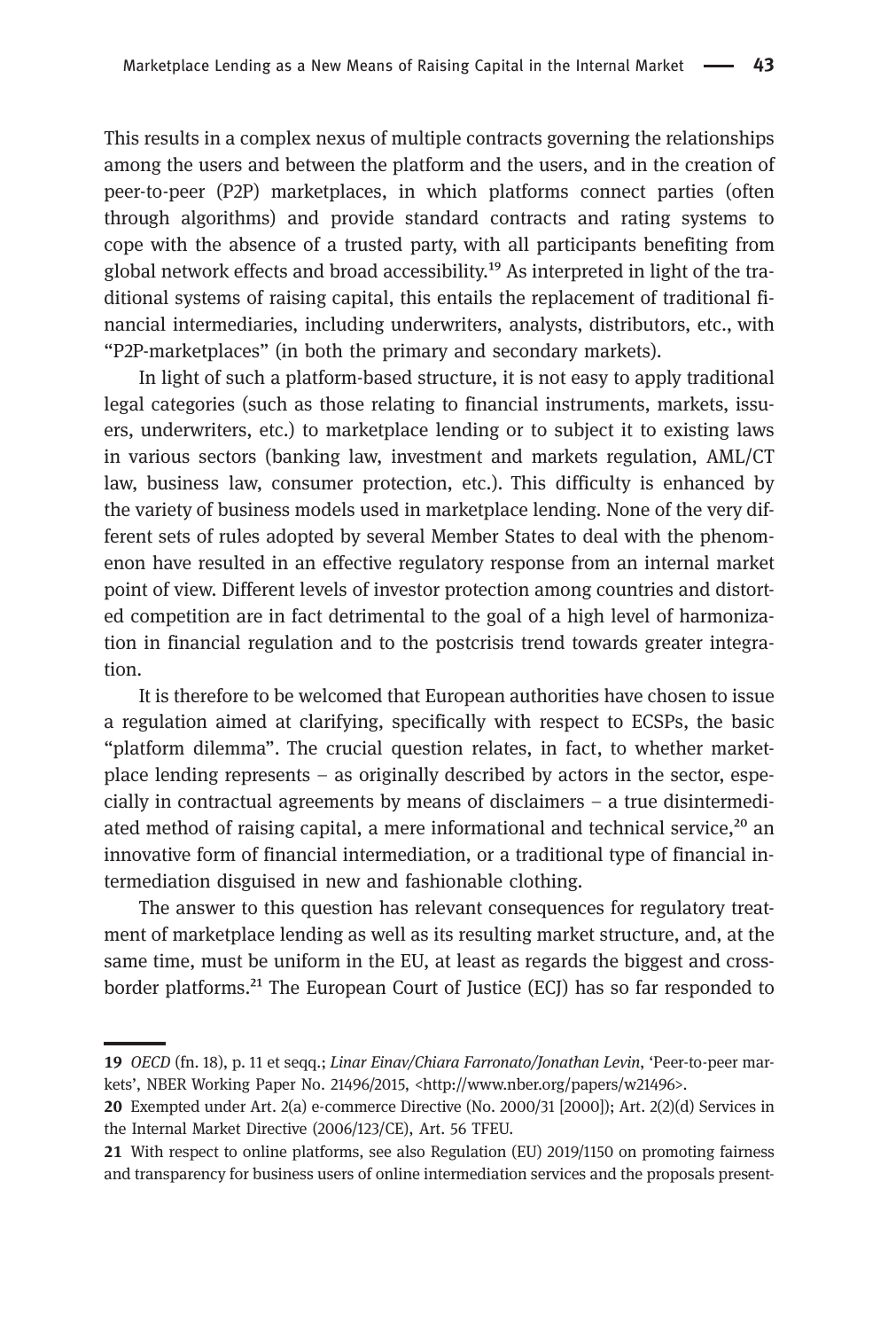such issues in the context of other economic sectors on a case-by-case (and "service-by-service") basis. For instance, in the transportation field, the ECJ has viewed Uber as a direct provider of transportation services (requiring a national license), under the theory that it created a new market ("non-professional transportation") and that its services (in principle, information society services) are an integral part of the new transportation market it has created, and the Uber exercises a decisive influence over the conditions under which drivers operate (e. g., the organization of the labour force, price-setting, control over quality, liability for damages, etc.). $^{22}$  On the other hand, in the accommodations sector, the ECJ has seen Airbnb as constituting a mere service of the information society and therefore exempted "sellers" from the need to procure national licenses as real estate agents because of the presence of a pre-existing market (for short-term accommodations, although only offered by professionals) and the lack of their decisive influence on the product (the platform does not set the rental price nor select the hosts or accommodations).<sup>23</sup> The Court has also been asked whether a P2P lending platform can be considered a "creditor" under Article 3(b) of the Consumer Credit Directive (2008/48/EC) where it has only facilitated P2P loans, but it did not issue a preliminary ruling due to the sudden default of the concerned platform.<sup>24</sup>

In the following sections, after describing the main business models of marketplace lending in Europe and each model's related risks, as well as various trends in the regulation of these models at the national level, we will analyze the recent ECSP Regulation to evaluate the choices made in the regulation with respect to the highlighted risks and, more generally, with respect to the platform dilemma, taking into account the possible effect of this regulatory approach on the market structure of European marketplace lending.

ed by the Commission in December 2020 (while this contribution was already under review) concerning a Single Market For Digital Services (COM(2020) 825 final) and concerning Digital Markets (COM(2020) 842 final).

<sup>22</sup> Case C-434/15 Asociación Profesional Élite Taxi v Uber Systems Spain SL [2018] OJ C-72/2; case C-320/16 Uber France Sas (GC, 10 April 2018).

<sup>23</sup> Case C-390/18 Airbnb Ireland (GC, 19 December 2019). See Liesbet Van Acker, C-390/18 - The CJEU Finally Clears the Air(bnb) Regarding Information Society Services, EuCML 2 (2020) 77.

Case C-311/15 TrustBuddy AB v Lauri Pihlajaniemi [2016] OJ C-38/46 and [2015] OJ C-294/38.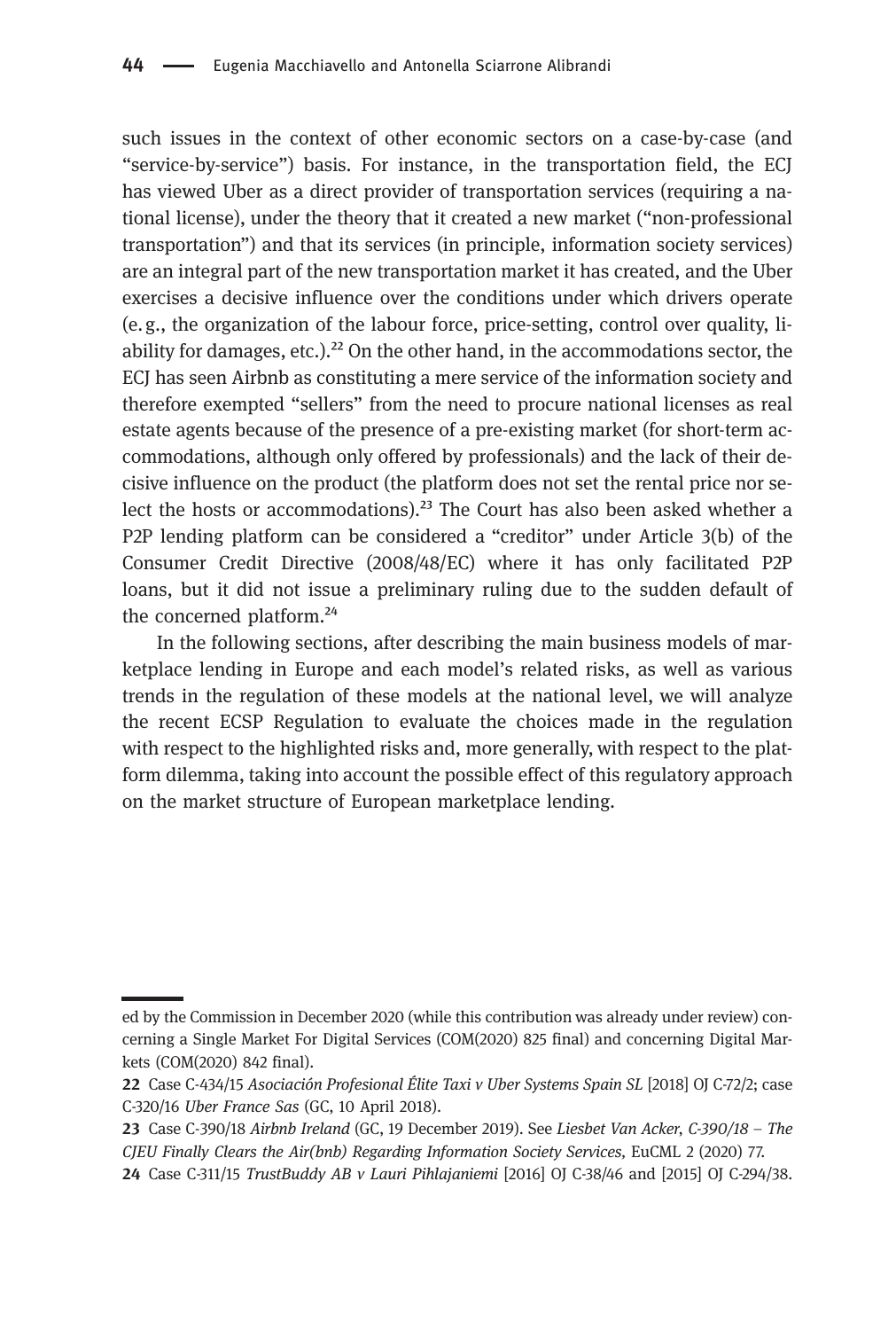## 2 Marketplace Lending in Europe: Main Business Models and Related Risks

One of the main drivers adding complexity to the platform dilemma is the wide variety of business models that exist in the market today and that are available to both borrowers and lenders. Under the basic and (so far) most widespread model of marketplace lending (called a "client-segregated account"), $25$  loans are disbursed by crowd-lenders (each providing small sums) at their own risk through contracts with crowd-borrowers, with the platform only facilitating transactions through the provision of various services, for which the platform is remunerated on a fee basis. For instance, the platform generally performs the pre-screening of applicants (e.g., based on credit scores and/or algorithms) and publishes the details of the project on its website, thereby putting crowd-borrowers and crowdlenders in contact. Platforms also tend to set up communication and feedback systems,<sup>26</sup> provide boilerplate contracts, handle the contractual relationships that are formed (including credit collection) and, when a separate payment service provider is not used, money transfers. However, significant variations in the models exist and some solutions are aimed at reducing the typical information asymmetry in credit markets and at and aligning the interests of the platforms and the investors but at the same time the same enhance the role of the platforms. For instance, some platforms let crowd-lenders decide which loans to finance based on the objective characteristics of the loan (maturity, interest rate, risk category, collateral, size, reimbursement options, etc.) used as search filters and based on the available information (also 'soft' information, pitches, backers' support, etc.) about the crowd-borrower (e. g. sex, age, job, residence, purpose of the financing, etc.) but often suggest or impose a certain level of diversification on the crowd-investors. Some platforms feature lending groups that have a leader who co-invests and conducts due diligence in order to reduce information

<sup>25</sup> Committee on the Global Financial System (CGFS)/Financial Stability Board (FSB), 'FinTech Credit. Market Structure, Business Models and Financial Stability Implications', 2017, p. 11 et seqq.; Tania Ziegler/Rotem Shneor, 'Lending Crowdfunding: Principles and Market Development', in: Roten Shneor/Liang Zhao/Bjørn-Tore Flåten (eds) Advances in Crowdfunding, 2020, 63, p. 68–70.

<sup>26</sup> About reputational mechanisms in online credit markets that are useful for reducing information asymmetry and moral hazard by improving credit risk analysis and creating incentives not to default (so as to avoid social stigma), see Xin, Yi, 'Asymmetric Information, Reputation, and Welfare in Online Credit Markets' (August 1, 2020), <[https://ssrn.com/abstract=3580468>](https://ssrn.com/abstract=3580468); Ruyi Ge et al., 'Predicting and Deterring Default with Social Media Information in Peer-to-Peer Lending', Journal of Management Information Systems 34(2) (2017) 401.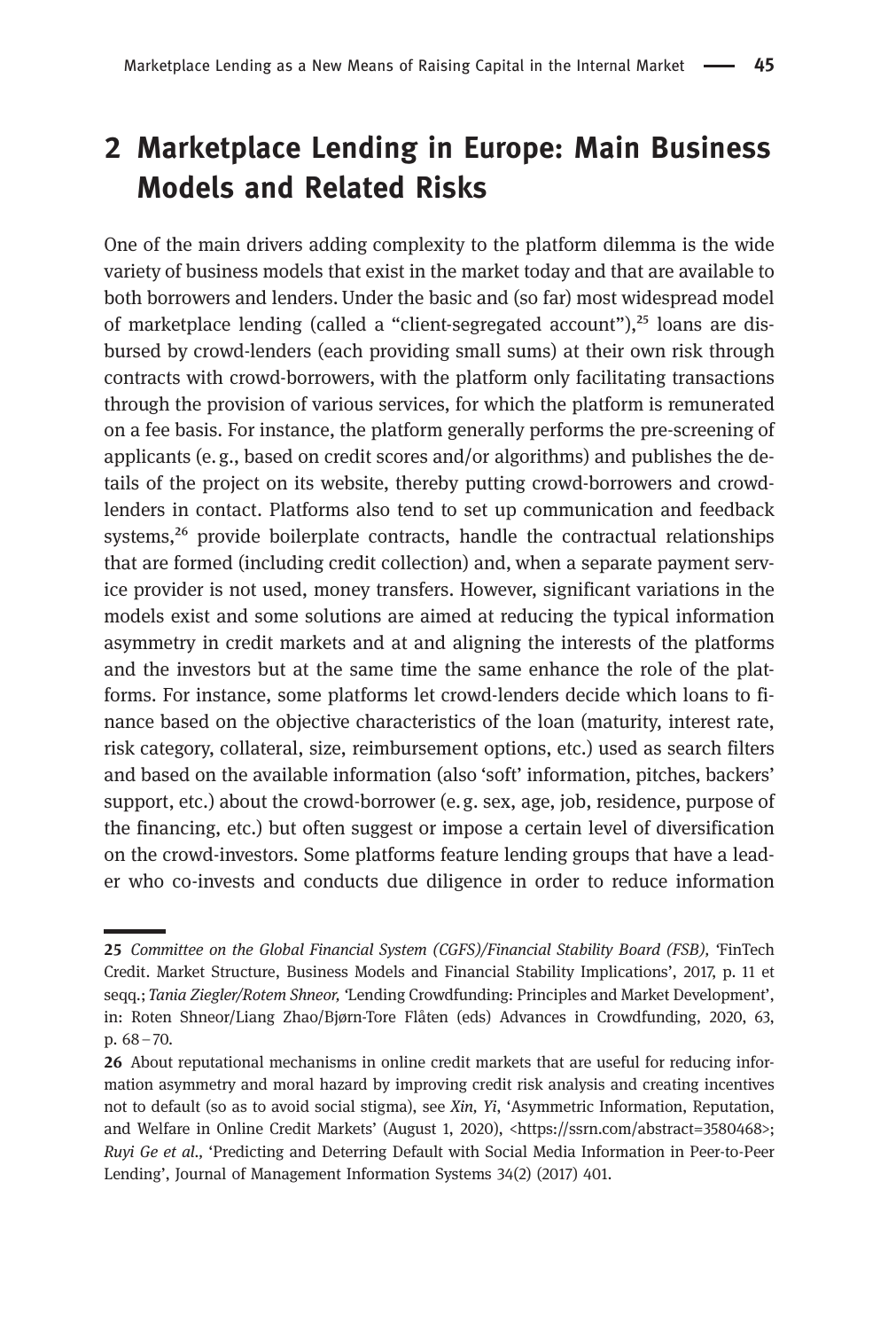asymmetries. Some set up guarantee funds to cover crowd-borrower defaults but the characteristics of the same might differ significantly in terms of conditions to receive the compensation (e. g. based on the discretion of the platforms or, instead, on objective and predetermined criteria), order of satisfaction, amount of reimbursement (partial, total, which percentage of the capital invested). $^{27}$ The price of loans might depend on competitive bids or, more frequently, on the platform's rating of the crowd-borrowers.<sup>28</sup> Creditworthiness assessments are often based on innovative and technology-led systems that take into account not only traditional "hard" financial information (e. g., financial statements and credit scores) but also "soft" financial (e.g., payment history, including utility bills, and buying habits) and nonfinancial (e. g. social media likes or followers) information.<sup>29</sup> The platforms are remunerated in the form of fees, which are generally dependent on the volume of loans disbursed and/or the performance of the loans.<sup>30</sup>

Some platforms, following an increasingly popular business model, have set up algorithmic or "auto-bid" systems that automatically assign crowd-lenders' funds to crowd-borrowers based on their risk profiles and characteristics (expect-

<sup>27</sup> CGFS-FSB (fn. 25) p. 8, 12-13; Financial Conduct Authority (FCA), 'FCA, 'Loan-based ('peer-topeer') and Investment-Based Crowdfunding Platforms: Feedback on Our Post-Implementation Review and Proposed Changes to the Regulatory Framework', (July 2018), CP 18/20, p. 18, 20, 30 –31, <<https://www.fca.org.uk/publication/consultation/cp18-20.pdf>>.

<sup>28</sup> For evidence of a better credit allocation when prices are set by platforms instead of an auction mechanism, see Talal Rahimy, 'Can Online Platforms Improve Resource Allocation by Controlling Prices?', (May 2020), <[https://www.researchgate.net/publication/342200397\\_Can\\_On](https://www.researchgate.net/publication/342200397_Can_Online_Platforms_Improve_Resource_Allocation_by_Controlling_Prices) [line\\_Platforms\\_Improve\\_Resource\\_Allocation\\_by\\_Controlling\\_Prices>](https://www.researchgate.net/publication/342200397_Can_Online_Platforms_Improve_Resource_Allocation_by_Controlling_Prices).

<sup>29</sup> On the ability of such systems to predict creditworthiness better than traditional credit scores, see Julapa Jagtiani/Catharine Lemieux, 'The Roles of Alternative Data and Machine Learning in Fintech Lending: Evidence from the LendingClub consumer platform', Financial Management 48 (2019) 1009; Nikita Aggarwal, 'Machine Learning, Big Data and the Regulation of Consumer Credit Markets: The Case of Algorithmic Credit Scoring' in: Nikita Aggarwal et al (eds) Autonomous Systems and the Law, 2019; J. Yan/W. Yu/J. L. Zhao, 'How Signaling and Search Costs Affect Information Asymmetry in P2P Lending: The Economics of Big Data', Financial Innovation 1(1) (2015) 19. See also Cummins et al. (fn. 30), p. 20 et seqq.; Tobias Berg et al., 'On the Rise of FinTechs – Credit Scoring Using Digital Footprints', (July 15, 2019), Michael J. Brennan Irish Finance Working Paper Series Research Paper No. 18–12, <https://ssrn.com/abstract=3163781>.

These fees include origination fees (from the borrower), repayment fees (from the lender), late payment fees, trading fees, servicing fees, and others. See Stijn Claessens et al., 'Fintech Credit Markets Around the World: Size, Drivers and Policy Issues', BIS Quarterly Review (23 Sep-tember 2018), 29, p. 32, [<https://www.bis.org/publ/qtrpdf/r\\_qt1809e.pdf](https://www.bis.org/publ/qtrpdf/r_qt1809e.pdf)>; Mark Cummins et al., 'Addressing Information Asymmetries in Online Peer-to-Peer Lending', in: Theo Lynn et al. (eds), Disrupting Finance. FinTech and Strategy in the 21st Century, 2019, 15, p. 18.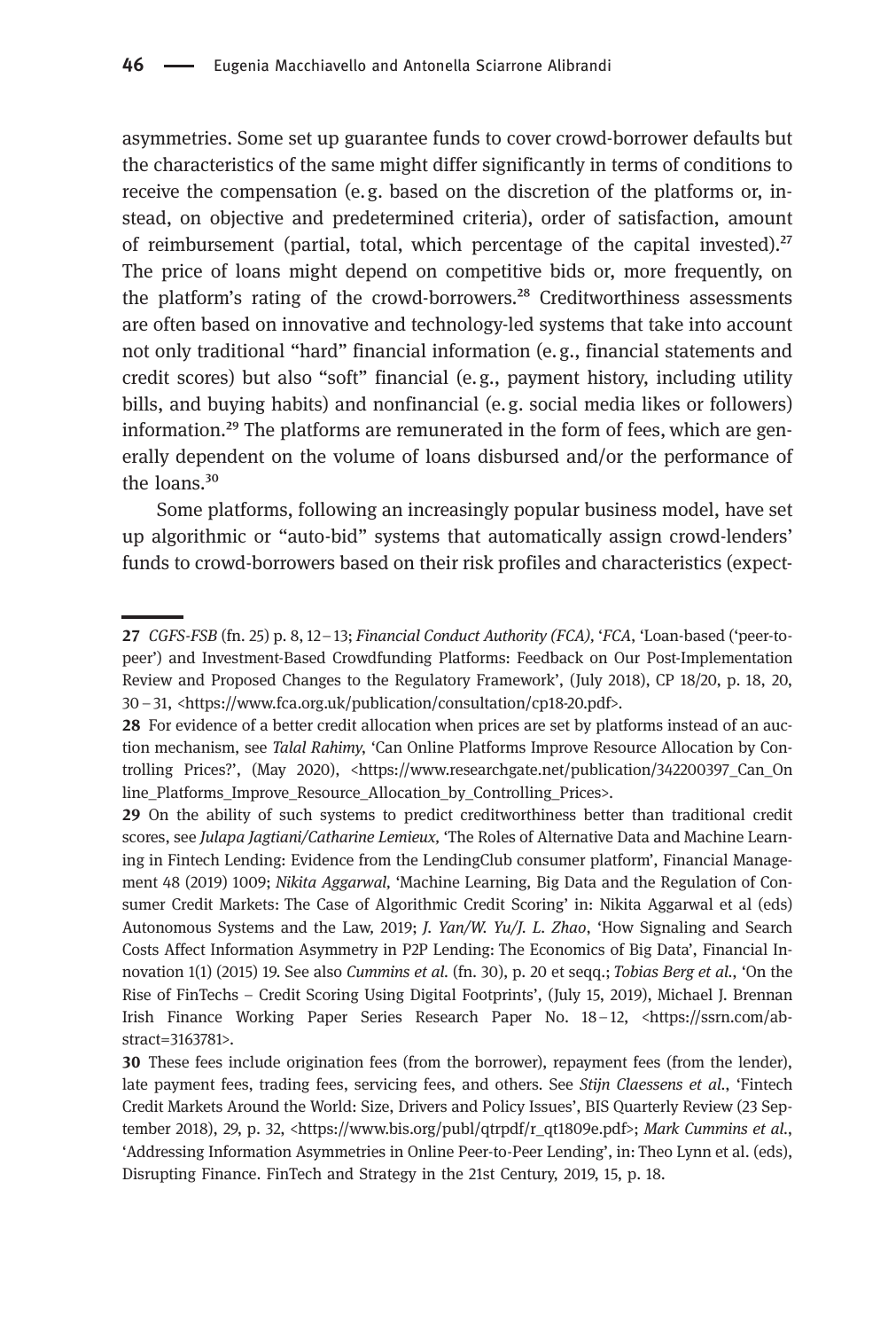ed return, interest rate, maturity, etc.), $31$  also with an eye toward ensuring investment diversification. Some other platforms engage in co-lending; that is, the platform participates in each loan on the platform together with the crowd-lenders in a (generally) limited percentage of the total loan amount.

In another model, called the "notary" business model, which is common in Germany and the US, the platform prescreens borrowers, publishes the projects online, and collects the funds, but a bank originates the loans and immediately resells them to a Special Purpose Vehicles (SPV) created by the platform, which subsequently issues notes to crowd-lenders representing their portion of the credit and remains the only counterparty of the crowd-lenders. A variation of this model entails securitization of loans, which are disbursed by a bank, assigned to the SPV and then repackaged, with the SPV's notes sold to the crowd.

Another model (the "balance sheet" model), which is common in Australia, Canada, and the US, involves the platform collecting the funds from the crowd through bonds or equity and providing the loans on its account or buying the loans provided in the first place by a bank. Like the notary model, crowd-lenders have recourse only against the platform, but under the balance sheet model the platform assumes the risk of borrower defaults.

Finally, under the "guaranteed return" model, a variation of the balance sheet model, the platform ensures a certain return to crowd-lenders investing in loan portfolios having a composition that is decided by the platform. This

In 2017, a large number of European platforms offered auto-bid or auto-selection functions for P2P consumer lending (82 percent) and P2P property lending (67 percent), while the percentage was lower for P2P business lending (25 percent). See Ziegler et al., 'Shifting', (fn. 1), p. 40–41. Recent studies seem to evidence a better performance of algorithms in predicting defaults in China – which favours the use of auto-bid mechanisms – but also shows that the algorithms contain gender and race-based biases: Runshan Fu/Yan Huang/Param Vir Singh, 'Crowds, Lending, Machine, and Bias', June 24, 2020, <https://papers.ssrn.com/sol3/papers.cfm?abstract\_id=3206027>. Better results in terms of welfare for lenders, borrowers, and platforms (Pareto efficiency) seem to be associated with passive models (in which platforms perform the information research) or bank-like models (in which platforms bear liquidity risks: e. g., the Bandora "Go and Grow" product). See Fabio Braggion et al., 'The Value of "New" and "Old" Intermediation in Online Debt Crowdfunding', CEPR Discussion Paper No. 14740/2020, <https://cepr.org/active/ publications/discussion\_papers/dp.php?dpno=14740#>. Partially contra to these conclusions and challenging the ability of the automatic systems used by some British platforms to reach information efficiency, see Julian R. Franks/Nicolas Andre Benigno Serrano-Velarde/Oren Sussman, 'Marketplace Lending, Information Aggregation, and Liquidity' (March 16, 2020), European Corporate Governance Institute–Finance Working Paper No. 678/2020, Review of Financial Studies (Forthcoming), p. 3, [<https://ssrn.com/abstract=2869945](https://ssrn.com/abstract=2869945)>.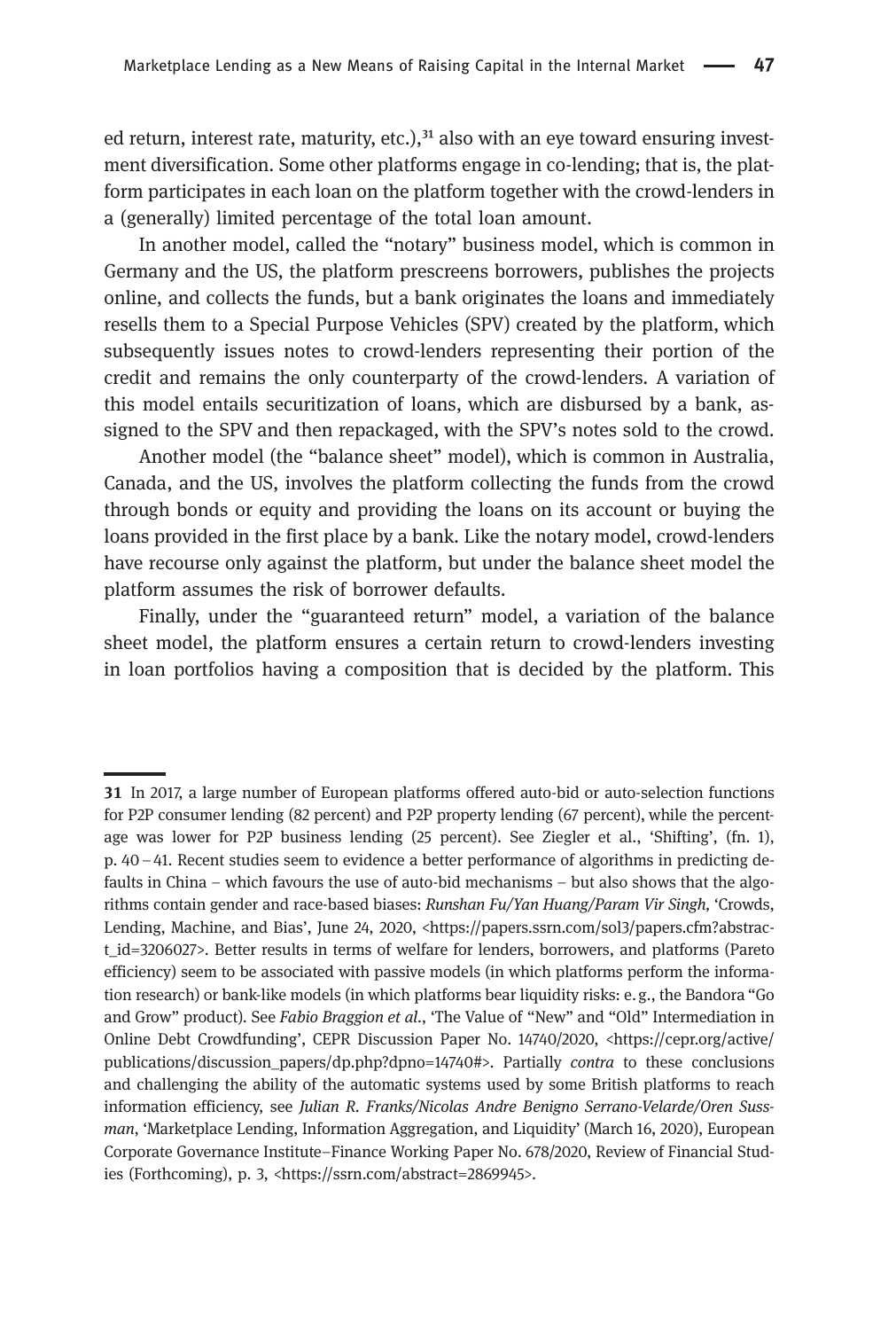model is widespread in China and growing also in the US and UK.<sup>32</sup> Compared with the auto-bid system, the platform management component of this model is more evident and a certain return is promised, but the difference can be nuanced by different levels of investor power, automation, and guaranteed returns.

The sector is constantly developing, with the regular appearance of new and interesting subsegments like invoice trading. $33$  Invoice trading consists of a platform's facilitation of the sale of an enterprise's business receivables at a discount to investors so that the enterprise can gain liquidity, but this phenomenon will not be analysed here, as it deserves a separate discussion.

From a regulatory point of view, it is important to identify the risks inherent in marketplace lending and for regulators to be aware that each business model entails its own risks.<sup>34</sup> The most important of these risks pertain to crowd-lender/

<sup>32</sup> About the different models, see Eleanor Kirby/Shane Worner, 'Crowdfunding: An Infant Industry Growing Fast', OICV-IOSCO Staff Working Paper 3/2014, <[http://www.iosco.org/re](http://www.iosco.org/research/pdf/swp/Crowd-funding-An-Infant-Industry-Growing-Fast.pdf) [search/pdf/swp/Crowd-funding-An-Infant-Industry-Growing-Fast.pdf](http://www.iosco.org/research/pdf/swp/Crowd-funding-An-Infant-Industry-Growing-Fast.pdf)>; CGFS/FSB (fn. 25); Claessens et al. (fn. 30), p. 30 et seqq.

<sup>33</sup> In 2017, invoice trading represented, at a volume of  $\epsilon$  535.84 million, 15.9 percent of the European alternative finance market. It was the second-biggest subsector of this market after P2P consumer lending. See Ziegler et al., 'Shifting' (fn. 1) p. 31. In 2018, it was the fourth-biggest, at a volume of  $\epsilon$ 803 million. *Ziegler*, 'Global' (fn. 2) 78–79. Concerning the challenges in regulating invoice trading in Italy, see Eugenia Macchiavello, 'La Regolazione del FinTech tra Innovazione, Esigenze di Tutela e Level-Playing Field: L'inesplorato Caso dell'Invoice Trading', Banca, impresa e società 3 (2019) 497 (in Italian only, with English abstract). Art. 45(2)(d) of the ECSP Regulation considers extending its scope to this segment of the alternative finance market.

<sup>34</sup> More extensively about the characteristics, business models, benefits, and risks of Financial Return Crowdfunding (FRC) and for references, see Eugenia Macchiavello, 'Peer-to-peer Lending' (fn. 2) p. 540–42; Id., 'Financial-Return Crowdfunding' (fn. 2); Guido Ferrarini/Eugenia Macchiavello, 'Investment-based Crowdfunding: Is MiFID II Enough?', in: Danny Busch/Guido Ferrarini (eds.), Regulation of EU Financial Markets: MiFID II, 2017, p. 668 et seqq.; Id., 'FinTech and Alternative Finance' (fn. 2); John Armour/Luca Enriques, 'The Promise and Perils of Crowdfunding: Between Corporate Finance and Consumer Contracts', The Modern Law Review 81(1) (2018) 51; Antonella Sciarrone Alibrandi et al. (fn. 2); Mark Fenwick/Joseph A. McCahery/Erik P.M. Vermeulen, 'Fintech and the Financing of Entrepreneurs: From Crowdfunding to Marketplace Lending' In: Douglas Cumming/Lars Hornuf (eds), The Economics of Crowdfunding, 2018; FCA, 'The FCA's Regulatory Approach to Crowdfunding and Similar Activities', (2013) CP13/13; European Commission Financial Services User Group, 'Crowdfunding from an Investor Perspective, (EU 2015), 25; Mark Carney, 'The Promise of FinTech – Something New Under the Sun?', speech at Deutsche Bundesbank G20 conference 'Digitalising Finance, Financial Inclusion and Financial Literacy', (Wiesbaden, 25 January 2017), <www.bankofengland.co.uk/-/media/boe/files/speech/ 2017/the-promise-of-fintech-something-new-under-the-sun.pdf?la=en&hash=0C2E1BBF1AA5- CE510BD5DF40EB5D1711E4DC560F>; FSB, 'Financial Stability Implications from FinTech. Super-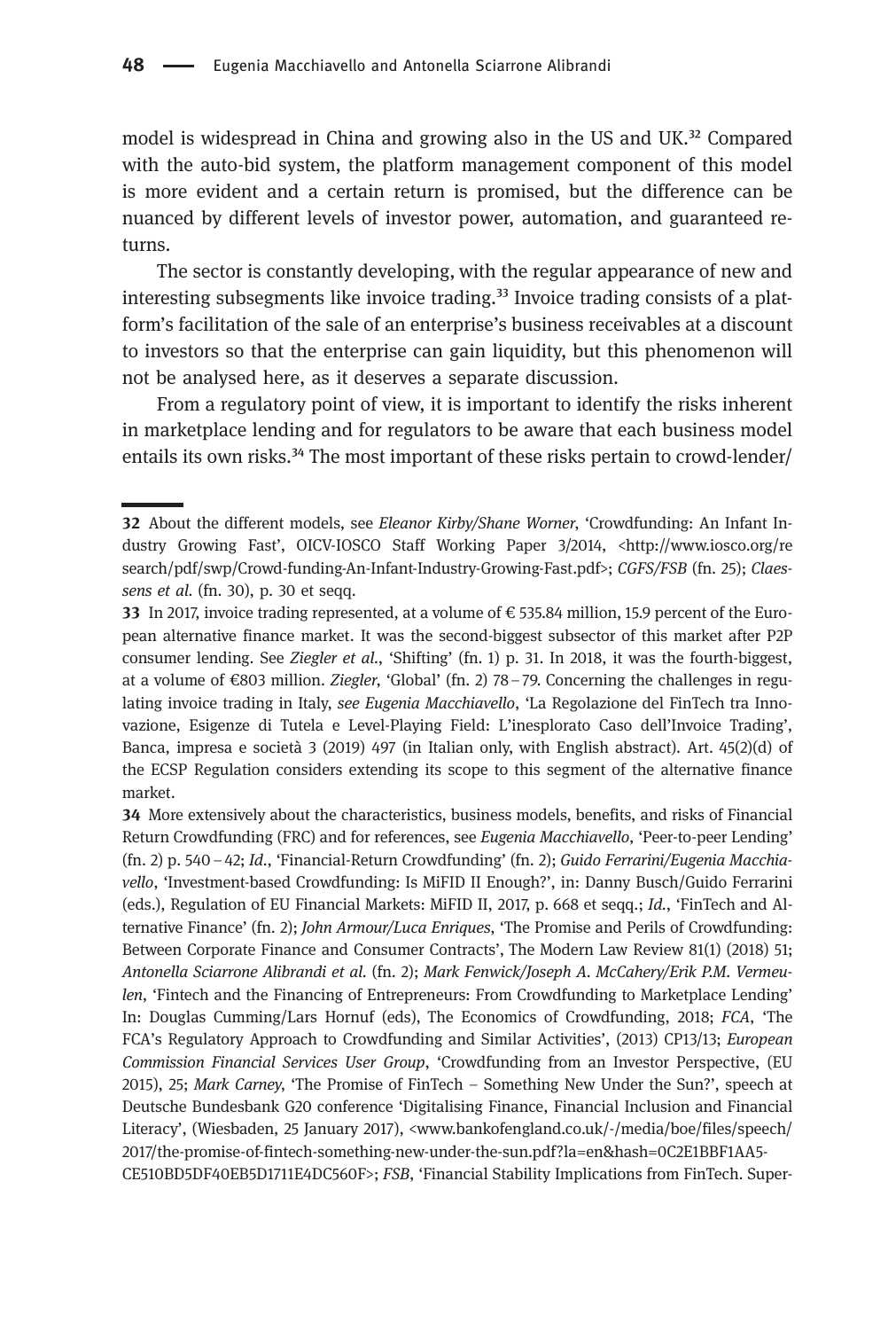investor protection, and there are some variations in this risk depending on the business model under discussion.

Under the basic model, crowd-lenders face the risk of losing the capital invested, both because of the possibility of borrower default or, in the absence of an effective contingent plan and new servicing, the platform's default. They might also be harmed by misleading or insufficient information, herding, $35$  lax pre-screening or other agency problems, and conflicts of interest with the platform; for example, with respect to the latter, where remuneration schemes are based on the volume and number of loans intermediated and only crowd-lenders bear the credit risk. Considering that investors contribute only a limited sum to each loan, a collective action problem is also present unless the platform assumes the role of the lenders'/investors' agent and has not itself defaulted.

When algorithms or even portfolio management systems are deployed, risk management, liability, and the parties against whom legal recourse is available become central issues.<sup>36</sup> Notary models entail the usual issues of "originate-todistribute" models (in terms of incentives and legal recourse available only against the SPV) and (systemic) risks related to the closer interconnection with the banking sector. Balance sheet models are less innovative and therefore raise fewer foundational issues; they are closer to the structure of investment banks and investment funds.

Illiquidity represents an additional relevant risk on the investor side. To improve liquidity, some platforms offer crowd-lenders the opportunity to resell

visory and Regulatory Issues that Merit Authorities' Attention', (27 June 2017), <www.fsb.org/wpcontent/uploads/R270617.pdf>; CGFS/FSB (fn. 25); EBA, 'Opinion on Lending-based Crowdfunding', EBA/Op/2015/03'; ESMA, 'Opinion on Investment-based Crowdfunding', ESMA/2014/1378; Claessens et al (fn. 30).

Studies attest to the fact that crowd-lenders seem subject to herding, but based on rational factors ("rational herding"), relying, correctly, on soft information and signals from more informed investors. See Rajkamal Iyer et al., 'Screening Peers Softly: Inferring the Quality of Small Borrowers', Management Science 62(6) (2016) 1554; A. Mohammadi/K. Shafi, 'How Wise Are Crowd? A Comparative Study of Crowd and Institutions', (2019) Paper presented at DRUID19 Conference, Frederiksberg, Denmark, <[https://conference.druid.dk/acc\\_papers/](https://conference.druid.dk/acc_papers/0j8pnrgwc9fqajb5ylj6ew9fuoh3ul.pdf) [0j8pnrgwc9fqajb5ylj6ew9fuoh3ul.pdf>](https://conference.druid.dk/acc_papers/0j8pnrgwc9fqajb5ylj6ew9fuoh3ul.pdf) (most successful borrowers have a good online reputation and track record). Nonetheless, on the risk of investor biases and mispricing, see Laura Gonzalez/Yuliya Komarova Loureiro, 'When Can a Photo Increase Credit? The Impact of Lender and Borrower Profiles on Online Peer-to-Peer Loans, Journal of Behavioral and Experimental Finance 2 (2014) 44; Saman Adhami/Gianfranco Gianfrate/Sofia A. Johan, 'Risks and Returns in Crow-dlending', March 3, 2019, [<https://ssrn.com/abstract=3345874>](https://ssrn.com/abstract=3345874); for a review of the relevant literature, see Cummins et al. (fn. 30), 20 et seqq.; Alexander Bachmann et al., 'Online Peer-to-Peer Lending – A Literature Review', Journal of Internet Banking and Commerce 16(2) (2011) 1. About marketplace lending and AI, see also the paper by Reiner in this Special Issue.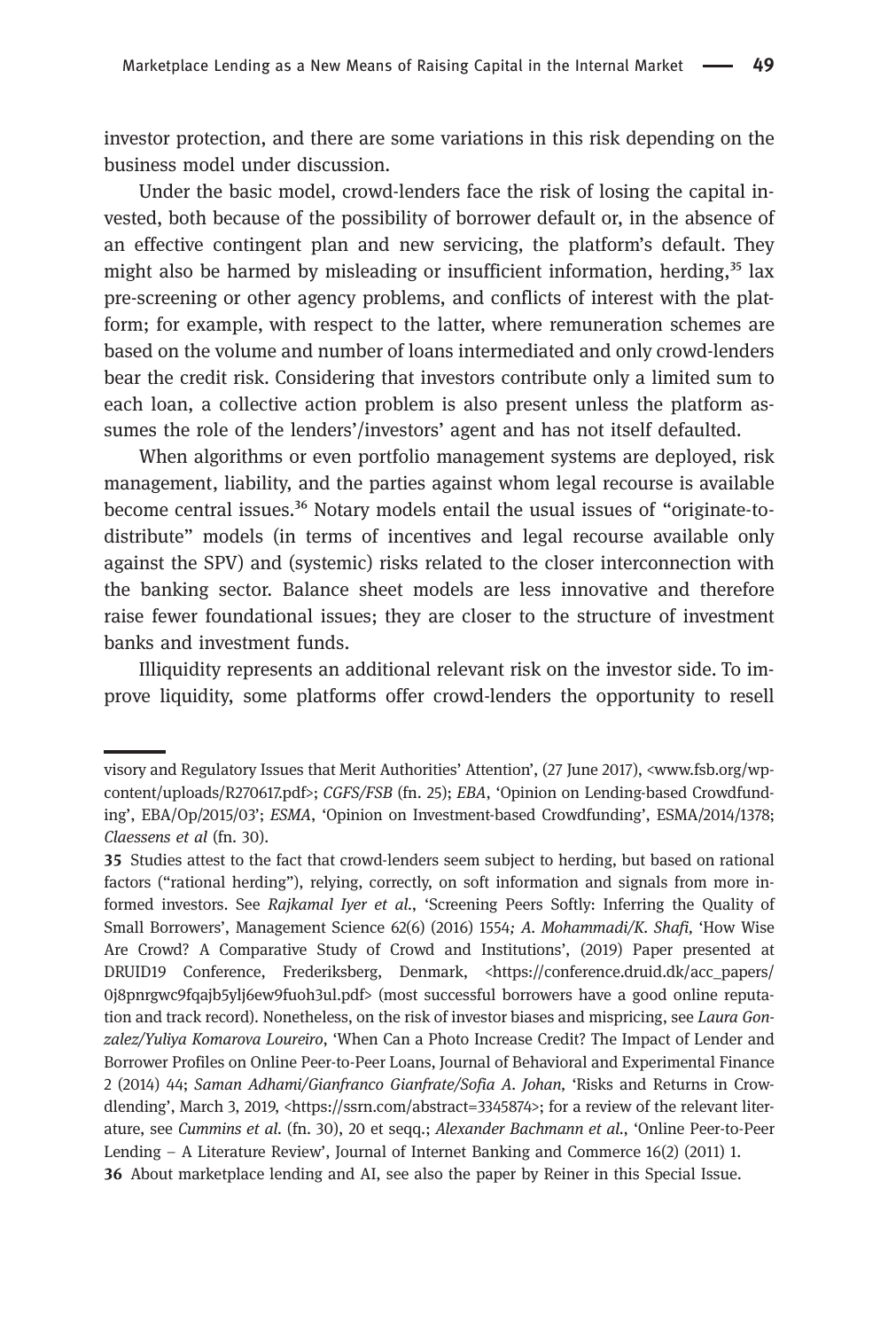their rights on the platform (e. g., early reimbursement) or on P2P marketplaces ("bulletin boards"). $37$ 

Recently, the sector has been characterized by a growing number of institutional and professional investors participating in the marketplace as lenders.<sup>38</sup> This raises issues about how to take advantage of institutional investors' ability to reduce information asymmetry (through, for example, the use of proprietary algorithms) while limiting the risk of cherry picking by these investors at the expense of retail investors.<sup>39</sup> It should be kept in mind that it has been in reaction to such "institutionalization" (as well as to liquidity problems) that many platforms in the US, China, and UK have recently moved away from the original "direct" and auction-based models to automatic investment and portfolio management models (while at the same reducing the information available on the platform); this has been done in order to decrease the resource disparity between retail and sophisticated investors.<sup>40</sup>

In 2014, 29 percent of lending-based platforms featured some form of secondary market for their products (versus only 9.5 percent of European equity-based platforms). See Giuliana Borello et al., 'The Funding Gap and The Role of Financial Return Crowdfunding: Some Evidence From European Platforms', JIBC 20(1) (2015) 1, p. 13, 16.

Fifty-five percent of P2P business lending platforms and 38 percent of P2P property lending platforms have disclosed that in 2018 more than one-third of their volumes (versus only 10 percent of P2P consumer lending platforms) were funded by institutional investors. The level of "institutionalization" is different across countries, with high percentages in Benelux, Italy, and Germany (respectively, 90 percent, 88 percent, and 64 percent, but irrespective of the business model, and therefore including invoice trading, which is characterized by the dominance of institutional investors) and low percentages in the Commonwealth of Independent States, Eastern Europe, Central Europe, and the Baltics (respectively, 2 percent, 4 percent, 5 percent, and 5 percent). See Ziegler et al. (fn. 2), p. 86–88.

There is evidence that sophisticated investors – including retail investors using robo-advisors – outperform unsophisticated investors; for this reason, some platforms have decided to intensify prescreening while reducing information available to investors in order to level the playing field. See Boris Vallée/Yao Zeng, 'Marketplace Lending: A New Banking Paradigm?', The Review of Financial Studies 32(5) (2019) 1939; Mohammadi/Shafi (fn. 35) (institutional investors outperform retail investors in predicting borrower default, especially in the cases of riskier and smaller loans).

<sup>40</sup> Tetyana Balyuk/Sergei A. Davydenko, 'Reintermediation in FinTech: Evidence from Online Lending', (August 8, 2019), Michael J. Brennan Irish Finance Working Paper Series Research Paper No. 18–17, 31st Australasian Finance and Banking Conference 2018, <[https://ssrn.com/](https://ssrn.com/abstract=3189236) [abstract=3189236>](https://ssrn.com/abstract=3189236) (theorizing a shift towards reintermediation in P2P lending markets because of improved screening by platforms, done in order to attract unsophisticated investors with their more passive attitude of reliance on the platform's efforts; however, the sample – and prediction – is limited to the US market, with some reference to the UK market); Vallée/Zeng (fn. 39),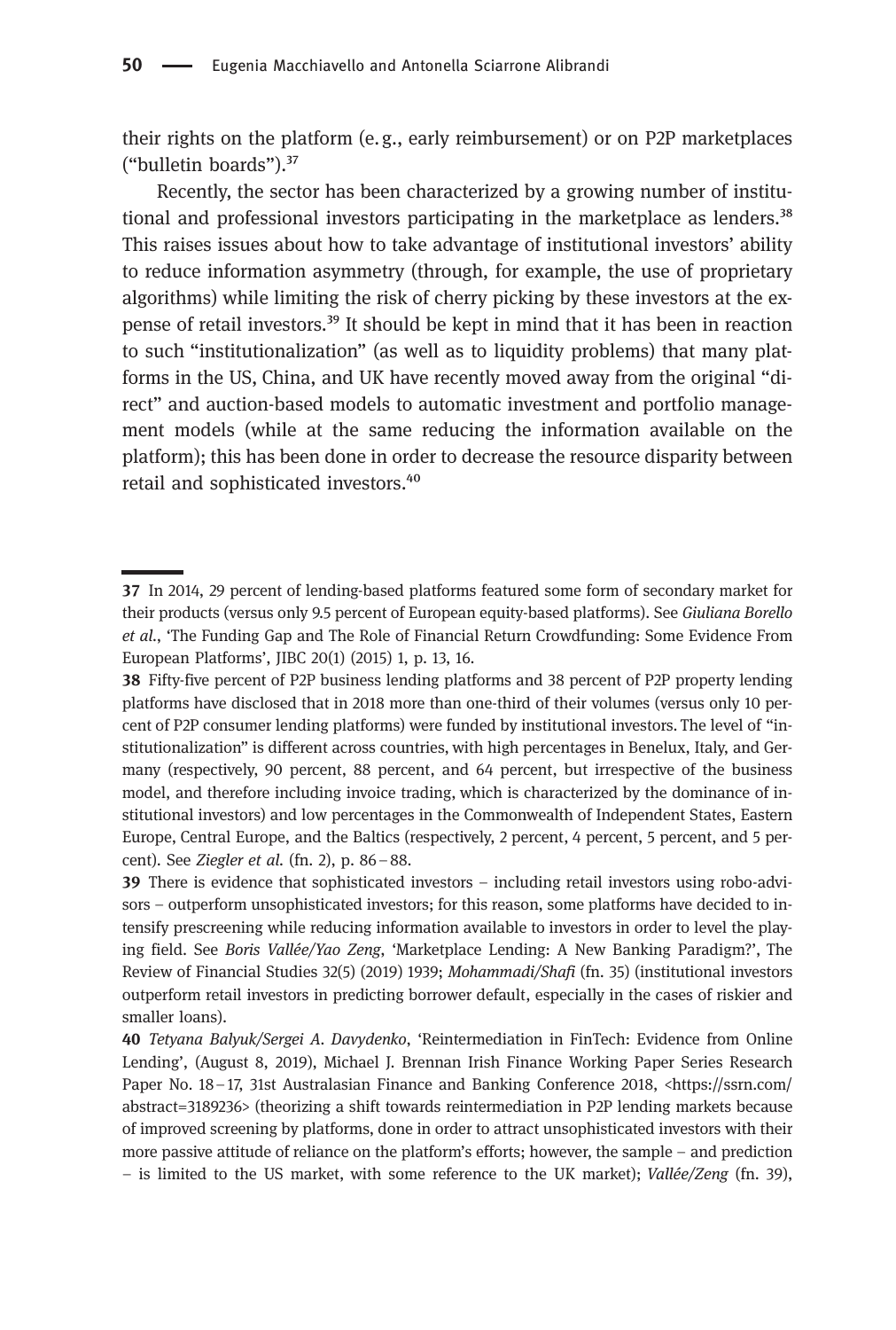Crowd-borrowers, on the other hand, might face collective action issues in debt restructuring, discrimination in selection, $41$  abusive contractual terms, and negative consequences from the publication of unprotected corporate information.

Finally, the financial system might have to deal with the consequences of the inadequate management of platforms' operational risk with respect to fraud, cybersecurity, money laundering, and the financing of terrorism. Systemic risk remains low at present, but this may change in light of the sector's growth rate and increased interconnections with the mainstream financing sector. Some of these risks have begun to materialize with the first platform defaults in Europe, which have increased regulators' attention and concerns.<sup>42</sup>

## 3 Regulatory Trends and Main Policy Issues in Various European Countries

Member States' regulatory responses to marketplace lending, as mentioned above, have been extremely varied.<sup>43</sup> Marketplace lending platforms, for in-

p. 1946. With respect to the UK P2P market and the move towards auto-bid and institutional investments as a response to liquidity shocks, see Franks et al. (fn. 31).

About the risk of discrimination against certain minorities when using algorithms in credit markets, see Andreas Fuster et al., 'Predictably Unequal? The Effects of Machine Learning on Credit Markets' (March 11, 2020), <https://ssrn.com/abstract=3072038>.

The Swedish platform TrustBuddy went into administration in October 2015 and has been investigated for "serious misconduct" by its management, while the British platform Lendy entered into administration in May 2019: <[http://www.p2pfinancenews.co.uk/2019/05/29/p2p-ad](http://www.p2pfinancenews.co.uk/2019/05/29/p2p-administrations-a-timeline/) [ministrations-a-timeline/>](http://www.p2pfinancenews.co.uk/2019/05/29/p2p-administrations-a-timeline/). See also fn. 24.

<sup>43</sup> For a comparative analysis of the main European systems and related discussion, please refer to the contributions indicated in footnote 2 and to: European Commission, 'Crowdfunding in the EU Capital Markets Union', Commission Staff Working Document, SWD(2016) 154 final, <https://ec.europa.eu/info/system/files/crowdfunding-report-03052016\_en.pdf>; Matthias Klaes et al., 'Identifying Market and Regulatory Obstacles to Crossborder Development of Crowdfunding in the EU', (2017), <[https://ec.europa.eu/info/sites/info/files/171216-crowdfunding-report\\_en.](https://ec.europa.eu/info/sites/info/files/171216-crowdfunding-report_en.pdf) [pdf](https://ec.europa.eu/info/sites/info/files/171216-crowdfunding-report_en.pdf)>; CrowdfundingHub, 'Crowdfunding Crossing Borders', (2016), <https://drive.google.com/ file/d/0B7uykMX1rDrWU3BRZTBMNzFwLVE/view>; Olena Havrylchyk, 'Regulatory Framework for the Loan-Based Crowdfunding Platforms', OECD Economics Department Working Papers No. 1513/2018, [<https://www.oecd.org/officialdocuments/publicdisplaydocumentpdf/?cote=ECO/](https://www.oecd.org/officialdocuments/publicdisplaydocumentpdf/?cote=ECO/WKP(2018)61&docLanguage=En) [WKP\(2018\)61&docLanguage=En](https://www.oecd.org/officialdocuments/publicdisplaydocumentpdf/?cote=ECO/WKP(2018)61&docLanguage=En)>; Dirk A. Zetzsche/Christina Preiner, 'Cross-Border Crowdfunding – Towards a Single Crowdfunding Market for Europe', European Business Organization Law Review 19 (2018) 217; Deirdre Ahern, 'Regulatory Arbitrage in a FinTech World: Devising an Optimal EU Regulatory Response to Crowdlending', (March 1, 2018), European Banking Institute Working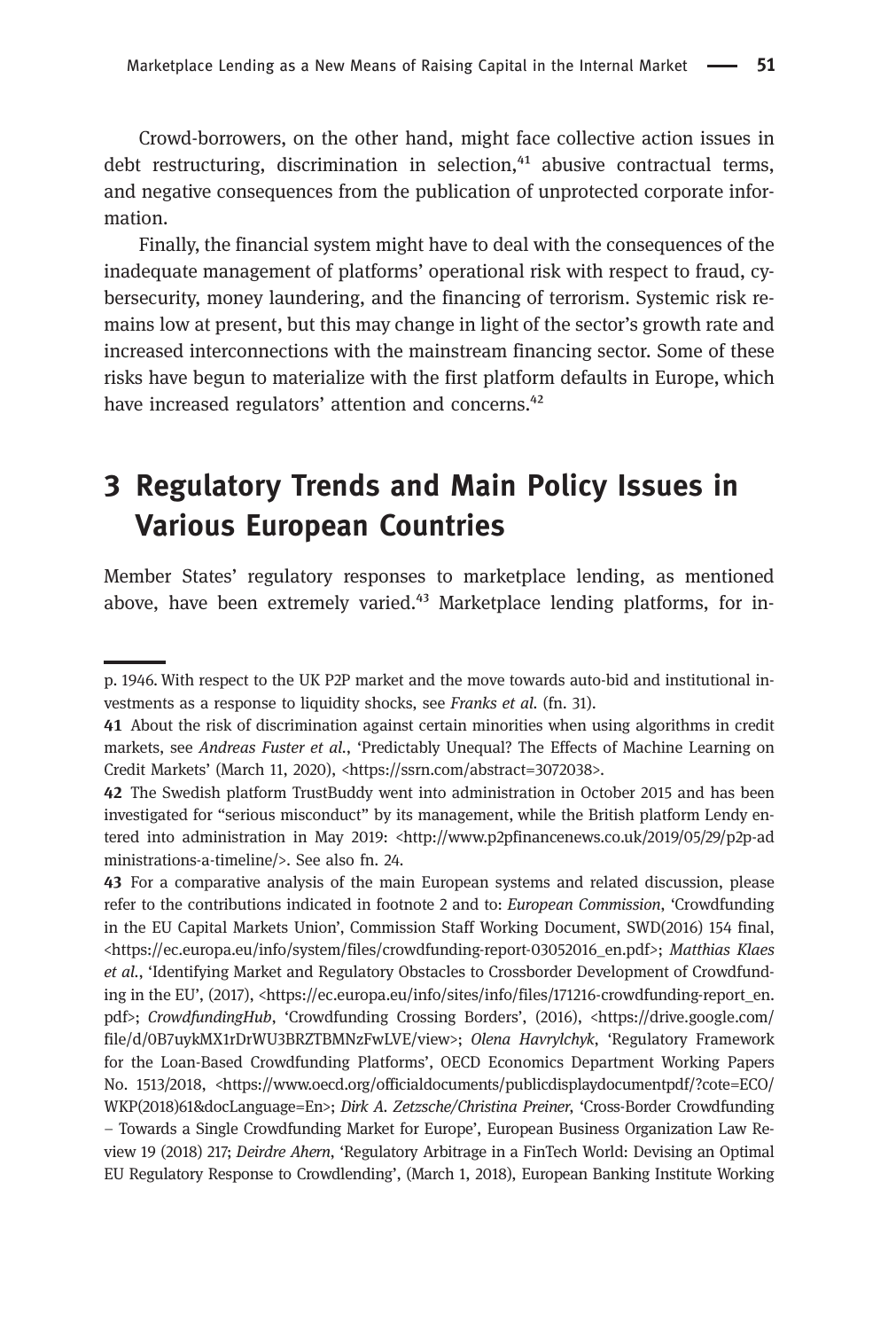stance, have received varied legal classifications and consequent regulatory treatments, depending on the country:

a) as payment service providers (PSPs) or even as payment agents of EU PSPs when directly handling client money; nonetheless, platforms perform much more complex services than PSPs such as project owner selection, matching, pricing, information channelling, which better characterize crowdfunding activities and are not covered by rules governing PSPs; therefore, such relevant services remain unregulated (in e. g., Italy, Poland, the Czech Republic, Denmark, Sweden);

b) as intermediaries conducting a form of banking activity without the required authorization: in some countries, lending was formerly reserved to banks and therefore platforms could be considered as facilitators of an illegal activity performed by private lenders (Germany and France before the reform); other countries have regarded the platforms' activity as the collection of repayable funds from the public or simply as the facilitation of such collection. This characterization depends on the particular borders of the banking monopoly and the transposition of the Capital Requirement Directive/Regulation in each country (in, e. g., Italy and Belgium, where there is a prohibition on the collection of repayable funds from the public even if by non-professionals). However, this perspective appears to misread the reality of marketplace lending: in fact, platforms do not perform the typical economic functions of banks (maturity/liquidity transformation and money creation through the activity of receiving repayable deposits in order to provide loans), offer more limited kinds of services, and – at least under models other than the balance sheet model – do not lend at their own risk.⁴⁴ More complex business models deploying auto-bid systems or even individual portfolio management and guaranteed returns models, the use of contingent funds and investment advice, with crowd-lenders bearing credit and liquidity risks, indeed raise important regulatory issues but only from an in-

Paper Series 2018 No. 24, [<https://ssrn.com/abstract=3163728>](https://ssrn.com/abstract=3163728); Sebastiaan N. Hooghiemstra/Karl de Buysere, 'The Perfect Regulation of Crowdfunding: What Should the European Regulator Do?', in: Oliver Gajda/Dennis Brüntje (eds.), Crowdfunding in Europe – State of the Art in Theory and Practice, 2015; Elif Härkönen, 'Regulating Equity Crowdfunding Service Providers – An Innovation-Oriented Approach to Alternative Financing', NJCL 1 (2018), 201; T. Jørgensen, 'Peer-to-Peer Lending – A New Digital Intermediary, New Legal Challenges', NJCL 1 (2018) 231 (concerning the Nordic and Eastern European countries).

See Claessens et al. (fn. 30), p. 32; Balyuk/Davidenko (fn. 40), 38; CGFS/FSB (fn. 25), 31; Olena Havrylchyk/Marianne Verdier, 'The Financial Intermediation Role of the P2P Lending Platforms', Comparative Economic Studies 60 (2018) 115; Boris Vallée/Yao Zeng (fn. 39) (marketplace lending is characterized by joint information production by both platforms and investors); Anjan V. Thakor, 'Fintech and Banking: What Do We Know?', Journal of Financial Intermediation 41 (2020), 1.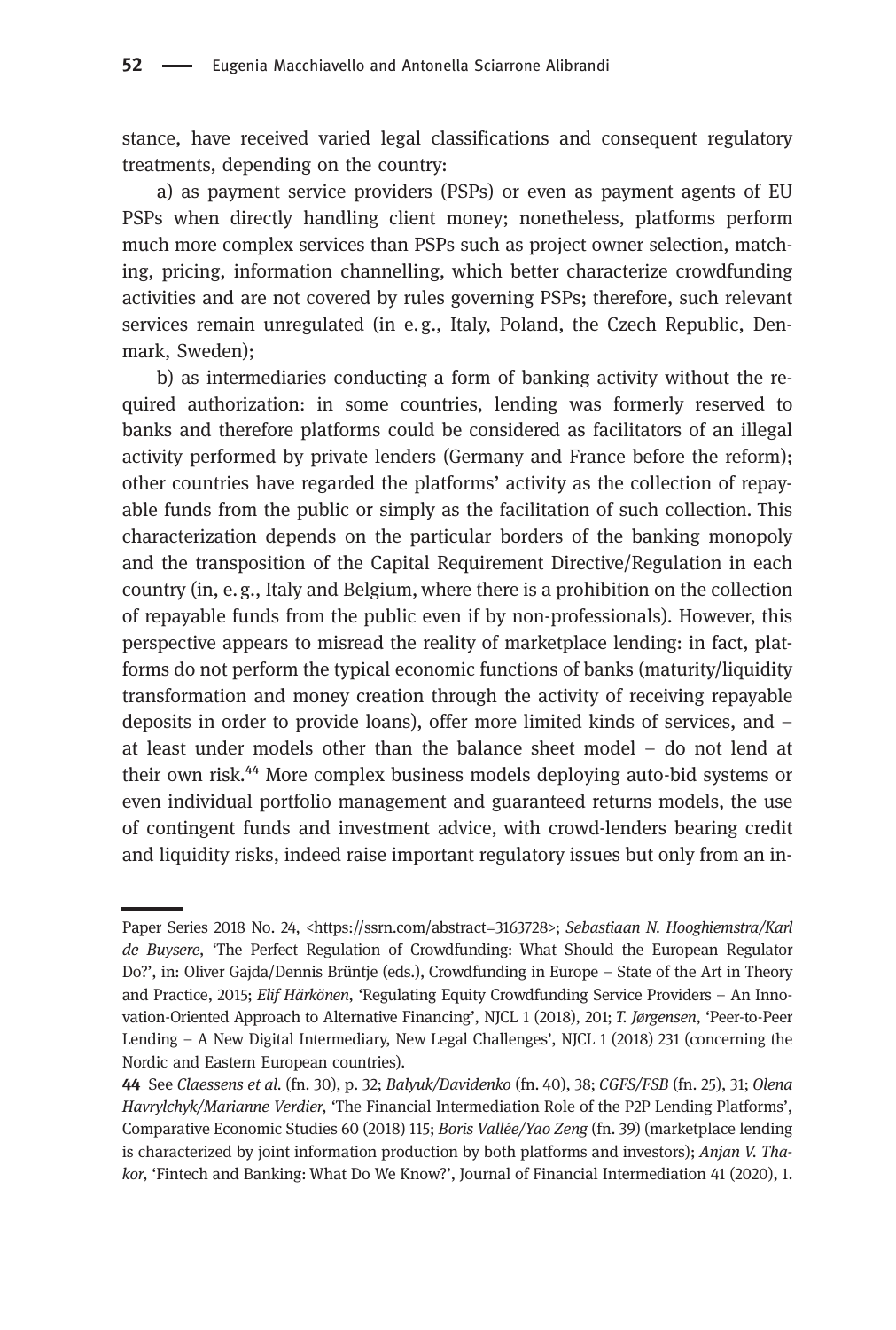vestment (not banking) law perspective (see below). Banking law issues can only arise in case of of lenders' instant redemption rights, absence of asset separation, or the absence of any decisional power over the destination of the funds to crowd-borrowers.: 45

c) as credit brokers who professionally connect lenders and borrowers to allow the same to conclude loan contracts (e. g., Estonia and Finland for consumer loans, and Norway for all loans). Credit brokers are generally subject to light national regimes which are focused on borrower (not investor) protection. At the EU level, the discipline of credit intermediaries has only been partially harmonized by the Mortgage Credit Directive (2014/17/EU); furthermore, such EU law tends to apply only in the case of professional lenders (while crowd-lenders are considered nonprofessional; see Art. 1(1)b-c Consumer credit directive –  $CCD - No. 2008/48/CE$  and below);

d) as investment firms that perform, depending on the business model, reception and transmission of orders, placing without firm commitment, investment advice, individual portfolio management, or as managers of investment funds. The fact that they offer investment opportunities and channel relevant investment information makes the activity of platforms something closer to investment services than banking activity; nonetheless, MiFID II applies only in the case of investment services pertaining to financial instruments. However, not only does the identification of all of the typical features of such investment services depend on national interpretations that are not straightforward (see below) but, preliminarily, the legal characterization of loans as financial instruments is debated. In fact, while crowd-loans might recall debt securities (bonds) in terms of the obligation to repay capital and interest, they might not implicate the same standardization (in particular with respect to their size and applicable interest rate, which are sometimes set within a range based on an auction or matching, or even, in the case of auto-bid/portfolio management, on the composition of a personalized portfolio) or transferability rules. In particular, "financial instruments" are not defined except by example in MiFID II, and Member States traditionally employ different interpretations and criteria. Nonetheless, the Commission has identified their 'negotiability in the capital market' as their fundamental

<sup>45</sup> Certain authors (Havrylchyk/Verdier, fn. 44; Braggion et al., fn. 31, 2) recognize some similarities between marketplace lending and banking activity, specifically in the use of auto-investment mechanisms (portfolios of short-term loan liabilities invested in long-term loan liabilities) and credit scoring – because of the reliance on platforms' due diligence – and in the creation of liquidity for secondary markets. Nonetheless, they also recognize that significant differences remain, including the fact that investors bear the risks and also potentially provide instructions/ orders.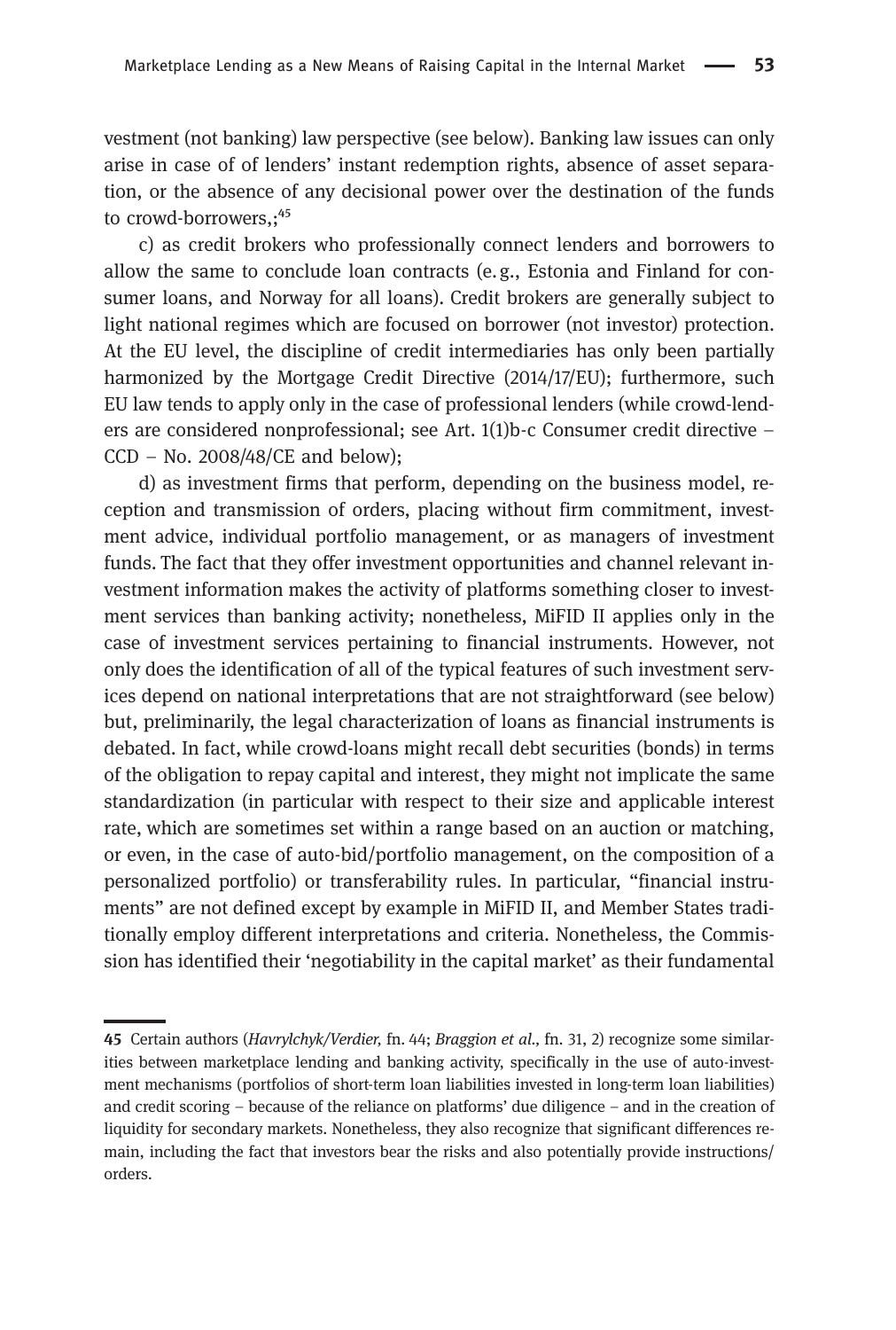feature, and described this as transferability in all contexts in which buyers and sellers of securities meet, clarifying that these 'contexts' might not correspond to regulated trading venues but instead refer to the absence of significant obstacles to transferability (e.g., with respect to contractual terms, legal restrictions, etc.).<sup>46</sup> Therefore, the transferability of crowd-loans on the same platform (through bulletin boards or kinds of secondary markets, especially when multilateral matching systems allow the conclusion of a contract) raises the issue of whether they can be characterized as transferable securities (as recognized in the Netherlands) and whether borrowers can be characterized as issuers (even when they are consumers); $47$ 

e) as alternative investment funds – when crowdfunding operations entail the use of a collective investment scheme, collecting funds from the public (e. g. in the form of shares and investing in companies' debt instruments), or acquiring loans or even directly providing the same, the Alternative Investment Fund Managers Directive (AIFMD) No. 2011/61/EU (and the related Regulations EuVECA No. 345/2013, EuSEF No. 346/2013 and ELTIF No. 2015/760, with specific reference to loan origination) should apply. This Directive subjects fund managers to general conduct and organizational requirements in addition to specific disclosures, but the rules about loan origination, leverage limits, retail investors' access, and marketing (at the product level) are not harmonized among Member States:<sup>48</sup>

f) finally, as a (generally) new financial intermediary subject to special regulation (e. g., in France, UK, and the Netherlands; applying the same regime to both marketplace investing and marketplace lending, Portugal, Spain, Belgium, Finland, and Lithuania). The regimes cover both consumer and business loans (UK and Spain; in France, only business and educational loans) or only business loans (Portugal, Netherlands, Lithuania, and Finland).

These regulations related to crowdfunding have in common the creation of a new kind of financial intermediary, authorized by the national or European fi-

European Commission, 'Questions and Answers on the MiFID Directive 2004/39/EC', p. 1, 22, <[https://ec.europa.eu/info/sites/info/files/business\\_economy\\_euro/banking\\_and\\_finance/docu](https://ec.europa.eu/info/sites/info/files/business_economy_euro/banking_and_finance/documents/mifid-2004-0039-commission-questions-answers_en_0.pdf) [ments/mifid-2004-0039-commission-questions-answers\\_en\\_0.pdf>](https://ec.europa.eu/info/sites/info/files/business_economy_euro/banking_and_finance/documents/mifid-2004-0039-commission-questions-answers_en_0.pdf).

<sup>47</sup> See in more detail Eugenia Macchiavello, 'Financial-return' (fn. 2), 689; Id., 'FinTech Regulation from a Cross-sectoral Perspective, in Veerle Colaert/Danny Busch/Thomas Incalza (eds.), European Financial Regulation: Levelling the Cross-Sectoral Playing Field, 2019, p. 63, p. 69; Id., 'European Crowdfunding Service Providers' (fn. 15)'; Id., 'What to Expect' (fn. 2); Id., 'Disintermediation' (fn. 15).

<sup>48</sup> See ESMA, 'Key Principles for a European Framework on Loan Origination by Funds – Opinion', (11 April 2016), ESMA/2016/596.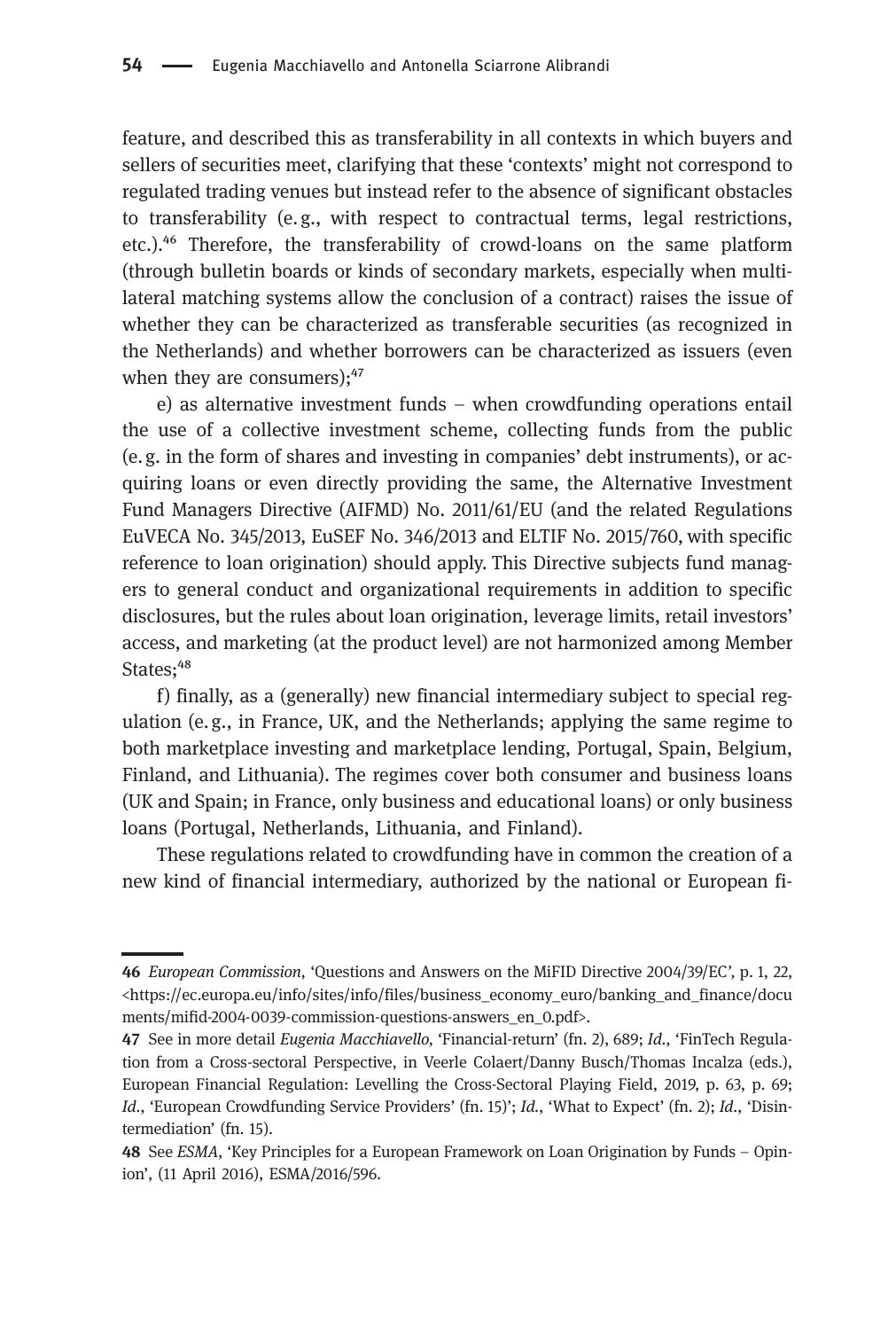nancial authority after verification of the "fit and proper" qualifications of the managers and directors, an adequate business plan, business continuity arrangements, professional insurance (in some places, such as in Spain, Portugal, and Finland, as an alternative to a certain amount of minimum capital) and, in some countries, proper corporate organization (Spain and Portugal). These actors are subject to a lighter and more flexible regulatory regime than banks or investment firms focused primarily on informational requirements, but in general the borrower remains the only party responsible for information about the project and the borrower him or herself. $49$  Crowdfunding providers are also subject to other general conduct rules, such as requirements to act honestly, fairly, and professionally towards clients (both crowd-lender and crowd-borrowers), with policies in place to avoid and manage conflicts of interest, In some countries, crowdborrowers are considered at least in part to have the same status as consumers under consumer credit legislation (UK, Netherlands, Finland, Lithuania). A general duty to avoid money laundering tends also to be recognized.<sup>50</sup>

Organizational requirements, when imposed (e. g., Spain and Portugal), are not detailed, relying and rely on the discretion of platforms over their business organization. The UK has, however, recently introduced more demanding requirements in terms of risk management with respect to more complex models such as loan pricing services and portfolio management that promise a certain level of return; even simple models must meet a minimum level of internal governance (e. g., an independent risk management function, an independent internal audit function, and a compliance function) on a proportionality principle basis, mirroring the requirements placed on dealers and investment managers.<sup>51</sup>

<sup>49</sup> Relevant information, especially about the lender, the proposed investments and their risks and costs, and past performance, with warnings about the absence of traditional safeguards, must be presented on the website and in a document that takes the place of a prospectus (under an exemption from prospectus requirements, where applicable to investment products other than transferable securities) that is not approved by the relevant authority. In certain countries, the law or the authority mandates the use of a standard document (France and Portugal) but the document is required everywhere to be concise and easy to understand.

While Austria, Germany, and France have extended AML/CT rules to platforms, the regimes in the UK, Spain, and Portugal only require that platforms have an AML/CT policy.

<sup>51</sup> Platforms that price loans are required to gather sufficient information about the borrower, to categorize borrowers according to their credit risk in a systematic and structured way (taking into account the probability of default and the loss in the event of default), and set a fair and appropriate price reflecting the risk profile of the borrower. Platforms that also offer portfolio management with a guaranteed return must have a risk management framework ensuring that they can achieve the stated target rate of return with a reasonable degree of confidence; they must be able to evaluate loans, at least when originated, in the event of default, and when the platform is facilitating an investor's exit. When advertising a certain return, platforms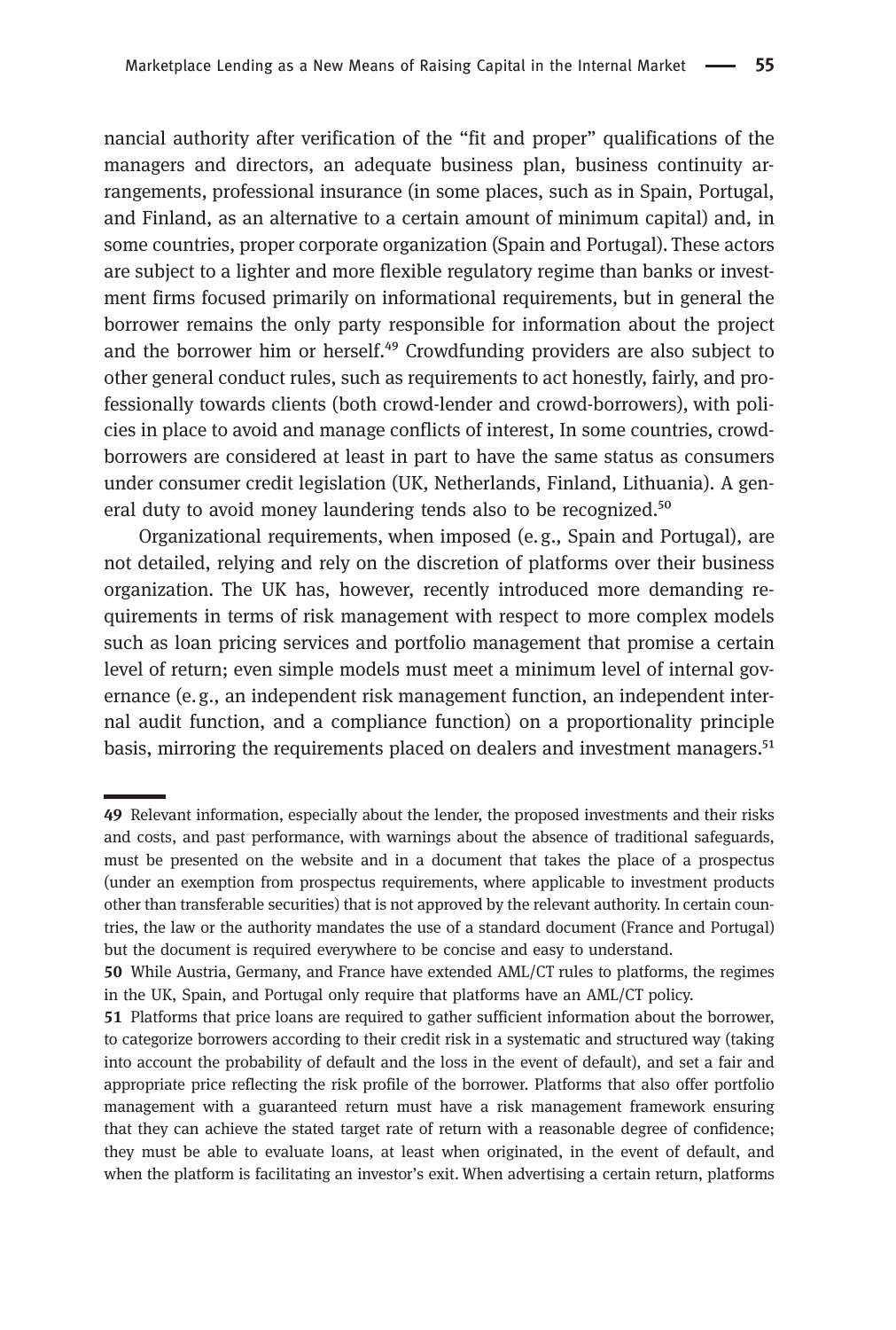Prudential requirements are generally absent, save in the UK, Lithuania and – when loans intermediated exceed  $\epsilon$ 2 million – Spain, the last of which also mandates certain own funds requirements.

On the other hand, crowdfunding providers everywhere face significant limitations on their permissible activities; for example, activities reserved to other intermediaries, in particular investment services or payment services, are prohibited except when specifically authorized. In addition, save in the UK and the Netherlands, the size of loan requests from the same borrower in 12 months is generally limited to somewhere between  $\epsilon$ 1 million and 5 million,<sup>52</sup> and there are limitations on the maximum investable amount contributed by each retail crowd-lender per project and per year.<sup>53</sup>

The majority of jurisdictions do not require platforms to assess the appropriateness of an investment for the crowd-lender, but there are exceptions such as in the Netherlands (for investments above  $\epsilon$ 500), Belgium, Lithuania, and, starting in 2019, the UK. Platforms are generally only required to disclose the criteria deployed in pre-screening applicants, but in Spain and the Netherlands there is an explicit duty of due diligence in selecting crowd-borrowers. Only a few jurisdictions recognize a right of withdrawal for crowd-lenders (the UK and the Netherlands).

Most regimes also allow traditional financial institutions to conduct crowdfunding operations (except in Spain), without the limitations and constraints of crowdfunding platforms in terms of services and offer/investible amounts, but generally subject them, in addition to the regulations specific to their regime, to requirements specifically applicable to crowdfunding (e.g. disclosure duties and other investor protection measures).<sup>54</sup>

should be able to demonstrate the use of appropriate data and a robust modelling capability, and disclose actual historical returns against target rates: FCA (fn. 27); Id, 'Loan-based ('peerto-peer') and Investment-based Crowdfunding Platforms: Feedback to CP18/20 and Final Rules', (June 2019), PS19/14, 10-13, [<https://www.fca.org.uk/publication/policy/ps19-14.pdf](https://www.fca.org.uk/publication/policy/ps19-14.pdf)>. 52 The maximum threshold is €1 million in France and Portugal, €2 million in Spain, and €5 million in Lithuania and Finland. In the Netherlands, the reference is the general exemption from the prospectus obligation for maximum consideration, which corresponds to  $\epsilon$  2.5 million. 53 In France, the maximum size of the investment for retail investors is  $\epsilon$ 2,000 per project and per issuer on a given platform; in Spain and Portugal, it is €3,000 per issuer and €10,000 per year in total on all platforms (these limits do not apply to institutional investors or to legal persons or individuals with an income above certain levels); and €80,000 in the Netherlands. In Lithuania, regulated firms must respect the higher prudential requirements and the stricter "fit and proper" requirements between the ones set in the crowdfunding regulations and those applicable to their own regimes (Art. 7(6) and 8(7) Crowdfunding Law). In Portugal, Article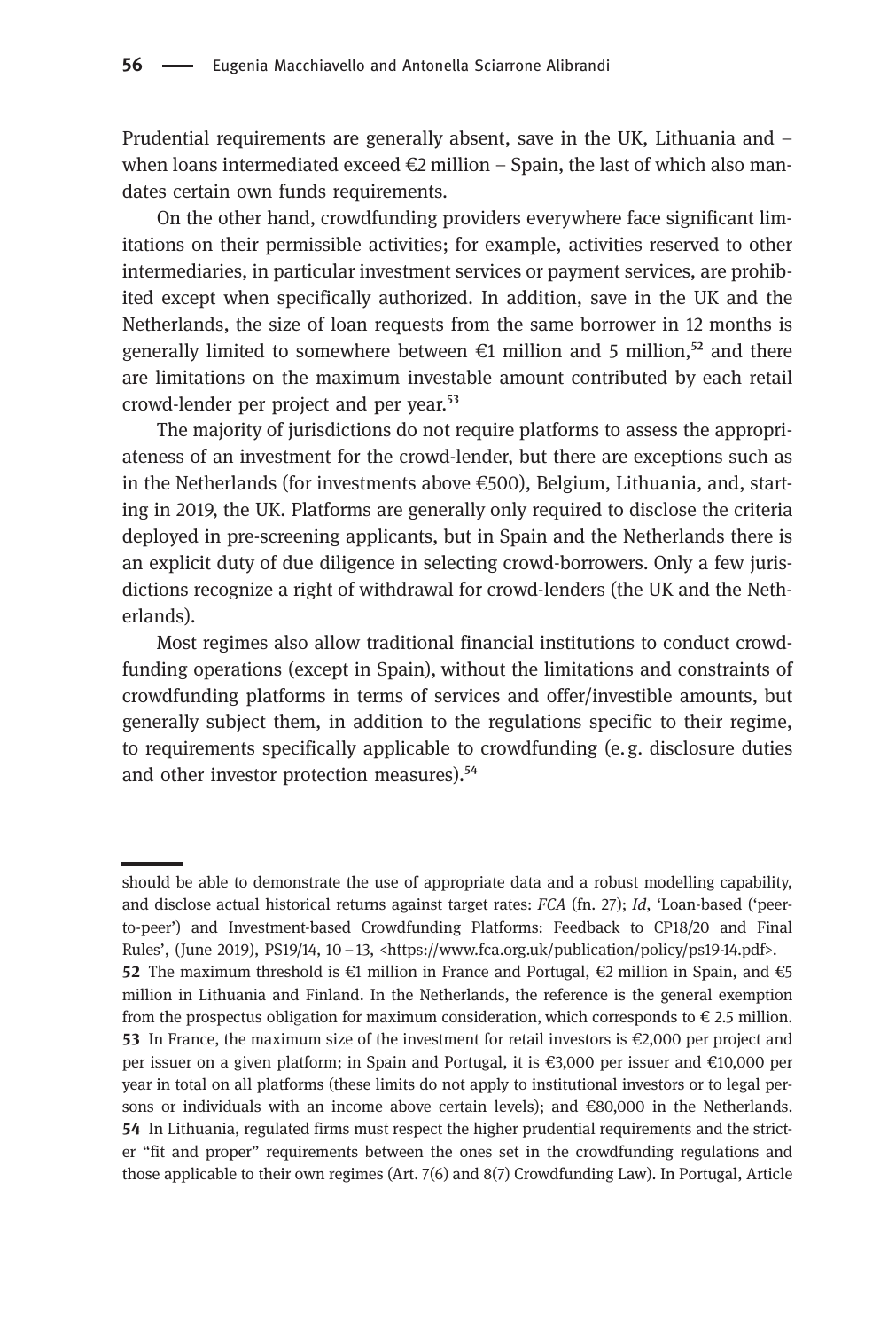All of these differences in regulations applicable to marketplace lending trace back, on the one hand, to the above-mentioned variety of business models and, on the other, to the persistent differences in legal traditions and implementation of EU Directives, and to the presence of a number of unharmonized areas (e. g. company law and lending activity) despite recent efforts to create Capital Markets and Banking Unions. For instance, Member States offer different definitions or identification criteria applicable to certain investment services, financial instruments, and transferable securities; EU financial law (e.g. MiFID, the Prospectus Regulation, MAR, etc.) must be implemented in the face of these differences<sup>55</sup> and in the face of varied thresholds and coverages (e.g., transferable securities versus investment products) applicable to the prospectus exemption.<sup>56</sup>

Thus, marketplace lending platforms interested in offering cross-border crowdfunding services face significant regulatory obstacles because their activity is potentially subject to oversight by different authorities and to additional national rules. This situation applies even when certain portions of a platform's activity are covered by a European passport; for instance, in case of a crowdfunding platform authorized as a payment service provider services offered by the same other than payment services, such as credit scoring, debt collection, etc., might fall outside the scope of the passport. Furthermore, the diversity in the regimes applied to marketplace platforms in the territory of the EU clashes with the current objective of creating a real single market (in terms of regulatory arbitrage, European freedoms, equal investor protection, etc.). In light of these problems, it is no surprise that the level of cross-border activity in Europe, although increasing, remains limited.<sup>57</sup>

<sup>15</sup> of Regulamento 1/2016 requires banks to comply with their own rules when offering crowdfunding.

For instance, in Poland, Italy, Denmark, and Sweden, the shares of private limited liability companies are not considered transferable securities, while this is not the case in Hungary. See Macchiavello, 'Financial-return' (fn. 2) 698. See, more recently, concerning the characterization of crypto-assets in various Member States and different interpretations of the concept of financial instrument/transferable security, ESMA, 'Initial Coin Offerings and Crypto-Assets. Advice', (9 January 2019), ESMA50–157–1391.

<sup>56</sup> Ranging, under the previous EU Prospectus Directive No. 2003/71/CE, from  $\epsilon$ 100,000 (for a mandatory exemption) to  $\epsilon$ 5 million (for an optional exemption) in total consideration per offer in 12 months and, under the recent EU Regulation No. 2017/1129/EU, from €1 million to €8 million in 12 months.

<sup>57</sup> For recent data about investments and requests for funds across European borders, which have been increasing in recent years, see Klaes et al. (fn. 43); Ziegler et al., 'Shifting' (fn. 1), p. 48–51; Karsten Wenzlaff et al., 'Crowdfunding in Europe: Between Fragmentation and Harmonization', in: Roten Shneor/Liang Zhao/Bjørn-Tore Flåten (eds) Advances in Crowdfunding, 2020, 373, p. 376–78.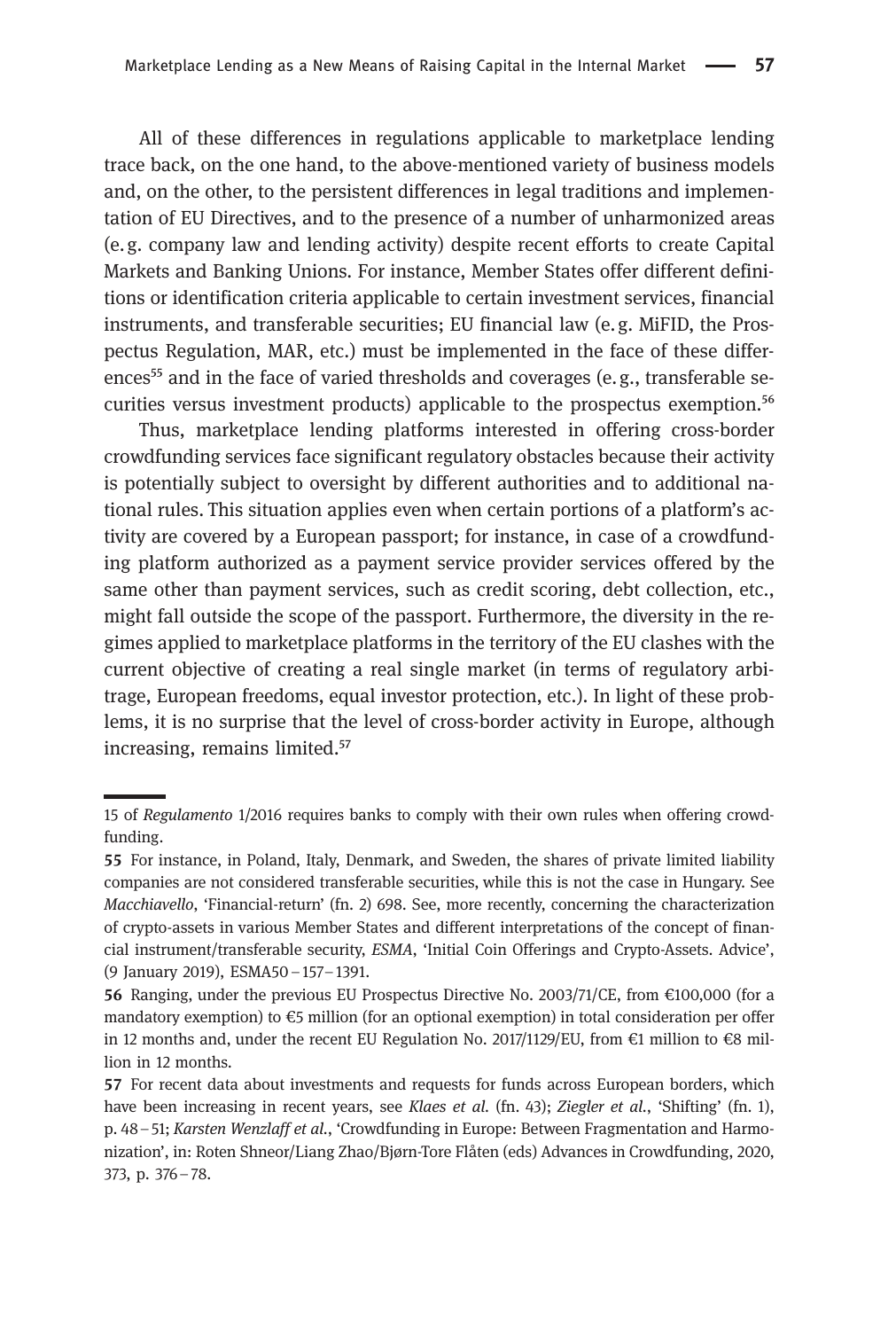# 4 The European Crowdfunding Service Provider Regulation in Light of Marketplace Lending Challenges: How Effective Is It?

### 4.1 An Analysis of the ECSP Regulation: The Most Controversial Issues

The ECSP Regulation, which is aimed at creating a single crowdfunding market while protecting investors, represents a great advancement for the crowdfunding sector.

As mentioned above (§1), since the Commission's Proposal for a Regulation on European Crowdfunding Service Providers for Business of March 2018, the legislative process has progressed slowly, in part because of differing views about financial-return crowdfunding intermediation emerged during trilateral negotiations (see in particular the European Parliament's resolution of 27 March 2019<sup>58</sup> and the very different Council suggestions of 24 June 2019<sup>59</sup>).<sup>60</sup> The text adopted in October 2020, therefore, contains several fundamental revisions from the original proposal.<sup>61</sup>

In the following paragraphs, we will analyse the ECSP Regulation through the lenses of the main legal and policy issues presented above. In particular, we will assess whether, first, the ECSP Regulation is able to provide solutions for the entire single market and second, whether the regime is designed to respond to the main risks presented by crowdfunding. Furthermore, we will evaluate, in light of the regulatory choices made in the adopted Regulation (also as compared to the original proposal) and the overall design of the regime, which

<sup>58</sup> European Parliament, 'Legislative Resolution of 27 March 2019 on the Proposal for a Regulation of the European Parliament and of the Council on European Crowdfunding Service Providers (ECSP) for Business (COM(2018)0113 – C8–0103/2018–2018/0048(COD)), [<http://www.euro](http://www.europarl.europa.eu/RegData/seance_pleniere/textes_adoptes/provisoire/2019/03-27/0301/P8_TA-PROV(2019)0301_EN.pdf) [parl.europa.eu/RegData/seance\\_pleniere/textes\\_adoptes/provisoire/2019/03-27/0301/P8\\_TA-](http://www.europarl.europa.eu/RegData/seance_pleniere/textes_adoptes/provisoire/2019/03-27/0301/P8_TA-PROV(2019)0301_EN.pdf)[PROV\(2019\)0301\\_EN.pdf](http://www.europarl.europa.eu/RegData/seance_pleniere/textes_adoptes/provisoire/2019/03-27/0301/P8_TA-PROV(2019)0301_EN.pdf)>.

<sup>59</sup> Council of the European Union, 'Proposal for a Regulation of the European Parliament and of the Council on European Crowdfunding Service Providers (ECSP) for Business and amending Regulation (EU) No 2017/1129 – Mandate for negotiations with the European Parliament – Compromise proposal', (24 June 2019), <[https://data.consilium.europa.eu/doc/document/ST-10557-](https://data.consilium.europa.eu/doc/document/ST-10557-2019-INIT/en/pdf) [2019-INIT/en/pdf](https://data.consilium.europa.eu/doc/document/ST-10557-2019-INIT/en/pdf)>.

<sup>60</sup> In this respect, see *Macchiavello*, 'What to Expect' (fn. 2).

<sup>61</sup> Again, for a detailed analysis of the ECSP Regulation, please see *Macchiavello*, 'The European Crowdfunding Service Providers Regulation' (fn. 15); Id., 'Marketplace Lending' (fn. 15); Id., 'Disintermediation in Fund-raising' (fn. 15).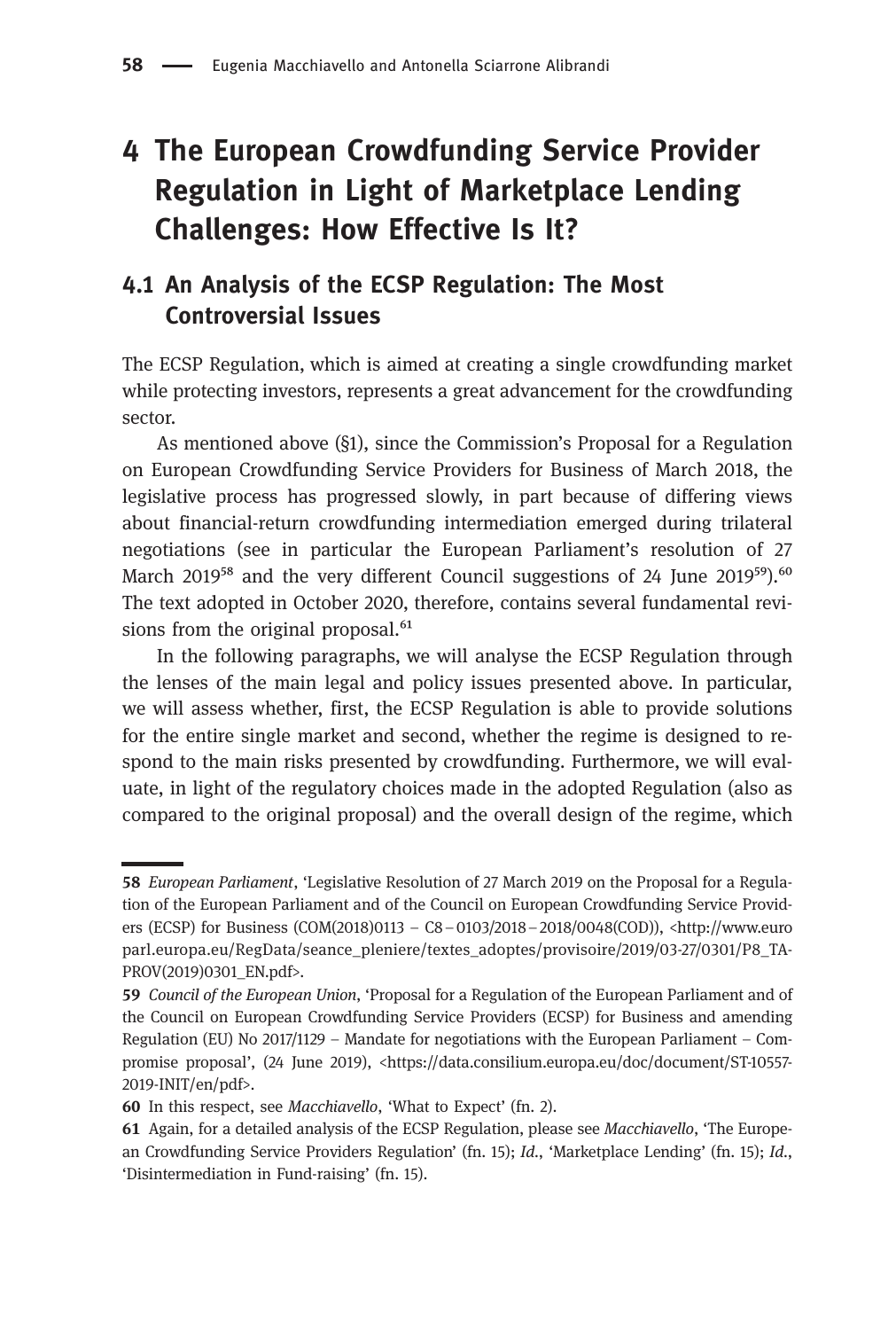function of marketplace lending platforms has been recognized and how the ECSP Regulation has addressed the platform dilemma. Finally, we will attempt to forecast the future impact of the ECSP Regulation on the European crowdfunding market.

### 4.2 Is the ECSP Regulation Creating the Conditions for a Single Crowdfunding Market?

#### 4.2.1 Authorization Process and Supervisory Authority Powers

The Regulation introduces a mandatory European regime for crowdfunding platforms, requiring any legal person willing to offer crowdfunding services covered by such Regulation to apply for a new authorization (Artt. 3(1); 12), and benefiting, once authorized, from a specific European passport modelled after that of MiFID II. No exemption is envisaged for platforms operating only nationally or with low volumes, which, after a transitional period (ending 10 November 2022), which can be extended by the Commission by an additional 12 months: Art. 48(3)), will be required to comply with the ECSP regime. Already-regulated entities (banks, investment firms, e-money providers, etc.) that are interested in offering crowdfunding services need also to apply for ECSP authorization, but can take advantage of simplifications (in terms of procedure and documentation) and exemptions (e. g., to capital requirements for operational risk when already complying with their own capital requirement) in order to avoid duplication (recital 35, Artt. 12(14)-(15) and 11(3)).

The licensing and supervising authority is the national competent authority (NCA) of the Member State where the applicant is established (instead of the ESMA, as originally proposed), which will request that ESMA enter the authorized ECSP into a public register that it will set up and maintain. $^{62}$ 

The requirements to obtain the authorization are harmonized and consist not only of certain ordinary requirements (minimum capital, insurance policy coverage, a programme of operations, proper internal organization, "fit and proper" managers) and plans for business continuity, but also of a description and evidence of compliance with certain prudential safeguards and a number

<sup>62</sup> The ESMA registry will also indicate which crowdfunding services the authorized ECSP can offer, additional activities it can carry out, the Member States in which it can operate, the supervisory authority, and penalties that may be imposed (Art. 14).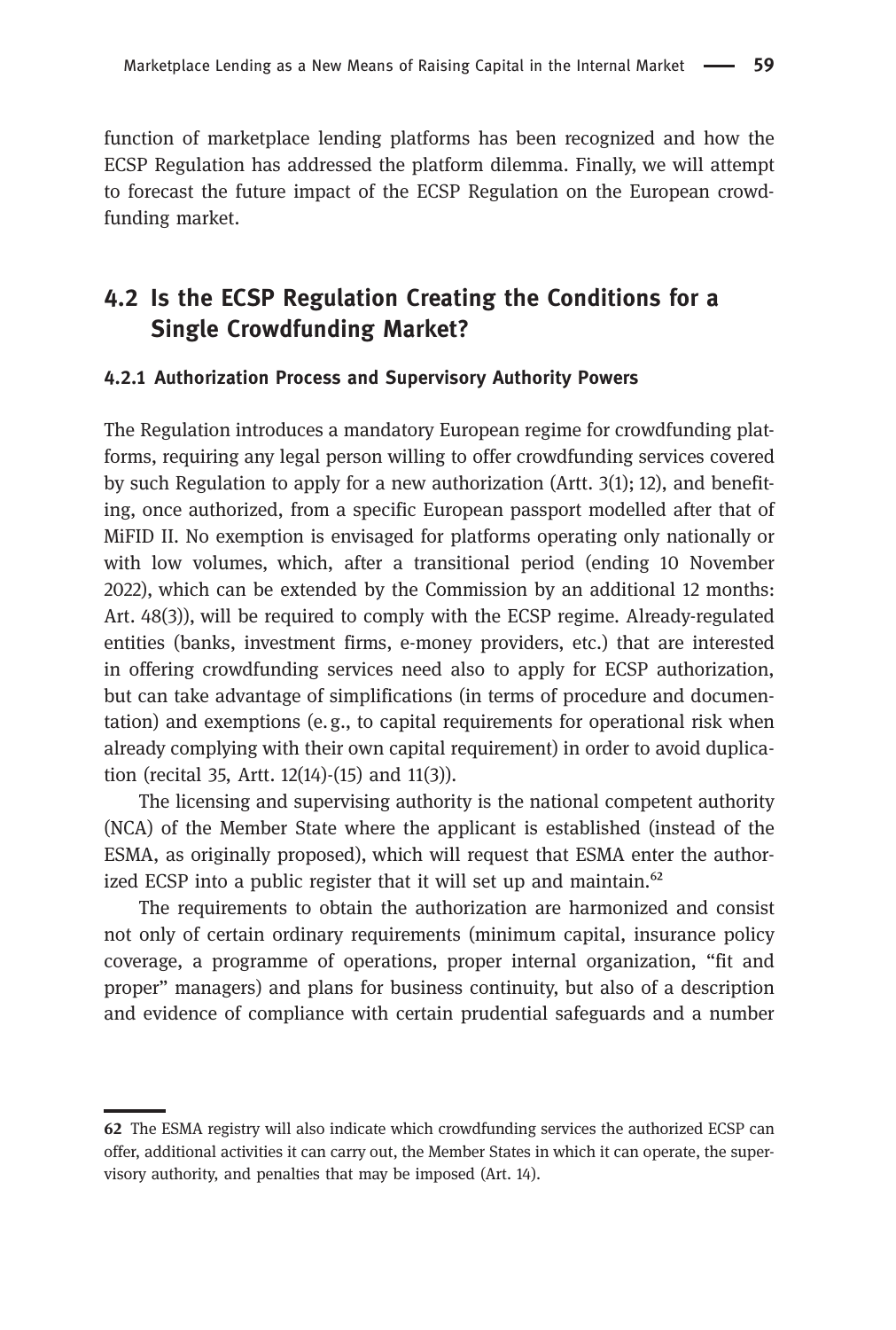of other conduct and organizational requirements<sup> $63$ </sup> (see below §§4.3.1 ss.). Since the ECSP Regulation is a maximum harmonization instrument, Member States cannot impose stricter or additional requirements and, in particular, according to Art. 1(3), cannot impose on platforms the same requirements of banks or require crowd-borrowers/crowd-lenders to obtain a banking license or an express dispensation or exemption.

The powers of the NCA are harmonized in an extremely detailed way  $(Art. 30 ff)^{64}$  and the ESMA's RTSs will further harmonize standard forms, templates, and procedures related to the authorization application, requirements, and reporting, taking into account the nature, scale, and complexity of the services offered (Artt. 12(16); 16(3)). The NCA will, however, determine the frequency and depth of the compliance assessment, which will take place in part via on-site inspections, again 'having regard to the nature, scale and complexity of the activities' of the ECSP.

Therefore, as regards the authorization process and supervision, the ECSP regime seems designed to adequately ensure harmonization, not only with respect to the authorization requirements but also with respect to supervisory practices, while ensuring that NCAs will be entrusted with a supervisory role.

### 4.2.2 Scope and Limitations with Respect to Activities and Products

It is possible that the goal of creating a single internal market in the crowdfunding sector may be frustrated by the limited scope of the ECSP Regulation. The Regulation, in fact, applies only to identified crowdfunding services. Crowdfunding services are defined as 'the matching of business funding interests of investors and project owners through the use of a crowdfunding platform' but identified, as regards marketplace lending, in the 'facilitation of granting of loans' (Art. 2(2)), with exclusive reference to business loans.

Consumer loans are expressly excluded under the justification that consumer loans are already covered by the CCD and also in line with the Capital Markets

E. g., in terms of systems and procedures for risk management; data processing; complaint handling; verification of the completeness, correctness, and clarity of the information provided; and investment limits.

NCAs will receive annual confidential reports from ECSPs about the projects funded, specifying for each project the project owner and the amount raised, the instrument issued, and aggregated information about the investors and invested amount (by fiscal residency and type of investor). This report will be transmitted to the ESMA in an anonymized form to facilitate the publication of aggregated statistics about the EU crowdfunding market (Art. 16).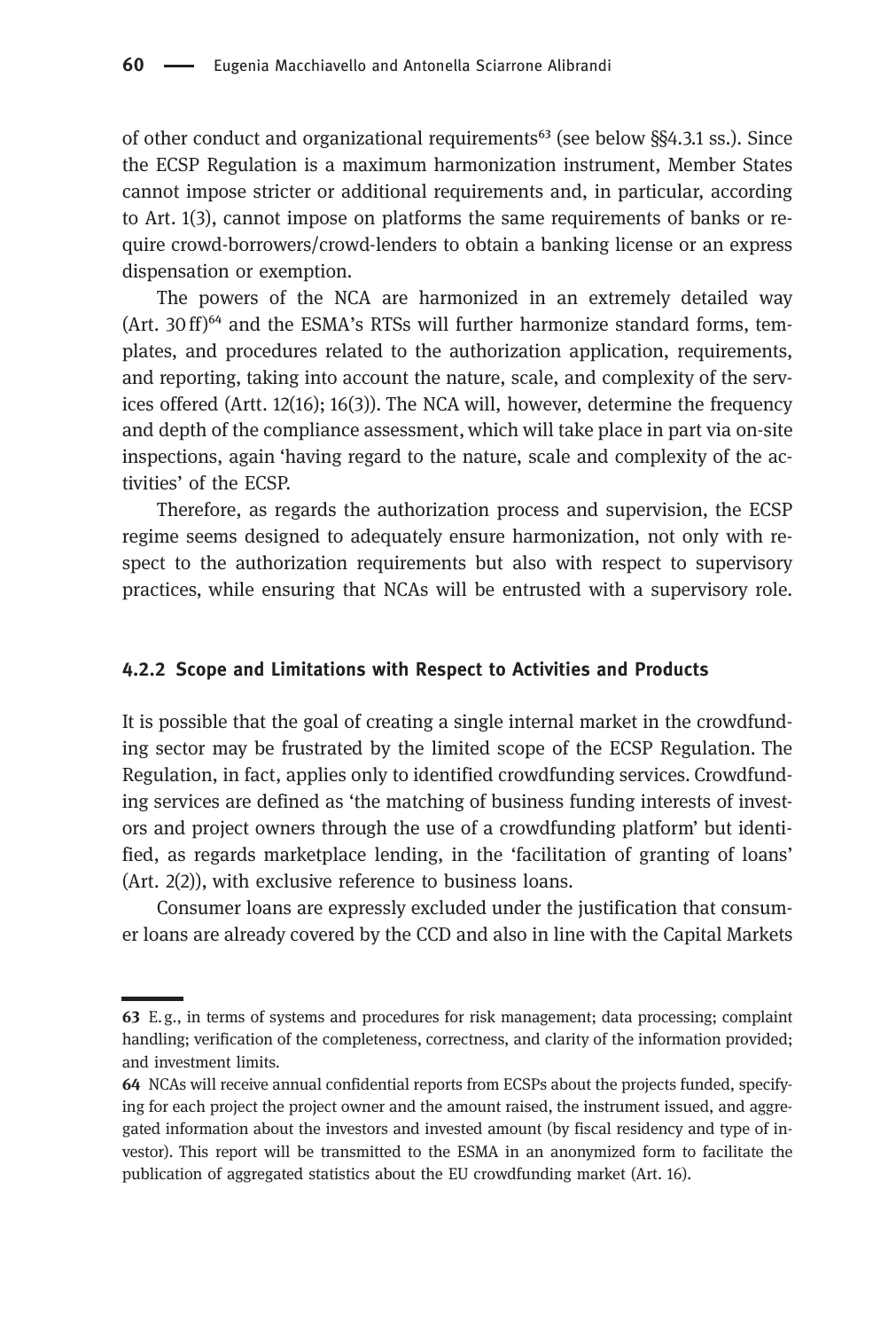Union's focus on business financing. Nonetheless, as anticipated (§3), the CCD only applies to loans provided to consumers by a professional lender and therefore tend not to apply to P2P loans where the lender is also a consumer,  $65$  despite the platforms' professional role in the lending process, including the provision of contractual documentation. However, certain countries have adopted a broader interpretation in their national consumer credit laws or have specifically extended the CCD to P2P platforms.<sup>66</sup> The Commission is considering revising the CCD in order to extend its coverage to P2P loans, $67$  but it is unlikely that a comprehensive regime (e. g. including an authorization) for crowdfunding platforms can be accommodated under the CCD. The consumer lending segment represents the most relevant (and delicate, concerning a 'contractually weak' party) part of marketplace lending in Europe (see §1) and seems to be used by entrepreneurs even for their business activities.<sup>68</sup>

Furthermore, the definition of "loan" as 'an unconditional obligation to repay [the capital] with the accrued interest' might exclude from the Regulation's scope not only interest-free loans but also subordinated loans (conditioned on previous satisfaction by another creditor) and loans for which the lender's remuneration is conditioned on the investee's profits, that is, profit-participation loans (which are closer to equity investments).

The platform's "facilitation" activity mentioned above, as explained in recital 11, might, under the basic model, simply entail presentation of projects on the website and matching of the interests of crowd-lenders and crowd-borrowers. However, the recently adopted version has also allowed the activities of more complex models, subject to additional requirements, activities like scoring and pricing of investments and loans and the individual portfolio management of

E. g., in Belgium, Italy, and Poland.

<sup>66</sup> Respectively, Denmark, Finland, Estonia; and the UK, the Netherlands, Finland, and Lithuania.

European Commission, 'Staff Working Document – Impact Assessment – Legislative Proposal for an EU Framework on Crowd and Peer To Peer Finance', (30 October 2017), 32–33, <[https://ec.](https://ec.europa.eu/info/law/better-regulation/initiatives/ares-2017-5288649_en) [europa.eu/info/law/better-regulation/initiatives/ares-2017-5288649\\_en](https://ec.europa.eu/info/law/better-regulation/initiatives/ares-2017-5288649_en)>; Id., 'Evaluation of the Consumer Credit Directive (Directive 2008/48/EC). Summary Report – Public Consultation', (May 2019), 6, <[https://ec.europa.eu/info/law/better-regulation/have-your-say/initiatives/1844-](https://ec.europa.eu/info/law/better-regulation/have-your-say/initiatives/1844-Evaluation-of-the-Consumer-Credit-Directive/public-consultation) [Evaluation-of-the-Consumer-Credit-Directive/public-consultation](https://ec.europa.eu/info/law/better-regulation/have-your-say/initiatives/1844-Evaluation-of-the-Consumer-Credit-Directive/public-consultation)>; Id., 'Consumer Financial Services Action Plan: Better Products, More Choice', (Communication) COM(2017) 139 final (23 March 2017), 8; Id., 'Consumer Credit Agreements–Review of EU Rules. Inception Impact Assessment', (23 June 2020), p. 1, <[https://ec.europa.eu/info/law/better-regulation/have-your-say/ini](https://ec.europa.eu/info/law/better-regulation/have-your-say/initiatives/12465-Consumer-credit-agreements-review-of-EU-rules) [tiatives/12465-Consumer-credit-agreements-review-of-EU-rules>](https://ec.europa.eu/info/law/better-regulation/have-your-say/initiatives/12465-Consumer-credit-agreements-review-of-EU-rules).

<sup>68</sup> Ziegler/Shneor (fn. 25) 76 report that a large number of business crowd-borrowers are actually using consumer crowd-loans to support their business activities.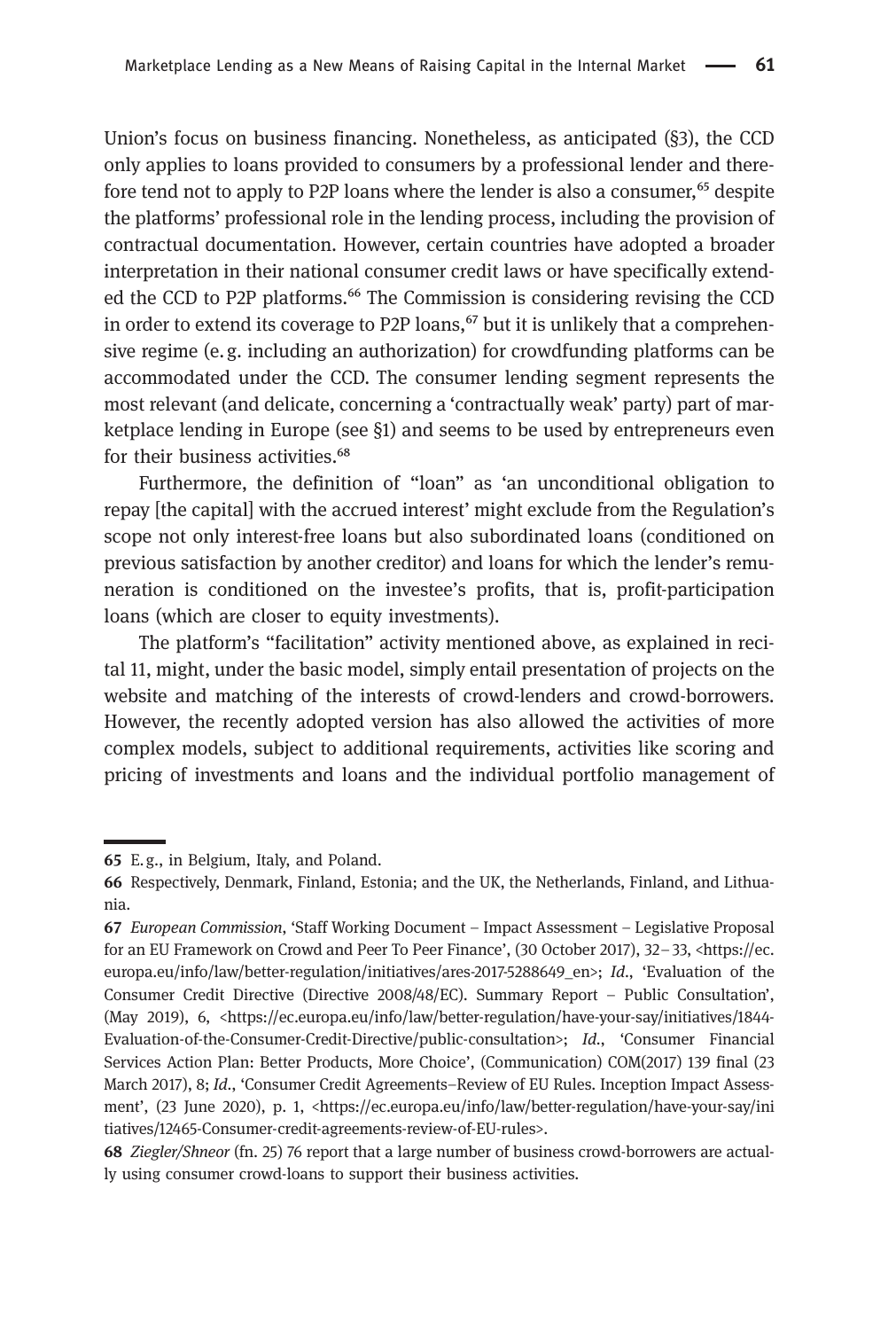loans, as suggested by the European Parliament and reflecting recent market developments (see above §2). The latter consists of the 'allocation by the crowdfunding service provider of a pre-determined amount of funds of an investor, which is an original lender, to one or multiple crowdfunding projects on its crowdfunding platform in accordance with an individual mandate given by the investor on a discretionary investor-by-investor basis' (new Art. 2(1)c). The Regulation defines portfolio management as the use of 'automated processes whereby funds are automatically allocated by the crowdfunding service provider to crowdfunding projects in accordance with, as under the non-automatic portfolio management, parameters and risk indicators predetermined by the investor (such as interest rate, maturity, risk category, target return), so called auto-investing' (recital 20).<sup>69</sup> The use of filtering systems that display results based on criteria relating to purely objective product features (e. g., economic sector, interest rate, type of instrument) is expressly permitted and is not considered portfolio management as long as investors 'review and expressly take an investment decision in relation to each individual crowdfunding offer'; these filtering systems are not classified either as "investment advice" – a service explicitly excluded and subject to MIFID II – where the presentation is neutral, without a recommendation being formulated.

The Regulation also covers marketplace investing when it corresponds to a MiFID II placement without a firm commitment, in conjunction with reception and transmission of orders pertaining to transferable securities and  $-$  the new category of "admitted instruments", identified with the shares of limited liability companies that are not considered financial instruments under national law but are freely transferable. Therefore, debt instruments not considered to be transferable securities under national law seem to remain outside the ECSP regime. In any case, platforms must inquire about and comply with national rules and procedures pertaining to the transfer of such products (recital 14).

Various additional services and business models must find a governing legal framework outside the ECSP Regulation. For instance, because ECSPs cannot financially participate in projects (see below § 4.3.5), models providing that the platform will co-lend with the crowd-lenders (even when this is intended to align the interests of the platform and the investors) fall outside the Regulation and remain subject to national law (or EU law or a mix of the two; e. g., directly lent investment funds managed by AIFMs); they are therefore potentially excluded from any passport (in situations where the interpretation that such models are

In line with ESMA's position on automation in investment services. See ESMA, 'Guidelines on Certain Aspects of the MiFID II Suitability Requirements – Final Report', (28 May 2018).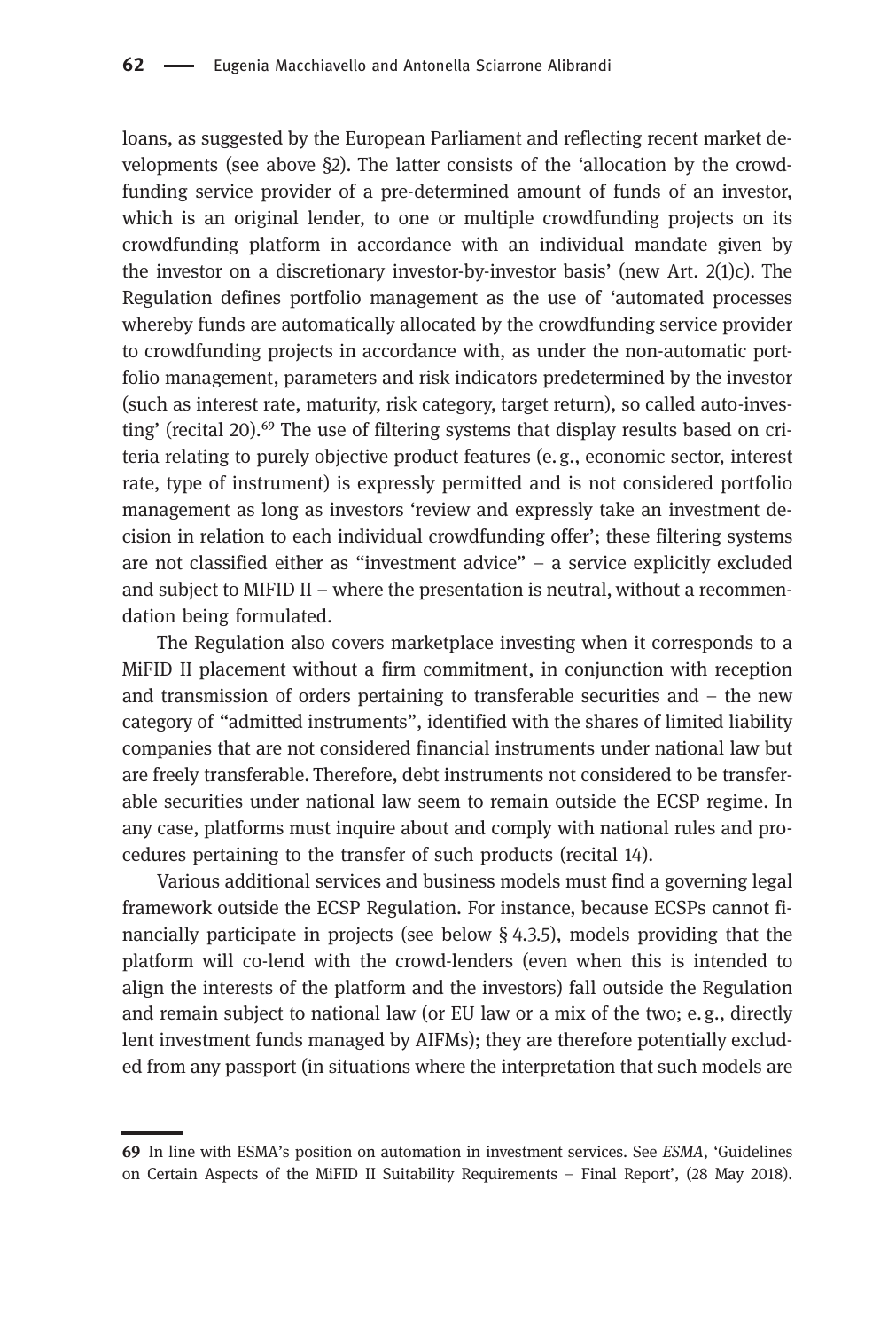not permitted at all does not prevail). Platforms willing to offer crowdfunding services equivalent to individual investment portfolio management, collective investment schemes, OTF/MTF, etc., should obtain the corresponding authorization which can coexist with the ECSP one: see § 4.2.1). In particular, investment funds directly providing loans (credit funds) shall obtain from the NCA an authorization as an AIFM and comply with national rules, since many relevant aspects of doing so, especially in terms of retail distribution and additional requirements for direct lending, have not yet been harmonized at the EU level, although this is currently under discussion.<sup>70</sup>

Additional ancillary services provided by ECSPs under national law (Art. 1(2) (b)) are also excluded from the ECSP framework.

Summing up, the ECSP Regulation seems not to cover a relevant part (at least in some geographic areas) of the market (e. g., subordinated and profit-participating loans) or certain business models (e. g. collective investment schemes, investment advice), potentially creating regulatory arbitrage and reducing market integration. Furthermore, it also leaves unregulated the market for consumer loans, the most delicate (for borrower protection concerns) and largest part of the market in terms of volumes and market size.

Maximum Offer Threshold and Space Left to National Regimes: To be covered by the ECSP Regulation, any offer from the same project owner (taking into account not only crowdfunding offers but also other offers exempted under the Prospectus Regulation) should not exceed €5 million in total consideration within 12 months. Member States that have set lower thresholds in the Prospectus Regulation framework will be able to maintain them with respect to crowdfunding only for a period of 24 months after entry into force (Artt. 1(2) and 49). Thus, harmonization in this regard will be reached, but only after a transitional period.

Furthermore, whether it is possible to regulate under national law the services and offers not covered by the ECSP Regulation is not clear nor, consequently, is it clear whether national crowdfunding regimes can still exist under certain conditions. Anyway, because the Regulation is a maximum harmonization instrument and because of its above-described scope, it should be inferred that national crowdfunding regimes, if still allowed, can only cover crowdfunding models outside the ECSP Regulation's perimeter; for instance, crowdfunding services characterized as investment advice (probably not, instead, as reception and transmission of orders only) and exempted from MiFID II through its Art. 3(1)

European Commission, 'Assessing the Application and the Scope of Directive 2011/61/EU […] on Alternative Investment Fund Managers', (10 June 2020), SWD(2020) 110 final, p. 29; Id., 'A Digital Finance Strategy for the EU', (Communication) COM(2020) 591 final, p. 7.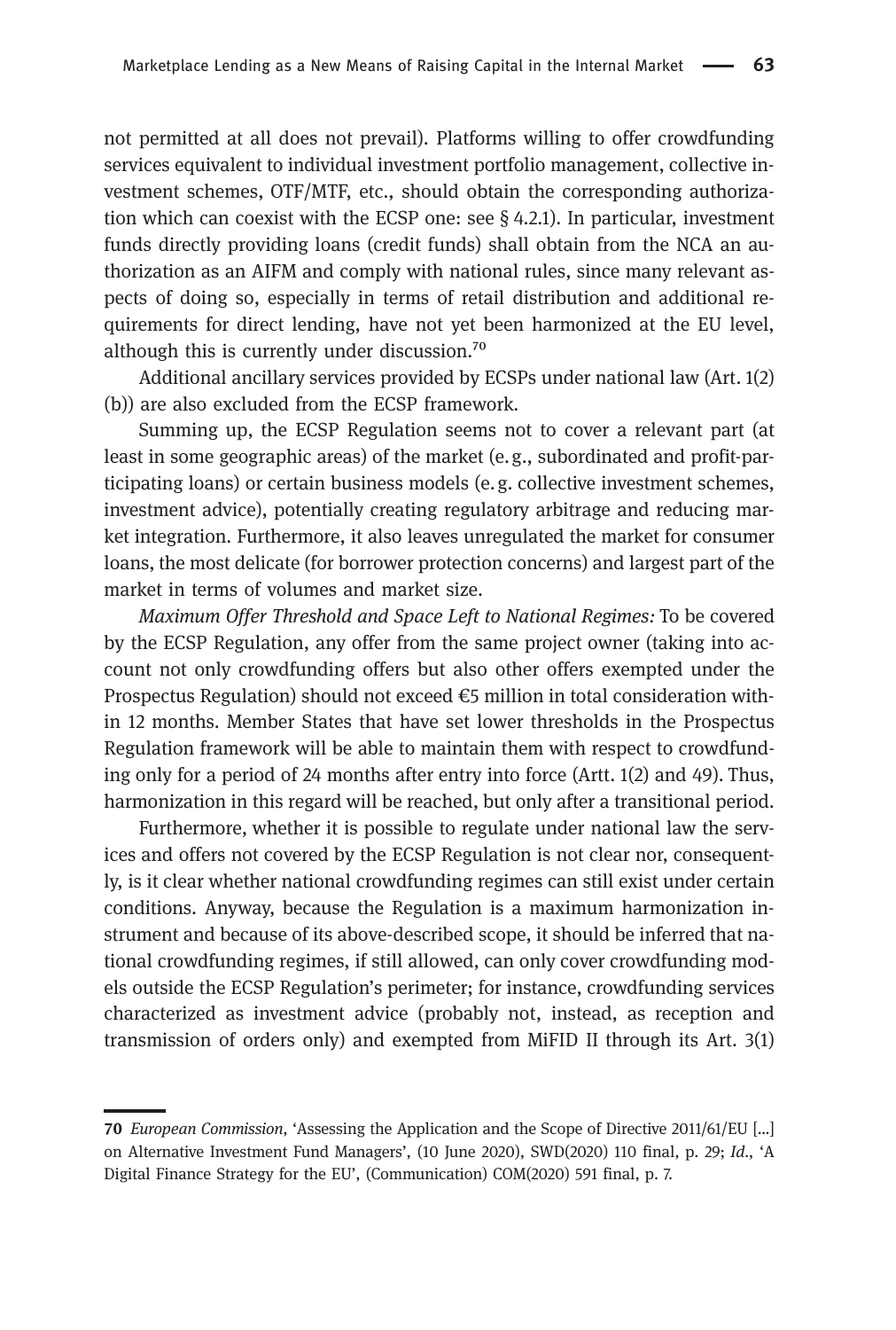(see in France) and the facilitation of consumer loans (where not already covered by the new CCD). In such cases, offers might even pertain to transferable securities (even loans, if qualified as such) equal to or below the national prospectus exemption (which can be above  $\epsilon$ 5 million and up to  $\epsilon$ 8 million), and offers of admitted instruments well above €5 million. Instead, Member States seem to have lost the power to regulate business models characterized as placement without guarantee and/or as reception and transmission of orders, even as respects offers of transferable securities between  $\epsilon$ 5 million and the maximum threshold under national prospectus laws or offers of admitted instruments, as well as the facilitation of business loans above  $\epsilon$ 5 million (but a specification and clarification would appear appropriate). It is unclear, however, whether it is possible to set up and differently regulate hybrid business models entailing co-lending by the platforms. As a result, room for regulatory competition and obstacles to the formation of a true single market might still exist.

Finally, certain relevant aspects of the regulatory scheme, some of which are discussed below, are left to Member States, such as the transferability rules of admitted instruments, marketing rules, and the regime for civil liability arising from information provided. Member States' discretions, options or variations are allowed in certain areas, such as the language and ex ante notification of the main informational document (§4.3.2).

### 4.3 Does the ECSP Regulation Address All of the Relevant Crowdfunding Risks?

### 4.3.1 Overview

The ECSP regime mimics the MiFID regime in simplified form, and has the aim of balancing innovation and SMEs' access to finance with investor protection. The regime is in principle the same for marketplace lending and investing but special rules and additional requirements apply in the case of particular business models seen as more complex (and generally associated with marketplace lending). The required disclosures differ depending on the type of crowdfunding and product.

In any case, the approved version, following in part the Council's suggestions and the 2019 revisions to the lending-based crowdfunding regime in the  $UK<sub>1</sub><sup>71</sup>$  but going beyond the usual rules of national crowdfunding regimes, has

<sup>71</sup> See above footnote 51 and accompanying text.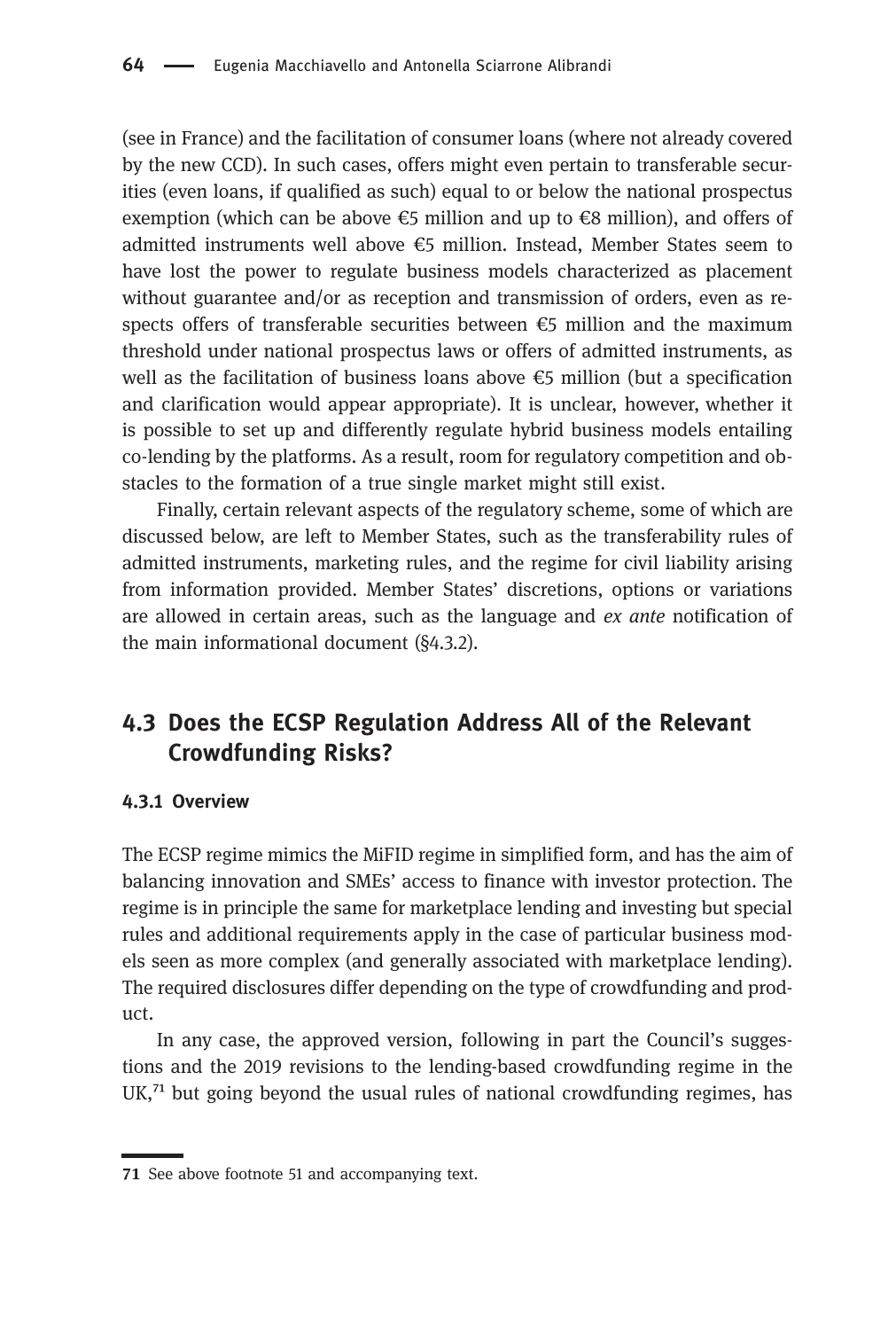significantly expanded the duties of ECSPs, not only in terms of conduct rules but also in terms of organizational, risk management, and prudential requirements, especially for certain marketplace lending models. However, proportionality considerations and ESMA/EBA RTSs will play an important role in the application and implementation of rules.

### 4.3.2 Risk of Fraud, Misleading Information, and Investor Protection: Conduct and Disclosure Duties

The main risks, as evidenced above  $(\S2)$ , relate to investor protection. The adopted version of the Regulation has correctly decided to reserve certain protective measures for non-sophisticated investors in order to limit the platforms' requirements of sophisticated ones (see below).

ECSPs are subject to the general conduct rule to act honestly, fairly, and professionally in accordance with the best interests of their clients (Art. 3(2)). From this general duty, it might be possible to infer a duty to select projects with some diligence (see recital 18), therefore reducing any information asymmetry which might benefit crowd-investors. The adopted version has also introduced an explicit duty that ECSPs undertakeaminimum level of due diligence in respect of project owners (crowd-borrowers), but only with respect to a history of criminal behaviour (for infringements of laws relating to commercial activity, insolvency, financial services, AML/CT, fraud, and professional obligations) and their establishment in noncooperative jurisdictions (with respect to AML/CT) (Art. 5).

The Regulation contains numerous disclosure obligations: ECSPs are required to make available to clients and potential clients, before they enter into the contract and also at the marketing stage, in a non-discriminatory manner, fair, clear, and not misleading information about fundamental aspects of the business under consideration such as information about themselves, the costs of the services, the financial and other risks, charges related to crowdfunding services and investments, and project selection criteria. The adopted version also requires additional information about the lack of a deposit guarantee and securities compensation coverage, the four-day reflection period for non-sophisticated investors (see below) $<sup>72</sup>$  and, when the platform performs a credit scoring</sup>

<sup>72</sup> The ECSP must inform the investor immediately before his/her expression of interest or order of the existence of the reflection period and its duration, and the modalities available to revoke his/her order or expression of interest; immediately after receipt of the offer to invest or of the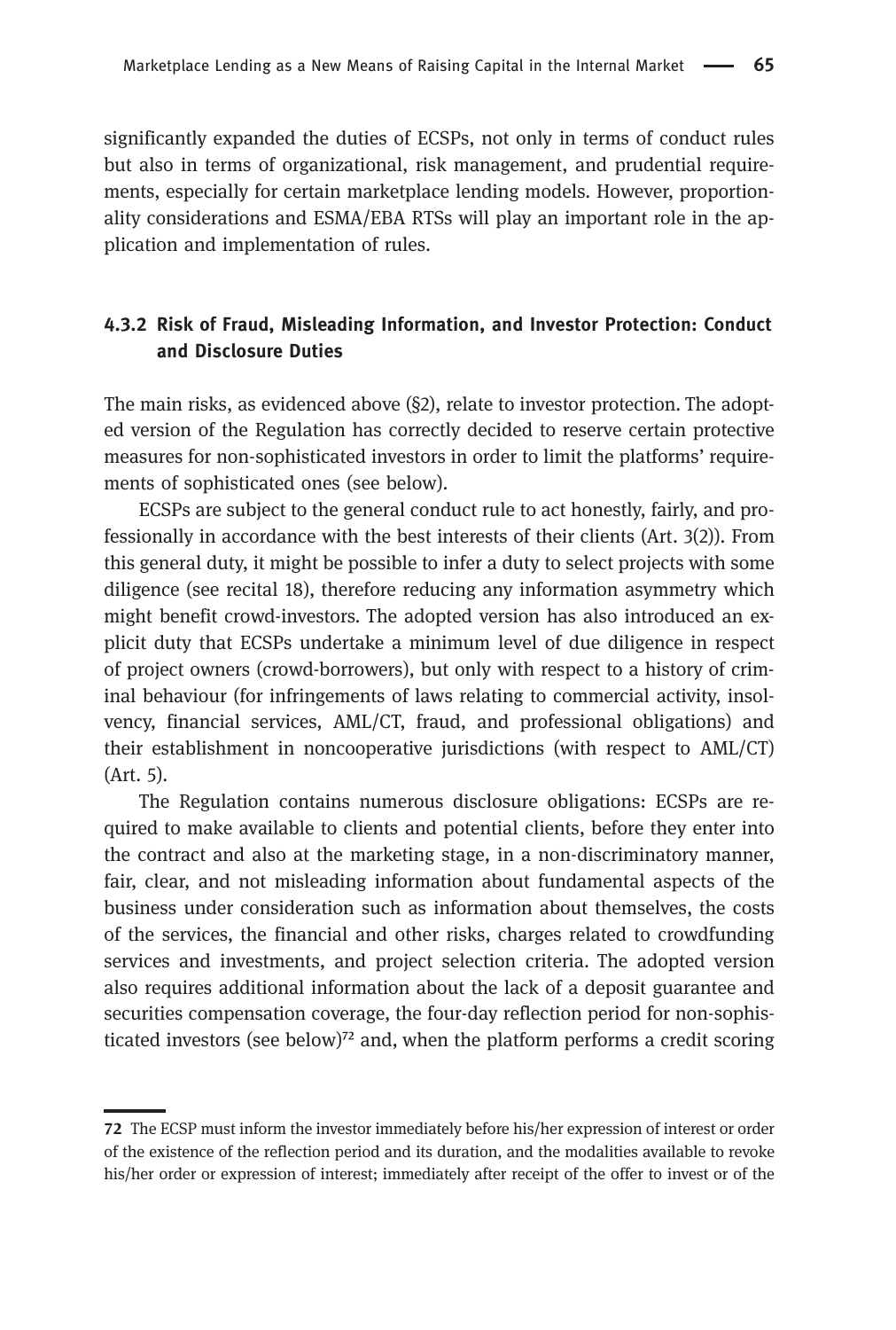or pricing, the calculation method used and whether or not it uses audited financial statements; the method used must also comply with ESMA's RTS concerning the format and elements to be included (Art. 19).

Moreover, the adopted version has dedicated an entire article to requiring ECSPs, only when engaging in marketplace lending, to disclose annually and in a prominent part of their website, the default rates of the crowdfunding projects offered over at least the last 36 months and publish an outcome statement at the end of each financial year detailing: a) the expected and actual default rate of all loans by risk category; b) a summary of the assumptions used to determine the expected default rates; and c) in the case of portfolio management of loans where a target rate has been indicated, the actual return achieved (Art. 20). Specifications about the methodology for calculating such default rates will be provided by ESMA, in close cooperation with the EBA, through draft RTSs.

With reference to individual offers, ECSPs must provide clients with a Key Investor Information Sheet (KIIS) based on the KID-PRIIPs model; $^{73}$  the information in the KIIS must be prepared by the project owner and be fair, clear, and not misleading (Art. 23(7)).

Besides containing certain information specified in the annex pertaining to the project owner and its project (including activities and products offered, a hyperlink to financial statements when available, and key financial figures/ratios), the crowdfunding process (e. g., the minimum target and deadline for reaching it), the main risks and costs, and redress procedures, the KIIS must contain a number of warnings distinguishing crowdfunding from traditional loan activities, such as the lack of supervisor control and approval, guarantee schemes, or an appropriateness test. It shall also underline particular risks (e. g., illiquidity), as well as the opportunity to not invest more than 10 percent of the client's net worth (NW). The additional information required depends on the type of product: in the case of loans, the KIIS must contain information also about the nature, duration, and terms of the loan; interest rates or other compensation; risk mitigation measures; the repayment schedule; any defaults on credit agreements by the project owner within the past five years; and the servicing of the loan. Additional technical aspects regarding the requirements and content of the model for the KIIS, the types of main risks that are associated with crowd-

expression of interest (or, in the case of portfolio management of loans, receipt of the mandate), the ECSP must inform the investor that the reflection period has begun (Art. 22(8)).

<sup>73</sup> See Regulation (EU) No 1286/2014 of the European Parliament and of the Council of 26 November 2014 on key information documents for packaged retail and insurance-based investment products (PRIIPs) (OJ L 352, 9.12. 2014, p. 1. The authorities are considering substituting the KID for the KIIS when ECSP and PRIIPS Regulations both apply (Art. 23(15)).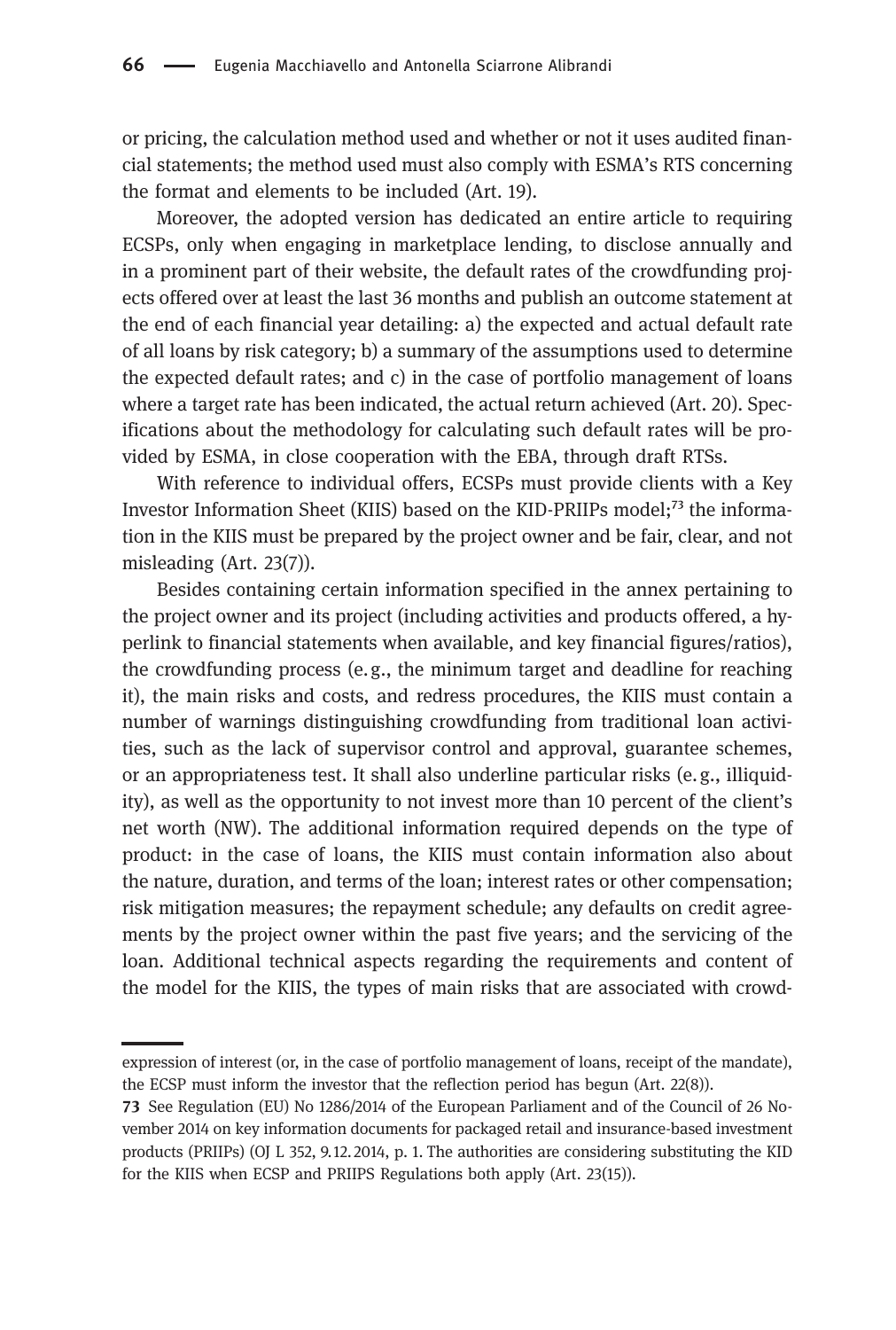funding offers, the use of certain financial ratios, and the commissions, fees, and transaction costs will be provided by ESMA through draft RTSs (Art. 23(16)).

To increase investor protection, the adopted version has favoured the KIIS language rules, which are similar to but less onerous than those of the prospectus summary, $74$  instead of the base prospectus language proposed by the Commission, which allowed, as a general rule, the use of a language accepted in international finance (Art. 23(2)-(3)).<sup>75</sup> However, Art. 23(5) requires NCAs to inform ESMA about the KIIS languages that they accept, which creates the opportunity for regulatory competition and further harmonization in the longer term. NCAs can now require the seven-day ex ante notification (not the approval) of the KIIS (Art. 24(14)). In any case, marketing rules remain national, with ESMA publishing the relevant ones on its website to assist the platforms (Artt. 27–28).

The KIIS is prepared by the project owner (except in the case of portfolio management of loans). The original proposal required ECSPs to verify only the completeness and clarity of the KIIS and request that the project owner correct it when they identified an omission, mistake, or inaccuracy. However, the approved version also refers to the ECSP's duty to verify the 'correctness' of the same (Art. 23(11)): this expression seems to refer to the requirement of non-misleading and fair language or at least to the absence of evident mistakes in filling out the form (in terms of a correspondence between the type of information and the box filled out). However, the Regulation should be clearer about the extent of ECSPs' duties in this respect so that they can avoid liability for the lack of truthfulness of any information provided by the project owner. Otherwise, this would transform platforms into gatekeepers with a role not only comparable to but even more onerous than is assumed by lead underwriters.

Liability rules have not been harmonized, and therefore, the solutions and practical effects of platforms' co-responsibility might diverge nationally. As under the PR, Member States are required to ensure an adequate national liability regime for misleading or inaccurate information and omissions of key infor-

Therefore, the KIIS must be written in one of the official languages of the NCA's Member State or in a language accepted by such NCA and translated into the official or accepted language of each country in which the crowdfunding offering is made available. The investor can always request a translation and, in case the ECSP does not comply, should be advised not to invest. The effects of such choices will be evaluated by the Commission in its report due 36 months after the Regulation's entry into force, followed, if necessary, by a revision proposal (Art. 45(2)l).

The final version has surprisingly maintained the investor's right to require a translation into his/her language, and, should the ECSP refuse, a prohibition on the ECSPs sale of the product to that investor. This made more sense in the context of the Commission's proposal (Art. 23(13)).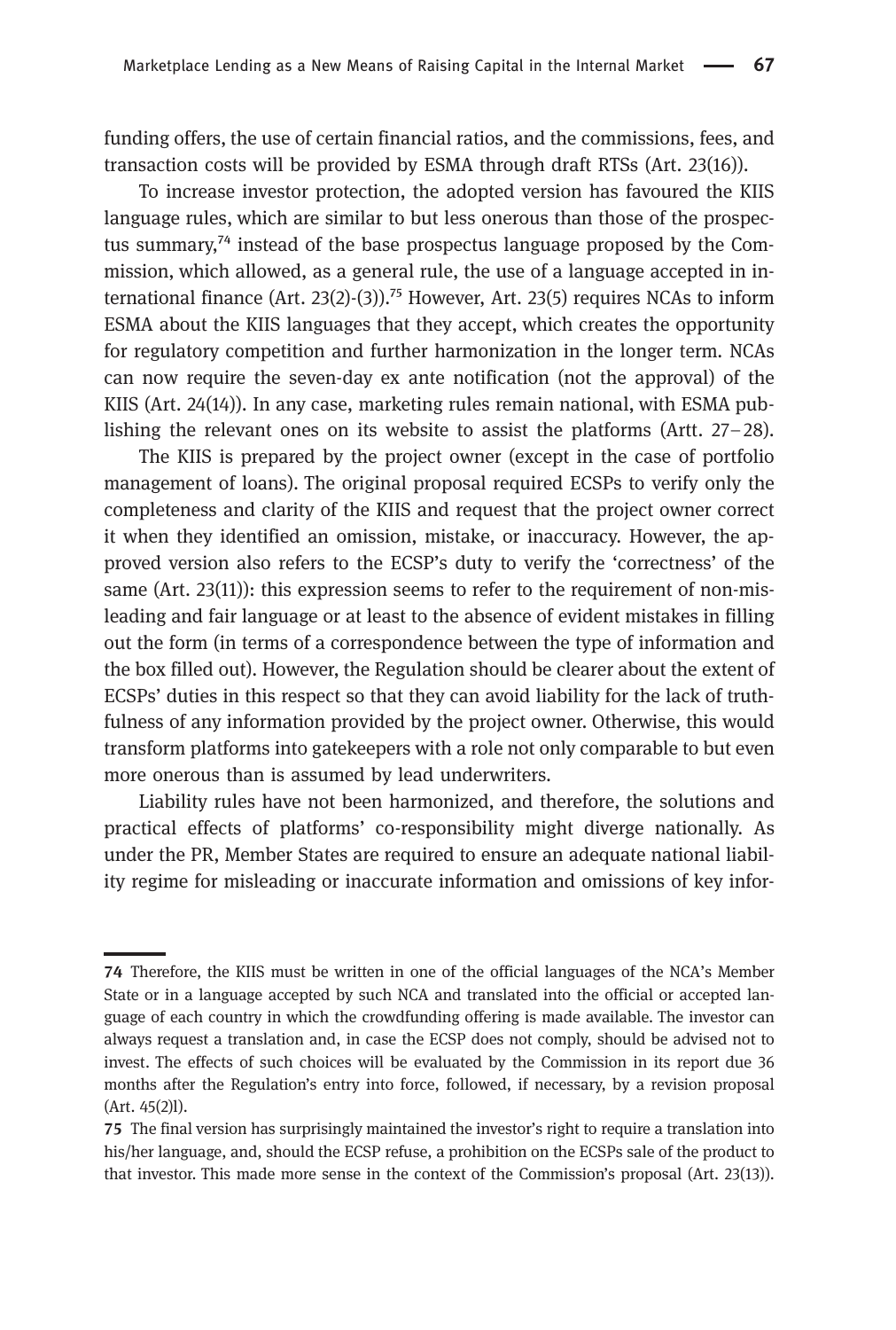mation from the KIIS, at least with respect to the project owner and its related entities. The KIIS must also disclose the names of the people responsible for the information (Art.  $23(9)-(10)$ ).

Furthermore, special conduct rules have been introduced in the cases of individual portfolio management of loans and the provision of scoring/pricing services. ECSPs offering portfolio management must disclose to investors the relevant decision-making process, take all necessary steps to pursue the client's best interest, and respect at least two parameters of preference chosen by investors.<sup>76</sup> Furthermore, specific additional disclosure duties apply (Artt.  $3(4)-(5)$ ; 6(1)-(2); 12); in particular, the ECSPs must provide investors with a description of the systems and procedures deployed to conduct a credit risk assessment (Art. 6(2); see also below  $\S$  4.5), and, on a continuous basis or upon request, information about the composition of the portfolio.<sup> $77$ </sup> For each loan, key information such as interest rate, maturity date, risk category, payment schedule, and risk mitigation measures shall be provided. Moreover, information must be provided about defaults within the past five years by any project owner, any fee in respect of the loan, and, if the ECSP has carried out a valuation of a loan, certain information about the most recent one valued (Art.  $6(4)$ ).<sup>78</sup> Special information requirements apply when the ECSP has set up and operates a contingent fund, including a description and explanation of the contingent fund's functioning<sup>79</sup> and a warning about the risk of not obtaining a payout and about ECSP's discretion with respect to such payout and its amount. These ECSPs must also disclose on a quarterly basis the performance of the fund, in particular information about the size of the contingency fund as compared to the total amounts outstanding on loans and the ratio between the payout made to the total amounts outstanding on loans (Art. 6(6)). Further specifications about the information to be disclosed and its format will be provided through RTSs drafted by the EBA in cooperation with ESMA (Art. 6(7))

These parameters are 1) the minimum and maximum interest rate payable; 2) the minimum and maximum maturity date; 3) the range and distribution of risk categories; and 4) if an annual target rate of return on an investment is offered, the likelihood that the selected loans will enable the investor to achieve that rate with reasonable certainty.

Including its weighted average annual interest rate and loan distribution according to risk category (in percentages and absolute terms).

E. g., the valuation date, why it performed the valuation, and a fair description of the likely actual return, taking into account fees and default rates.

E. g., about the source of the money paid into the fund, how the fund is governed, to whom the money belongs, the considerations taken into account and the process followed when making a discretionary decision concerning whether or how to pay out from the fund and how the money paid into the fund will be treated in the event of insolvency (Art. 6(5)).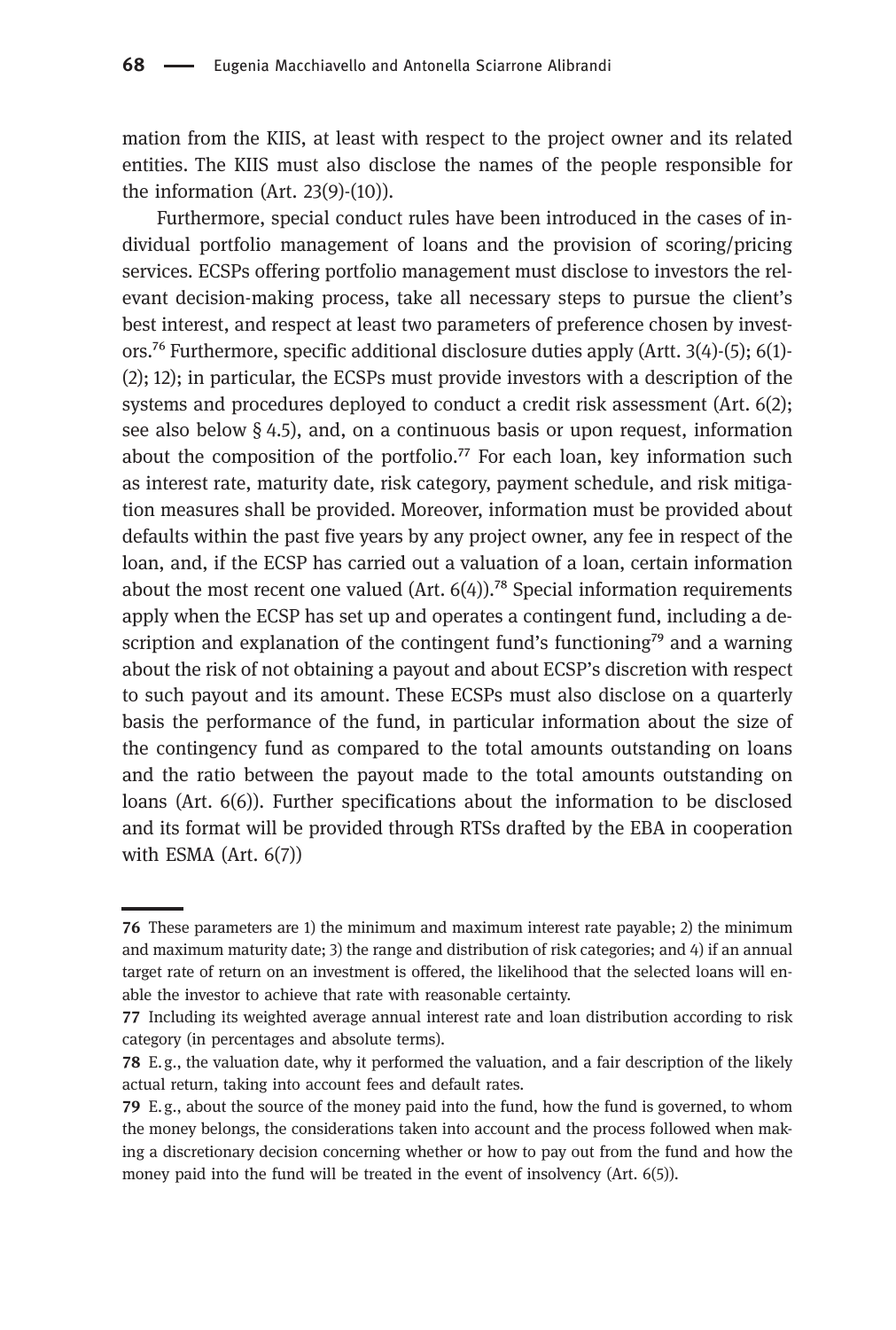Finally, ECSPs offering portfolio management of loans (instead of project owners as with other services) have a responsibility to prepare, update, and correct the KIIS and to ensure that no information has been omitted or is materially misleading or inaccurate (Art. 24). The content of the KIIS reflects the type of service and replicates in part the information mentioned above: in addition to information about the ECSP and the people responsible for it, it must contain information about the prospective composition of the portfolio (see above concerning client parameters), the key elements of the internal methodology for credit risk assessment and risk categories, procedures and criteria for the selection of projects, characteristics of applicable guarantees, servicing of the loan, risk diversification strategies, and fees to be paid by the project owner or the investor (Art. 24; annex I, parts H-I).

ECSPs offering only scoring/pricing systems must publish the policies and procedures used for the credit risk assessment performed (see below §4.5) and its calculation method (Art. 4(4); 19(6)).

As anticipated, certain special protections are reserved to 'non-sophisticated' investors. This is a new category not contained in MiFID II and applies to investors not falling within the categories of professional investors or sophisticated investors (a new category as well). In particular, sophisticated investors are identified as investors who would otherwise fall into the retail investor category but request to be treated as sophisticated and who declare that they are aware of the relative consequences and present evidence of significant NW or investment experience.<sup>80</sup> The aim is to protect only the most fragile investors while lowering compliance costs for investors able to understand the risks and therefore not deserving of certain protective measures.

The first measure reserved to non-sophisticated investors is the "entryknowledge test", according to which ECSPs, before investors can access the offers, must perform, every two years, a test aimed at verifying whether and

As specified in annex II, this applies to 1) legal entities meeting one of the following conditions: *a*) at least  $\epsilon$ 100,000 in own funds; *b*) a turnover of at least  $\epsilon$ 2 million; and *c*) a balance sheet of at least €1 million; 2) natural persons meeting at least two of the following conditions: a) personal gross income of at least  $€60,000$  or a financial instrument portfolio (including cash deposits and financial assets) exceeding  $\epsilon$ 100,000; *b*) professional experience in the financial sector in a position requiring knowledge of the transactions or services envisaged or an executive position in the legal entities listed under 1) for at least 12 months;  $c$  operations on the capital markets of significant size at an average frequency of 10 per quarter over the previous four quarters. Providers must take reasonable steps to ensure that investors requesting to be categorized as sophisticated and warned about the consequences effectively qualify as such, but the providers can approve the request unless it has reasonable doubt that the information provided is correct.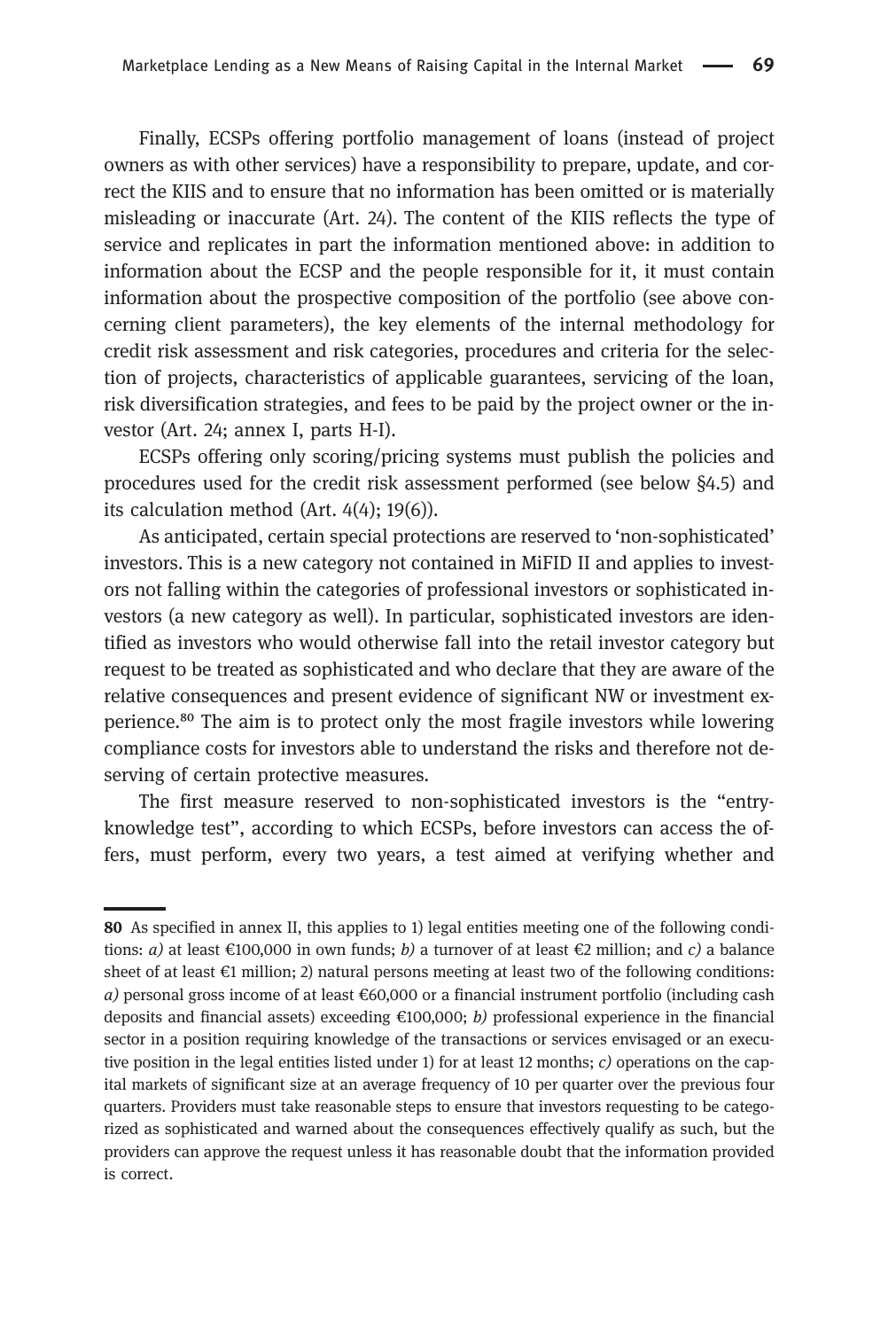which crowdfunding services are appropriate for non-sophisticated investors, considering their past investments in transferable securities, admitted instruments, and loans, and their understanding of risks and professional experience with crowdfunding. In case of a negative test result (because of an investor's insufficient knowledge, skills, or experience), the ECSP can proceed with the order only after issuing a risk warning and receiving the investor's acknowledgement (Art. 21(1)-(4)). This test is similar to an appropriateness test but is less productspecific and performed at an earlier stage.<sup>81</sup>

Second, ECSPs must require non-sophisticated investors, before accessing the offers and every year, to undertake a loss simulation test in order to verify their ability to bear losses, calculated as 10 percent of their NW, based on certain information.<sup>82</sup> Again, irrespective of the results, investors can invest after simply acknowledging the risks (Art. 21(5)-(6)). ESMA will draft an RTS about the required information and how to carry out both tests.

ECSPs must issue a warning and receive the explicit consent of the investor and evidence of his/her understanding of the investments and risks (this can consist of a positive result on the entry-knowledge test) in case of investments above €1,000 or 5 percent of the non-sophisticated investor's NW (Art. 21(7)). Finally, non-sophisticated investors have the right to a four-day reflection period, during which and before its expiration they are entitled to withdraw their investment at no cost and without providing a reason.

Thus, the ECSP Regulation has assigned a large role to disclosure and other conduct duties but with significant differences based on business model and type of investor. Investor tests seem correctly simplified. Some doubts remain about the possibility of keeping the KIIS short and effective despite the volume of information required, as well as about the ability of the KIIS to serve as an adequate informational document for both professional/sophisticated and non-sophisticated investors. Furthermore, the standardization of KIIS and its assimilation to a more traditional informational document might reduce the innovative and alternative character of crowdfunding (not taking into account nonfinancial aspects and motives as well as non-traditional types of information,

The approved Regulation now requires ECSPs to collect information also about clients' investment objectives and the financial situation (as under a suitability test and as suggested by the Parliament), although the evaluation pertains to the investor's knowledge, skills, and experience.

<sup>82</sup> Regular income and total income and whether earned on a permanent or temporary basis; assets, including financial investments and cash deposits, but excluding personal and investment property and pension funds; and financial commitments.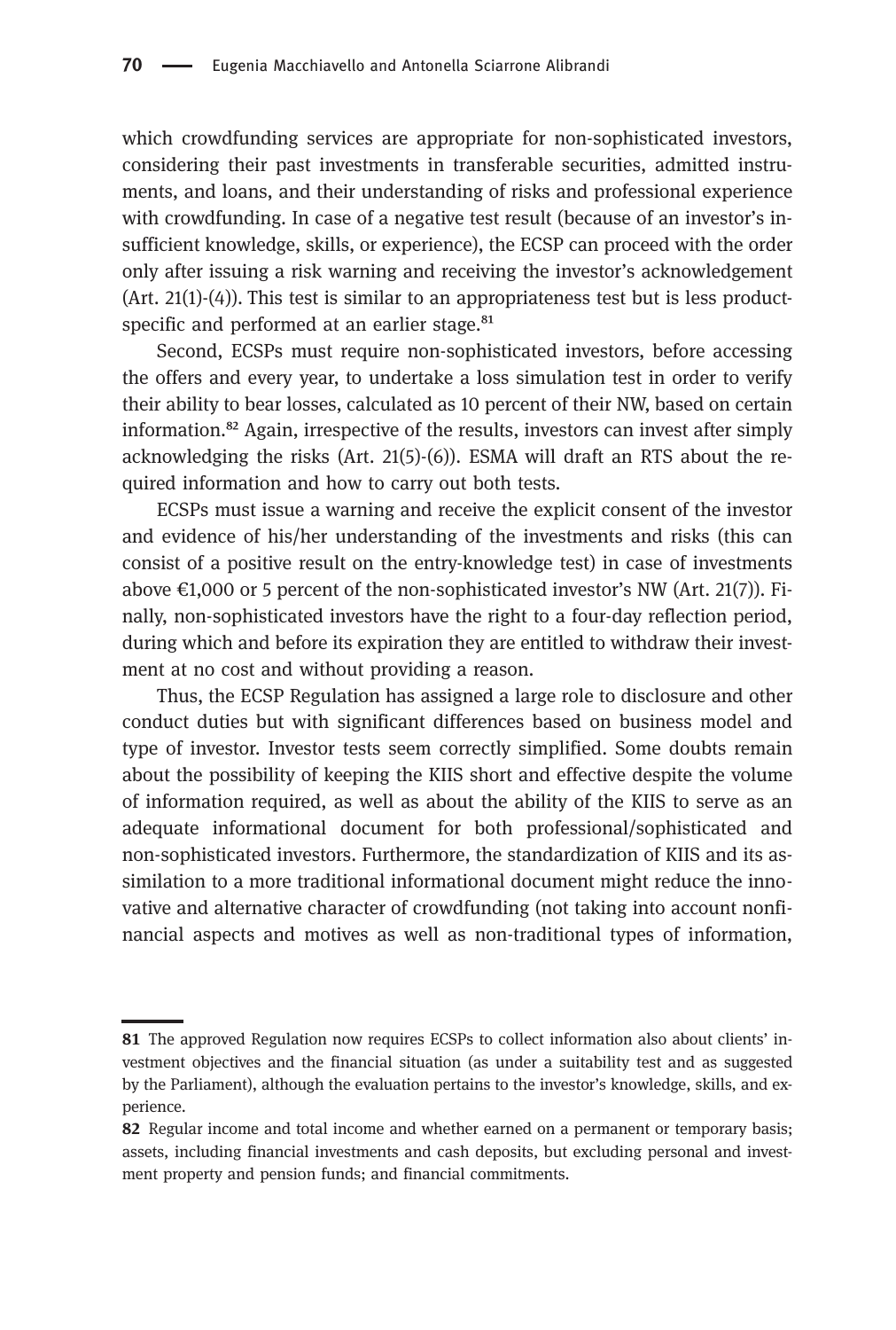signalling, etc.) and the positive 'rational herding' effect, $^{83}$  although the KIIS can in principle include additional information.

#### 4.3.3 Client Money

We have analysed above the measures used to protect clients from financial loss by means of the diligent selection of projects and information disclosure, among other things, but a few aspects of this concern should be further underlined.

ECSPs are not allowed, per se, to hold client money or other assets. Nonetheless, they can provide payment services and take custody of financial instruments after they obtain relevant authorizations and comply with the specific regime (Art. 12(13)). In this case, client assets are protected under the usual financial regulation framework.

As mentioned above (§4.3.2), ECSPs must warn their clients that the money invested or lent and the instruments subscribed to through the platform are not covered by deposit protection or investor compensation schemes. Should ECSPs establish a contingent fund (apparently, only when providing portfolio management of loans), they assume additional organizational and disclosure duties (§§4.3.2 and 4.3.5).

The choice to rely on existing authorizations for holding client money appears rational, although the presence of admitted instruments (which are not financial instruments) and loans might have required some adaptations.

#### 4.3.4 Investor Liquidity Risk

As anticipated, one of the downsides of crowdfunding investments, is the limited liquidity of loans (which generally cannot be transferred without following certain procedures, such as a notary act and/or formal notification to the borrower of the transfer, following an agreement between the original and the new creditor) or stakes in private limited companies. As mentioned, LBC platforms in particular have created forms of exchange between users to increase liquidity.

Under the ECSP Regulation, platforms can set up systems allowing clients to advertise their buying/selling interests pertaining to products previously subscribed to through the platform ('bulletin boards', Art. 25). Nonetheless, these cannot present the characteristics of a trading venue, i.e., bringing together buying

<sup>83</sup> See above fn. 35.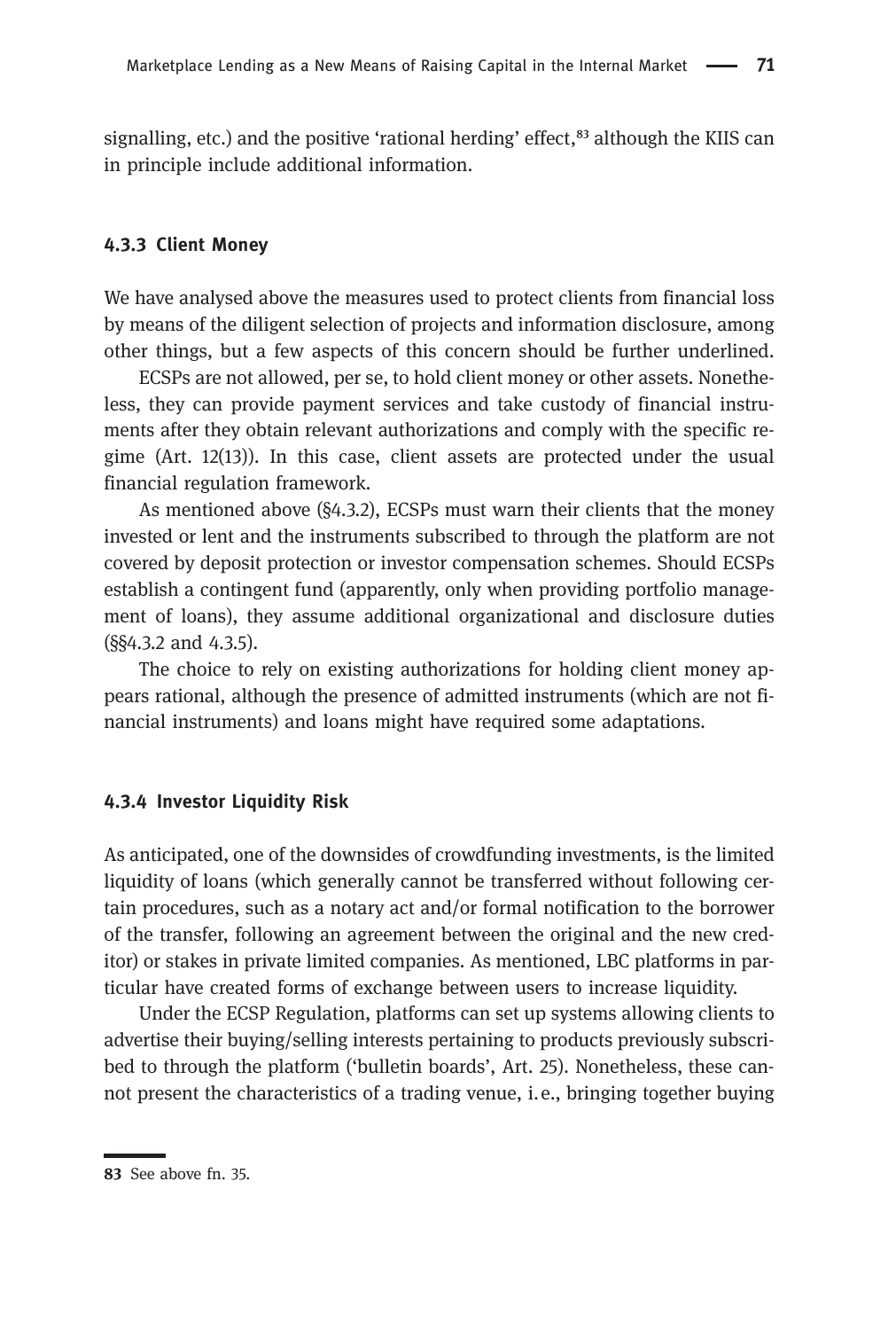and selling interests in a way that results in a multilateral contract. Therefore, users must negotiate and finalize the agreement outside the platform; it is uncertain whether the platform can even provide standard contracts. Moreover, ECSPs must specify that these systems are not regulated trading venues, that any exchanges take place under the exclusive responsibility of investors, and, where there is a suggested reference price, that it is not binding. The ECSP must also substantiate the suggested reference price.

The intention seems to be not only to require an authorization as the operator of a trading venue in case platforms want to set up a multilateral exchange for transferable securities, but also to prohibit multilateral exchanges in loans (unless permitted under national law and limited to the national territory) in order to limit regulatory arbitrage and ensure a level playing field with regulated intermediaries, as well as to limit the platform's role as an intermediary. Of course, this might reduce the effectiveness of bulletin boards and consequently the liquidity of the market.

In the adopted version, ECSPs must require prospective sellers to make the KIIS available and must ensure that non-sophisticated prospective buyers receive the required information and the risk warning. Moreover, in the case of loans, ECSPs must provide buyers with updated information about the default rates of the loans offered on such bulletin boards  $(Art. 25(3)c)$ : this improves investor protection and the efficiency of such bulletin boards as exchanges but also assigns a greater gatekeeper role to marketplace lending platforms.

### 4.3.5 Market Integrity, Efficiency, and Stability: Organizational and Prudential Requirements

ECSPs must also establish adequate measures to ensure effective and prudent management, including the segregation of duties, provisions for business continuity, and conflicts of interest prevention and management (similar to provisions in MiFID II: Art. 8(3)-(5)); management of the operational risk that results from outsourcing; and the proper handling of complaints (complying with certain of the requirements set forth in Art. 7).

Special organizational requirements apply, once again, depending on the specific business model. Only in the case of marketplace lending (even under the basic models) does the adopted version require 'appropriate systems and controls to assess the risks related to the loans intermediated on the crowdfunding platform' (Art. 4(2), first period).

When platforms offer portfolio management of loans, they need to have in place robust internal processes and methodologies for risk management and fi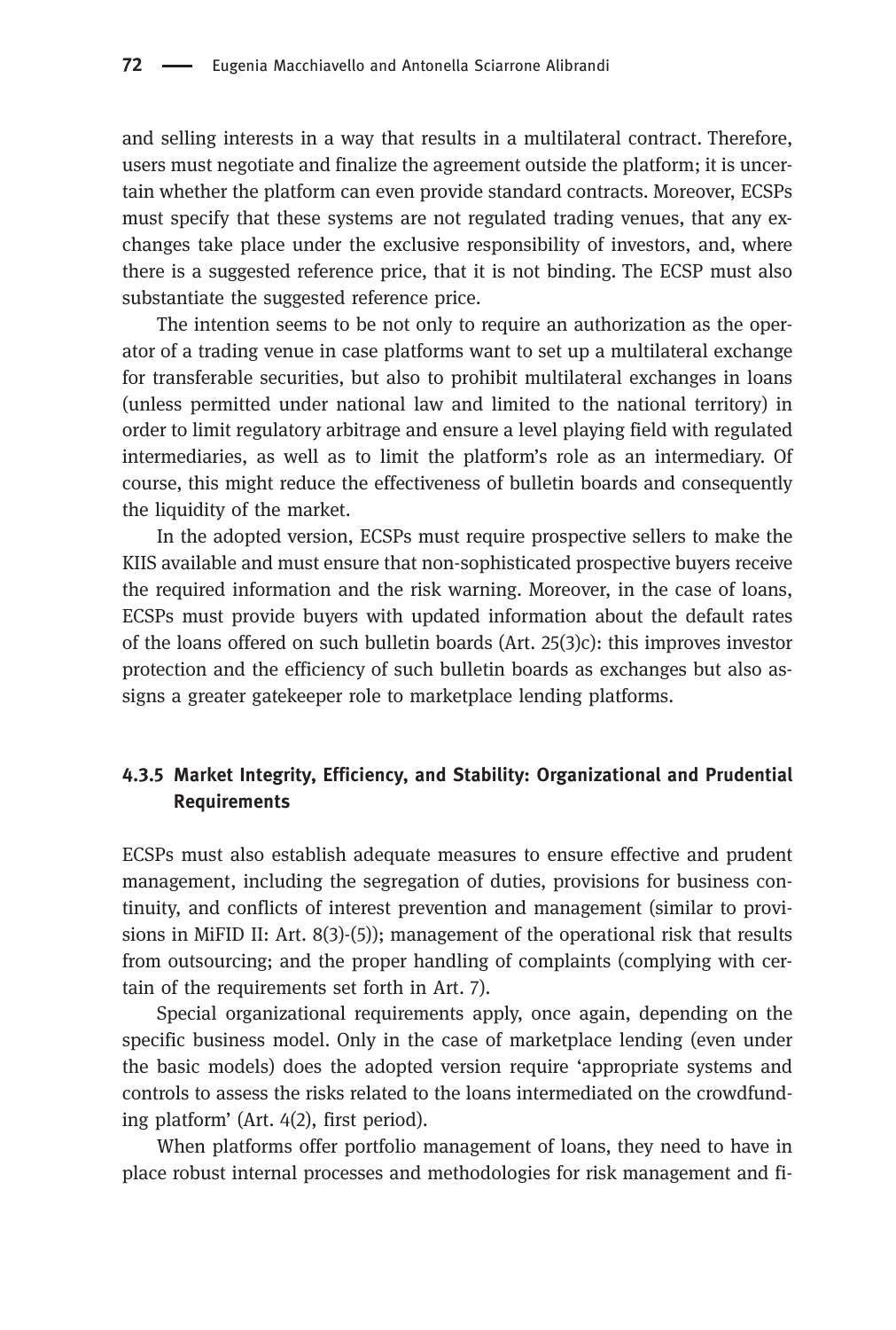nancial modelling (Art. 4(2), second period) and to ensure compliance, using appropriate data, with the requirements set forth in Art. 6(1)-(2) concerning respect for the parameters chosen by investors (see above §4.4). They also need to assess the credit risk of individual crowdfunding projects selected for an investor's portfolio and of the portfolio itself, as well as the project owners' prospects of meeting their obligations.When offering and operating contingent funds, ECSPs must adopt policies, procedures, and organizational arrangements to be specified in an RTS drafted by the EBA in cooperation with ESMA (Art. 6(7)).

When providing scoring/pricing services (but, it seems, according to the wording, only in respect of loans or possibly debt securities), ECSPs must establish, implement, and maintain clear and effective policies and procedures to enable them to carry out a reasonable assessment of the credit risk of offers and project owners, an assessment that must be based on adequate information,<sup>84</sup> price fairness, and an adequate risk management framework; the ECSPs must keep a record of the evidence of compliance with these criteria. With particular reference to loans, ECSPs must conduct a valuation of each of them at least: a) at the time of origination; b) when the project owner is unlikely to fulfil its obligations to repay the loan in full and the ECSP does not enforce any relevant security interest or take steps with analogous effect; c) after a default; and d) when the ECSP is facilitating a lender's exit before the maturity date  $(Art. 4(4))$ . The information and factors that ECSPs are required to consider in such an assessment to ensure price fairness, as well as the related minimum governance and organizational requirements, will be further specified by the EBA in close cooperation with ESMA (Art. 19(7)).

In this respect, the regime appears quite rigid, especially as regards marketplace lending and scoring (see §§4.4, 4.5), and might consequently limit innovation when market-based or more generalized AI solutions (such as certification of the algorithm used, together with disclosure, forums/feedback, borrowers' rights to object, etc.) might have assisted such innovation.

Finally, the adopted version has also embraced the Council's suggestion to introduce prudential safeguards for operational risk (Art. 11), which represents the main business risk for marketplace lending platforms. These can consist of CET1 requirements as an alternative to or in combination with professional insurance equal to the higher of €25,000 and one-quarter of the overhead in the pre-

<sup>84</sup> Including information about audited accounts where available, information of which the ECSP is aware, information obtained from the project owner, and other information needed to perform a reasonable credit risk assessment.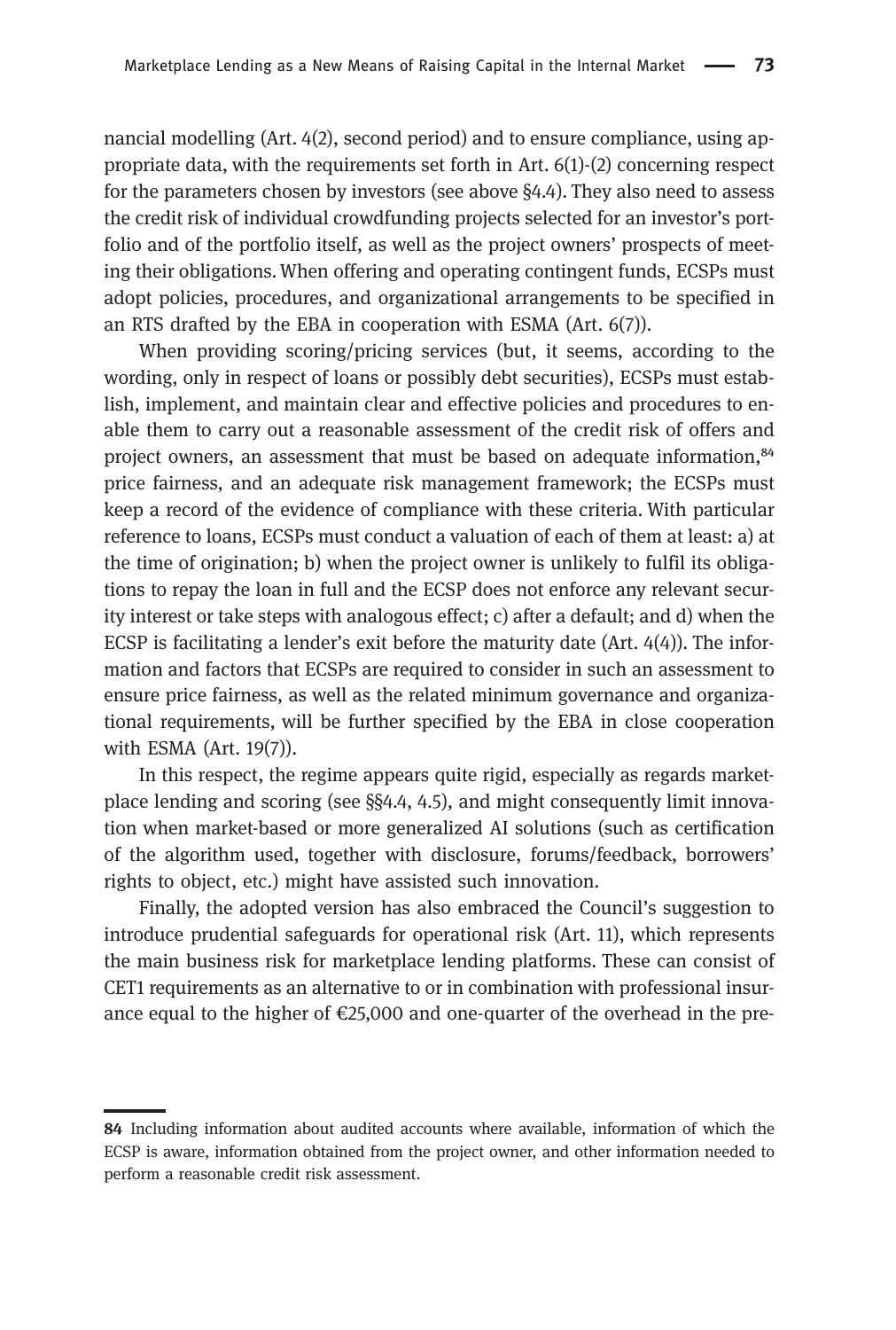vious year.<sup>85</sup> Such funds are intended to cover, as revealed by the requirements set for the insurance policy, the risks created by misleading information (possibly only when directly provided by the ECSP: see §4.3.2); a breach of legal and regulatory obligations; a breach of a duty of skill and care towards clients; lacking or defective procedures to prevent conflicts of interest; losses from business disruption, system failures, or process management; and gross negligence in pricing (Art. 11(7)), among other things.

The introduction of prudential requirements for all ECSPs reflects the recent reform of prudential requirements for investment firms (in the IFD/IFR package), which has eliminated the original art. 4(1)2 CRR II exemption from capital requirements for investment firms offering the services of reception/transmission of orders or offering investment advice without holding client money (art. 62(3) b IFR) and introduced a prudential requirement for operational risk even for Class 3 firms (that conduct more broker-like activity). The same reform has reduced or eliminated the differentiation in capital requirements (both initial capital and Basel capital adequacy) based on the type of investment service offered to focus more on effective risks, and even revised the definition of credit institutions. The new Art.  $4(1)1$  CRR II (as revised by Art.  $62(3)$  IFR), in fact, now assigns relevance to identifying banks not only according to their activities and associated functions but also based on the systemic relevance of certain investment activities.<sup>86</sup> In any case, we should take into account, in this regard,

<sup>85</sup> This requirement recalls the capital requirements of Class 3 firms under the Investment Firms Regulation (IFR 2019/2033) and Directive (IFD 2019/2034) but is potentially lower since the IFD/IFR requirement depends on the minimum capital requirement of the particular service provided; the lowest of these is €75,000.

<sup>86</sup> This new article provides that 'credit institution' means an undertaking the business of which consists of any of the following: (a) to take deposits or other repayable funds from the public and to grant credits for its own account; (b) to carry out any of the activities referred to in points (3) and (6) of Section A of Annex I to Directive 2014/65/EU of the European Parliament and of the Council, where one of the following applies, but the undertaking is not a commodity and emission allowance dealer, a collective investment undertaking or an insurance undertaking: (i) the total value of the consolidated assets of the undertaking is equal to or exceeds EUR 30 billion; (ii) the total value of the assets of the undertaking is less than EUR 30 billion, and the undertaking is part of a group in which the total value of the consolidated assets of all undertakings in that group that individually have total assets of less than EUR 30 billion and that carry out any of the activities referred to in points (3) and (6) of Section A of Annex I to Directive 2014/65/EU is equal to or exceeds EUR 30 billion; or (iii) the total value of the assets of the undertaking is less than EUR 30 billion, and the undertaking is part of a group in which the total value of the consolidated assets of all undertakings in the group that carry out any of the activities referred to in points (3) and (6) of Section A of Annex I to Directive 2014/65/EU is equal to or exceeds EUR 30 billion, where the consolidating supervisor, in consultation with the super-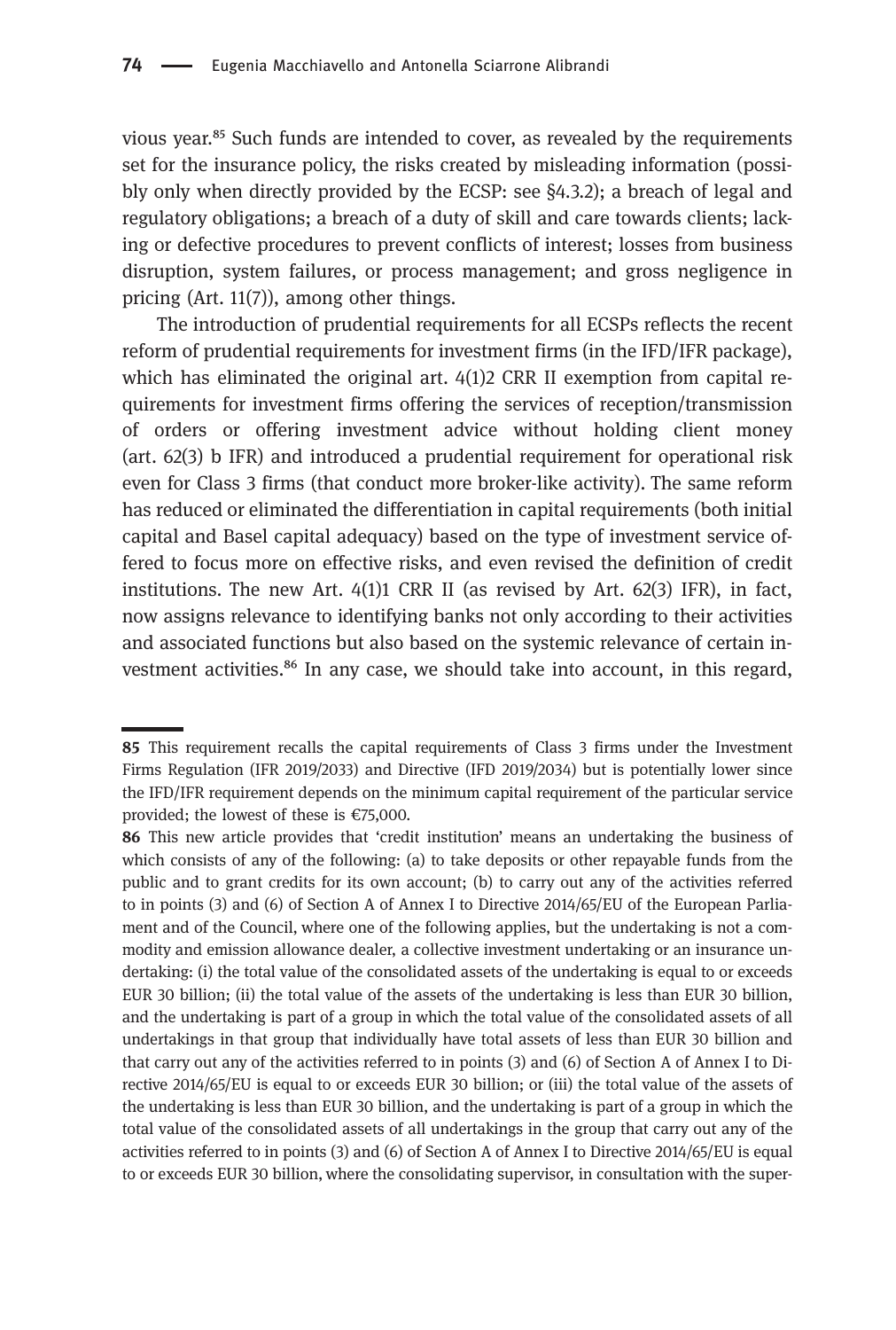that platforms do not operate in the traditional financial sector and that they must issue warnings to make investors aware of the lack of traditional safeguards. The rationale for preserving trust and stability through strict regulation – which applies to banks and investment firms – is here instead weak. $87$ 

Furthermore, the ECSP Regulation fails to explicitly address cyber-security risks, even though these comprise a relevant part of crowdfunding operational risk (and of FinTech in general). However, the Digital Operational Resilience Act (DORA) Proposal,<sup>88</sup> which was recently presented within the Digital Finance Package,<sup>89</sup> should be applicable also to ECSPs, filling the gap.

Finally, the Regulation does not directly impose duties on ECSPs under the V AML/CT Directive, although the possibility of extending these duties to ECSPs will be evaluated by the Commission in its review  $(A<sup>rt</sup>, 45(2)p)$ . Checks that take place pursuant to this Directive are in fact to be performed by the payment services provider involved, i.e., the ECSP itself under a separate authorization, or a partner holding a payment service provider authorization. This choice links AML checks with the holding and transferring of money, but ECSPs might be in the best position to perform them, irrespective of the fact that they also offer payment services.

#### 4.3.6 Agency Costs and Conflicts of Interest

Agency costs, as has been mentioned, represent a typical risk in crowdfunding since the financial risk rests with investors but at least the initial selection of borrowers is performed by platforms. Agency costs are particularly high when the platform's fees are linked to the volume of the loans intermediated or equivalent figures, which creates negative incentives for platforms. As has been mentioned, certain platforms, in order to assure investors about the diligent selection of loans, co-lend with the investors.

visory college, so decides in order to address potential risks of circumvention and potential risks for the financial stability of the Union".

<sup>87</sup> Actually, the ECSP Regulation, which allows banks and investment firms to hold at the same time their specific authorization and a ECSP one, might have the effect of rising systemic risk through increased interconnections and potential investor confusion.

<sup>88</sup> European Commission, 'Proposal for a Regulation [...] on Digital Operational Resilience for the Financial Sector […]', COM/2020/595 final. The regime would apply to all firms across the financial sector and aims at ensuring their ability to withstand all types of ICT-related disruptions and threats. Furthermore, it also provides a design for an oversight framework for ICT service providers deemed critical to the financial sector (e. g., cloud computing).

European Commission, 'A Digital Finance Strategy' (fn. 70), p. 10, 17.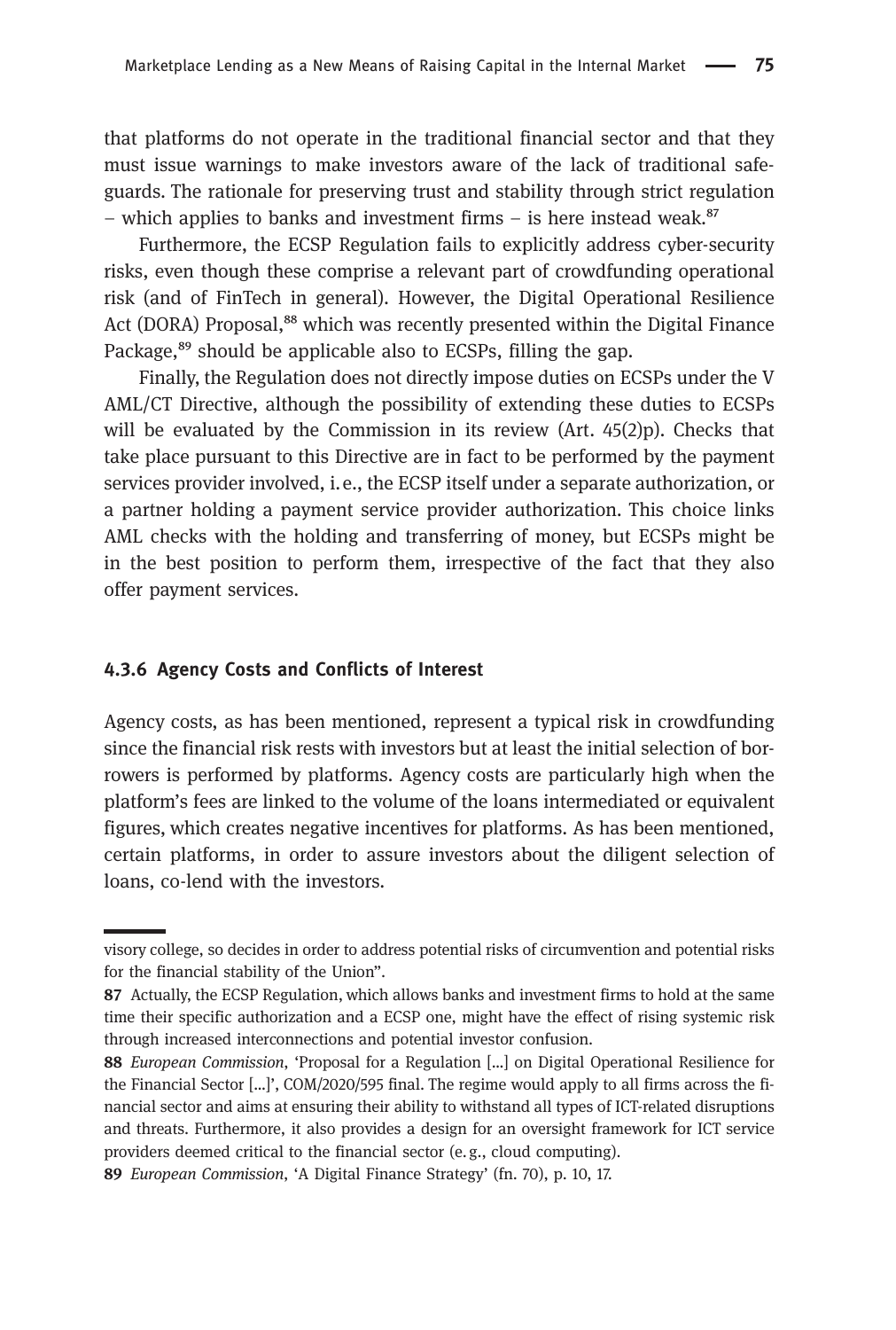The above-described general duties of conduct should contribute to reducing agency risk and, in the case of pricing/credit scoring, the ECSP Regulation provides very detailed rules in terms of disclosure and the organization and functioning of such pricing/scoring systems. Under the ECSP Regulation, platforms cannot have any financial participation in offers, not even when it would be aimed at aligning the interests of platforms and clients (as proposed by the Parliament). However, models in which platforms would partially invest in the intermediated loans under certain conditions (such as when it would help align the interests of platforms and investors) should not have been banned per se since they might create virtuous incentives that require only some additional rules related to credit risk management.

Furthermore, the Regulation remains silent about platform fees and related perverse incentives. The general requirement that there be effective conflicts of interest policies and procedures (with rules echoing the general rules of MiFID II) might mitigate risks related to these fees but, given the particularity of the risk to the crowdfunding model, explicit and tailored solutions would have been preferable; for instance, creating incentives for the platforms to charge fees based on loan performance.

Also with respect to conflicts of interest, the ECSP Regulation prohibits platform managers, employees, or controlling shareholders from acting as project owners. These persons can, however, operate on the platform as investors, conditioned on disclosure on the website and equal terms (Art. 8).

Finally, as we have seen, co-lending with institutional investors can contribute to reduce information asymmetries when transparency and equal terms are guaranteed but might otherwise lead to a cherry-picking phenomenon at the expense of retail investors. The ECSP regulation does not address this issue. Instead, platforms should be required to allow non-sophisticated investors to invest along with professional investors (e.g., after paying an additional fee) but also to disclose the details and terms of the investments made by professional investors.

### 4.4 A Special Focus: Loans versus Investments and Borrower Protection

The general design of the Regulation is to partially assimilate the loan regime and the investment regime, since they both share similar functions and characteristics in a digital context and the aim is to improve investor protection and trust. However, it is worth highlighting that the marketplace lending regime appears somehow stricter and more rigid than the regime for marketplace inves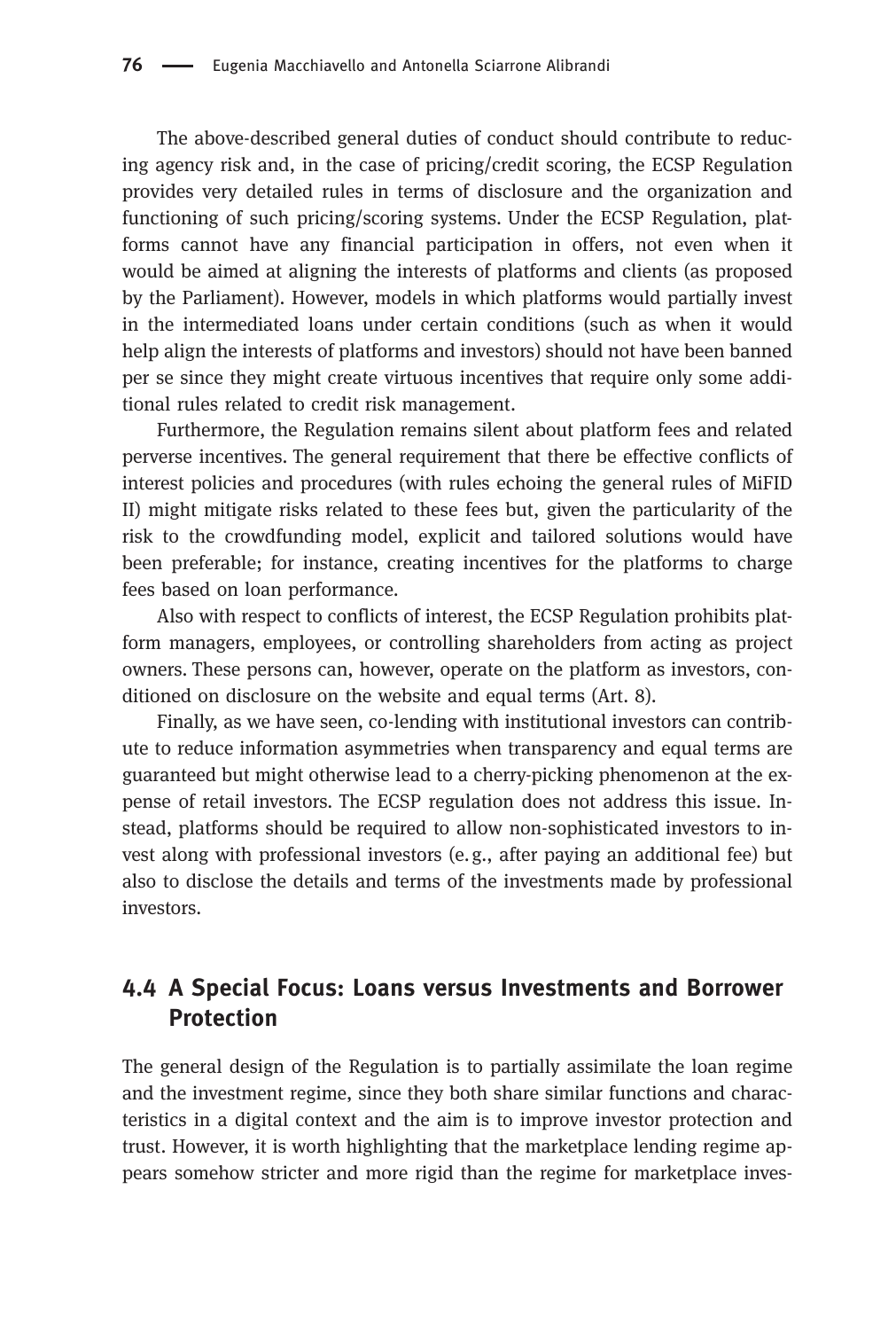ting. As an example, even under the basic model, the ECSP Regulation requires appropriate systems and controls to assess the risks related to loan products only; in addition, the loan regime imposes additional disclosure requirements (disclosure of the default rate and outcome statement; disclosure regime in case of bulletin boards involving loans).

Moreover, in the case of pricing services, detailed rules are set only for the creditworthiness assessment, not for the pricing of investments or at least equity instruments. This is the case despite the fact that marketplace lending is, in principle, less risky than similar forms of credit intermediation that are generally subject, in the traditional sector, to simplified requirements (e.g., for credit brokers, manufacturers of PRIIPs, and AIFMs).<sup>90</sup>

As regards portfolio management of loans, the regime is strict not only compared to the recent British regime which likely inspired it,<sup>91</sup> but also compared to the corresponding traditional investment models, such as investment portfolio management (except for, e.g., product governance requirements)<sup>92</sup> or the management of alternative investment funds. For instance, the requirements as respects the procedures for pricing and portfolio management appear more detailed and prescriptive than those for investment portfolio management (set forth in MiFID II and Art. 47 et seqq. Commission delegated Regulation No. 2017/565 concerning disclosure, reporting to clients, and asset valuation) or alternative collective investment schemes (Art. 15 and 19 AIFMD, detailing general obligations related to due diligence in the selection and identification of investments and the management and monitoring of risks, and the Commission Delegated Regulation No. 231/2013). Even banks, which are not comparable to platforms in terms of the variety of services they offer, their structures for bearing risk, their deposit-taking and the related costs of capital, induced trust, and their systemic relevance (see above §2), have been left quite free to evaluate the creditworthiness of borrowers (within the parameters set by Basel/CRDV-CRR,

<sup>90</sup> See in more detail, e.g., Macchiavello 'Financial-return' (fn. 2) 674.

The ECSP regime appears stricter and less flexible in certain respects as compared to the British regime, both in general (additional organizational requirements are imposed in the UK only in the case of guaranteed returns, not for every form of portfolio management) and in terms of credit-risk assessment (which in the UK is required only when the platform prices loans, not when it just intermediates them), outcome statements (required by the FCA only when pricing services are offered), factors to be included in the credit-risk assessment (the ECSP Regulation requires the use of audited financial statements), and different levels of credit-risk analysis (e. g.. at the project, project owner, and portfolio levels).

**<sup>92</sup>** Art. 45(2)f requires the Commission to assess whether the requirements for portfolio management of loans remain 'appropriate to pursue the objectives of this Regulation, in the light of MiFID II investment portfolio management.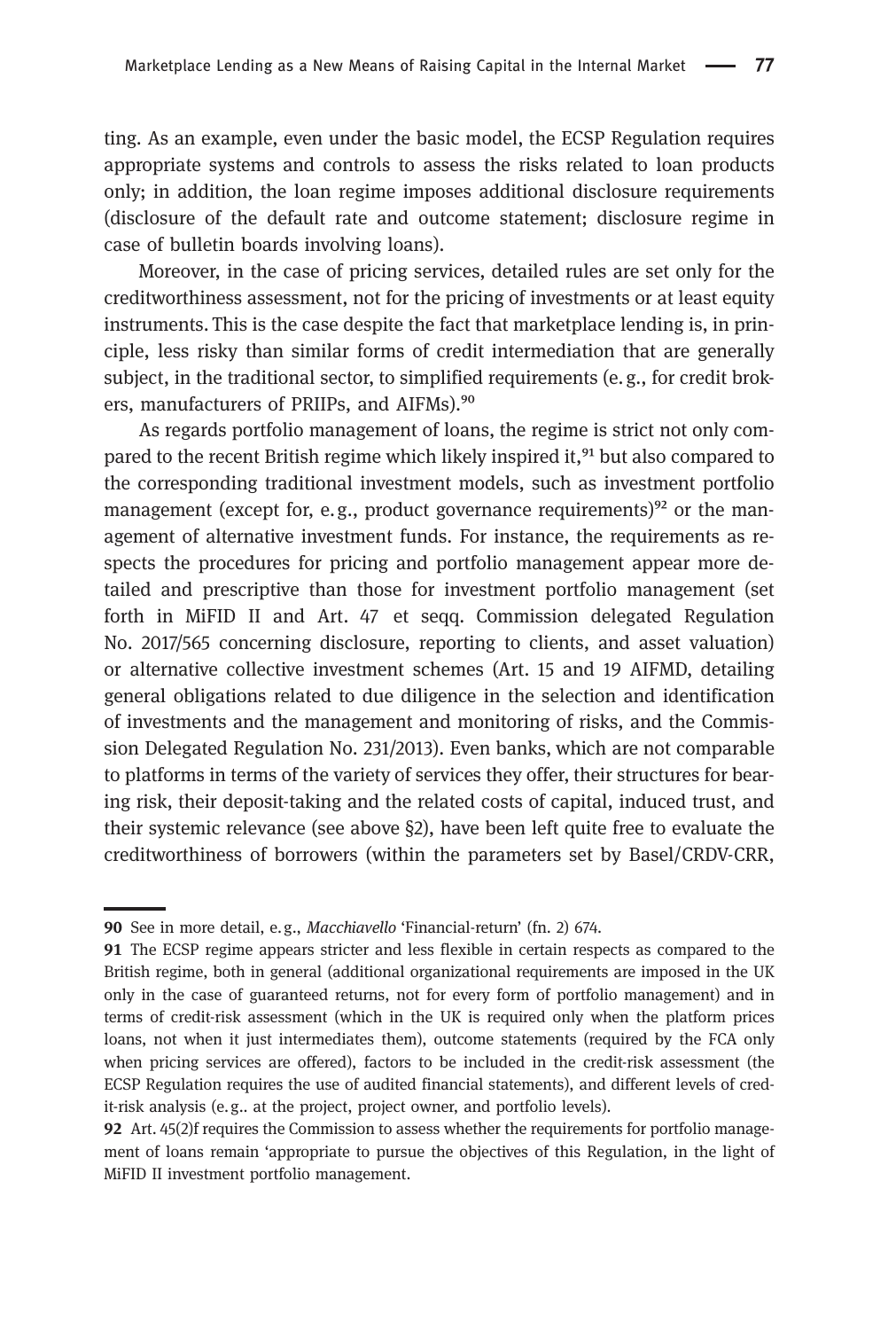unless offering residential consumer loans), since, because they bear the risk of borrower defaults, they should have sufficient incentives to adequately perform this activity. Nonetheless, the financial crisis and the recent surge in nonperforming loans (NPLs) have created the conditions for the adoption of the EBA's guidelines on loan origination and monitoring<sup>93</sup> (based on a 'comply and explain approach'); this was after the European Central Bank Guidelines for Fintech Banks had imposed specific requirements for creditworthiness assessment performed by technology-based banks.<sup>94</sup> Consequently, banks will be required (for new loans, starting June 2021) to comply with a new set of detailed internal governance requirements (best practices) for the granting and monitoring of credit, loan origination procedures for each type of borrower, pricing, collateral valuation, and the proper framework for monitoring.

The services that entail a creditworthiness assessment are indeed of fundamental importance for investors' decisions, opaque<sup>95</sup> and a source of potential agency problems/conflict of interest (since the crowd-lender bears the credit risk of the loans and the platforms are at least partially remunerated based on loan volume),<sup>96</sup> while being so far unregulated. Nonetheless, instead of relying more on disclosure of the methods and the general adequacy of structures and procedures, the ECSPR regime has very detailed rules about platform organization and the factors that platforms must take into account in the credit assessment, without considering the need to preserve innovation in the sector<sup>97</sup> and the possibility that they could rely, at least partially, on reputational capital (many

EBA, 'Guidelines on loan origination and monitoring – Final Report', (20 May 2020), [<https://eba.europa.eu/sites/default/documents/files/document\\_library/Publications/Guide](https://eba.europa.eu/sites/default/documents/files/document_library/Publications/Guidelines/2020/Guidelines%20on%20loan%20origination%20and%20monitoring/884283/EBA%20GL%202020%2006%20Final%20Report%20on%20GL%20on%20loan%20origination%20and%20monitoring.pdf) [lines/2020/Guidelines%20on%20loan%20origination%20and%20monitoring/884283/EBA%](https://eba.europa.eu/sites/default/documents/files/document_library/Publications/Guidelines/2020/Guidelines%20on%20loan%20origination%20and%20monitoring/884283/EBA%20GL%202020%2006%20Final%20Report%20on%20GL%20on%20loan%20origination%20and%20monitoring.pdf) [20GL%202020%2006%20Final%20Report%20on%20GL%20on%20loan%20origination%20and](https://eba.europa.eu/sites/default/documents/files/document_library/Publications/Guidelines/2020/Guidelines%20on%20loan%20origination%20and%20monitoring/884283/EBA%20GL%202020%2006%20Final%20Report%20on%20GL%20on%20loan%20origination%20and%20monitoring.pdf) [%20monitoring.pdf>](https://eba.europa.eu/sites/default/documents/files/document_library/Publications/Guidelines/2020/Guidelines%20on%20loan%20origination%20and%20monitoring/884283/EBA%20GL%202020%2006%20Final%20Report%20on%20GL%20on%20loan%20origination%20and%20monitoring.pdf).

<sup>94</sup> European Central Bank, 'Guide to Assessments of Fintech Credit Institution Licence Applications', (March 2018), [<https://www.bankingsupervision.europa.eu/ecb/pub/pdf/ssm.201803\\_](https://www.bankingsupervision.europa.eu/ecb/pub/pdf/ssm.201803_guide_assessment_fintech_credit_inst_licensing.en.pdf?1c99fa2126f6ef80eb61a276bab94379) [guide\\_assessment\\_fintech\\_credit\\_inst\\_licensing.en.pdf?1c99fa2126f6ef80eb61a276bab94379](https://www.bankingsupervision.europa.eu/ecb/pub/pdf/ssm.201803_guide_assessment_fintech_credit_inst_licensing.en.pdf?1c99fa2126f6ef80eb61a276bab94379)>.

<sup>95</sup> These innovative creditworthiness assessment methods, DON especially when proprietary, are not clearly disclosed by platforms: CGFS-FSB (fn. 25) 11–12: Ziegler/Shneor (fn. 25) 77–79. 96 See Paolo Giudici/Branca Hadji Misheva, 'P2p Lending Scoring Models: Do They Predict Default?', J. Digit. Bank. 2018, 2, 353; Paolo Giudici/Branca Hadji-Misheva/Alessandro Spelta, 'Network Based Scoring Models to Improve Credit Risk Management in Peer to Peer Lending Platforms', Front. Artif. Intell. 2019.

**<sup>97</sup>** See, for instance, a study attesting to the fact that a lender selecting loans by applying a profit scoring system using multivariate regression outperforms the results obtained by using a traditional credit scoring system. See Carlos Serrano-Cinca/Bego Gutiérrez-Nieto, 'The Use of Profit Scoring as an Alternative to Credit Scoring Systems in Peer-to-peer (p2p) Lending', Decis. Support Syst. 2016, 89, 113.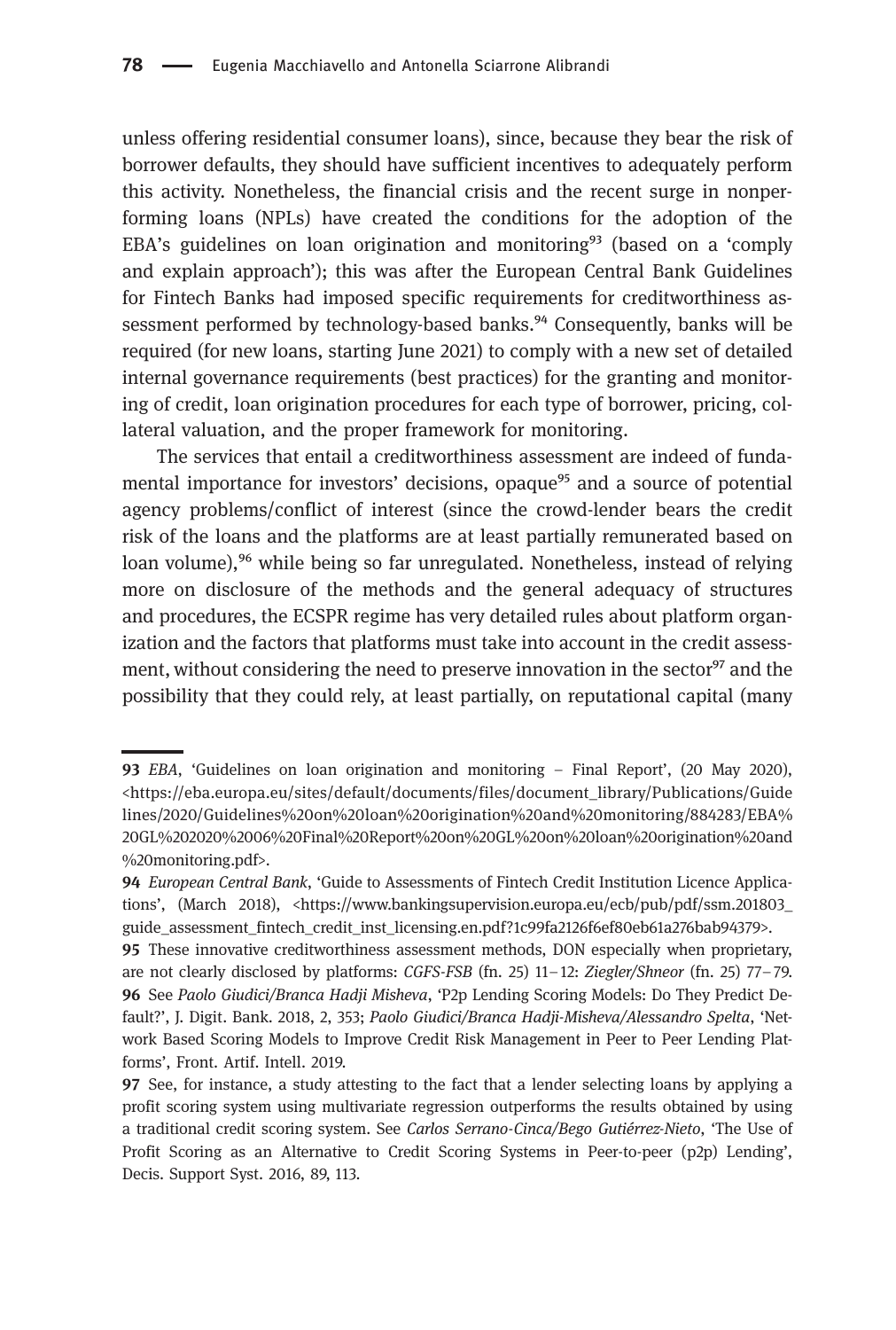crowd-lenders are returning investors<sup>98</sup>) and the incentives that would result from performance-based fees.

The assimilation of the loans and securities regimes has also had the effect of moving the protection of borrowers to the background. Borrowers benefit from the general conduct and disclosure duties of ECSPs (§4.3.2), including these duties as they apply to the selection process. Organizational rules set forth for scoring systems and portfolio management are aimed at ensuring fairness in the evaluation of borrowers (§4.3.5). However, as the recent Regulation on online intermediation services (No. 2019/1150, not even mentioned in the ECSP Regulation) has underlined, attention should also be paid to platforms' business counterparties, who are in a weaker contractual position. Therefore, in the case of SMEs, protections consisting of express warnings (e.g., about the consequences of default, the information provided in the KIIS, and specific risks), a right to dispute certain scoring results or criteria, and a right of withdrawal, should be introduced or made more explicit.

### 4.5 Addressing the Core Question: How Does the ECSP Regulation Deal with the Platform Dilemma? Effects on Market Structure

The approved version has filled in some relevant gaps in the original proposal and seems to respond to the most important risks of marketplace lending platforms, although it contains certain limitations.

As regards its approach to the platform dilemma, the ECSP Regulation correctly and clearly differentiates marketplace lending from banking. Nonetheless, the numerous revisions in the text of the Regulation made during negotiations also reflect a change in attitude toward the regulation of crowdfunding, moving from flexible, agile, and optional to detailed, rigid, mandatory, and stricter. The

<sup>98</sup> The research of Balyuk /Davydenko (fn. 40) seems to evidence market discipline among platforms, which appear to have a tendency to improve screening in response to investor threats of withdrawal. Nonetheless, Thakor and Merton provide evidence that banks (and other deposittaking institutions) have stronger reputational incentives than P2P lenders because of the presence of deposits and the trust these create; however, they also underline that reputation (e.g. avoiding a default crisis) is important for nonbank lenders since they would not be able to recover from an erosion of trust. This means that fee-based incentives are fundamental: Richard T. Thakor/Robert C. Merton, 'Trust in Lending', NBER Working Paper No. 24778/2018, https:// www.nber.org/papers/w24778 (version updated September 2019 available at [<https://www.re](https://www.researchgate.net/publication/326473894_Trust_in_Lending) [searchgate.net/publication/326473894\\_Trust\\_in\\_Lending](https://www.researchgate.net/publication/326473894_Trust_in_Lending)>); Thakor (fn. 44), p. 6.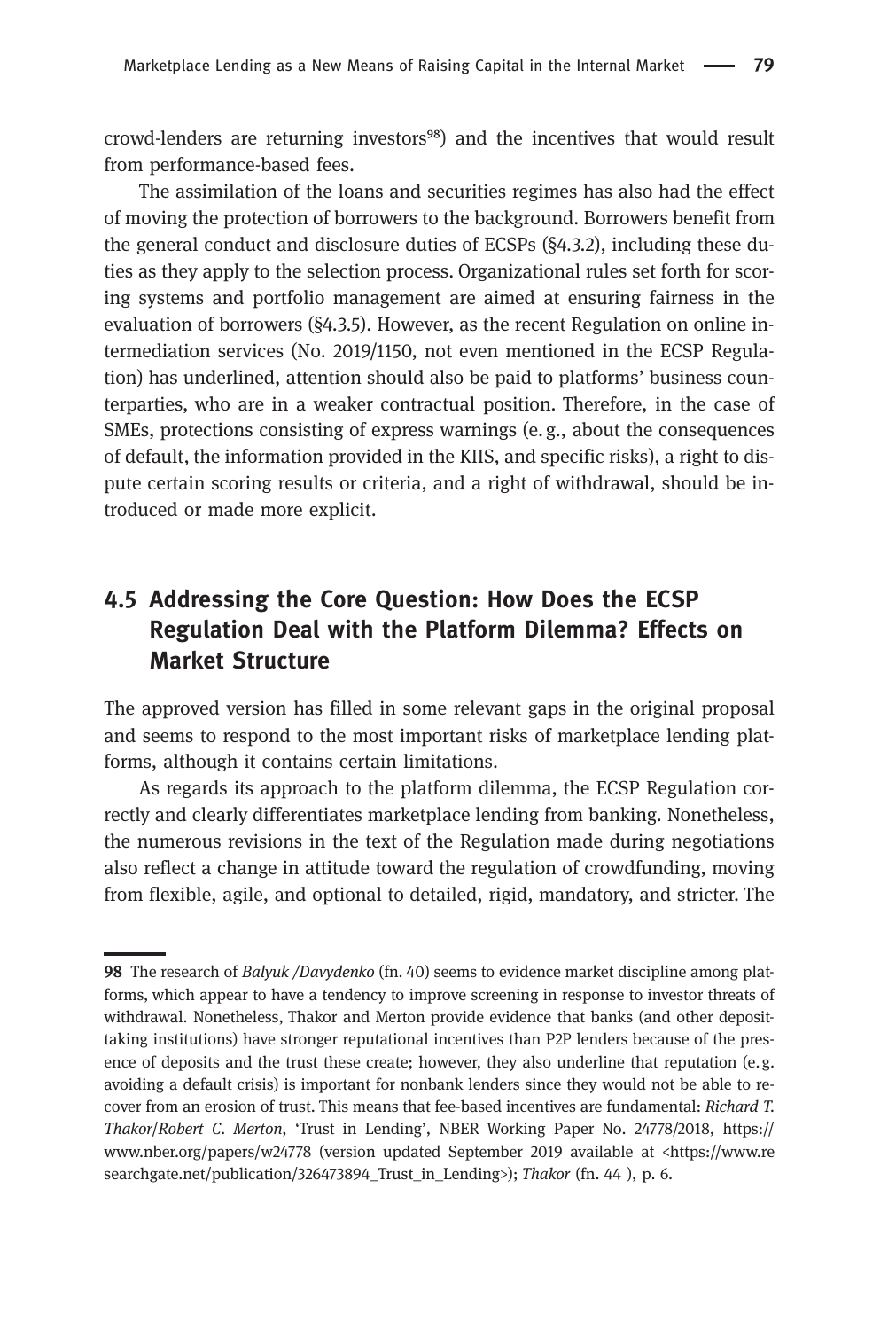original ECSP proposal attempted to characterize marketplace lending/investing platforms as "neutral" intermediaries (reflecting many national crowdfunding laws) and to balance, on the one hand, a light regime with relevant limitations on maximum offering size and permissible products/activities, with, on the other hand, investor protection and containing project owner costs, using new, technologically based, and simplified measures (e. g., the entry-knowledge test and loss simulation) and synthetic and comprehensible information. The approved version, even though it fills in some relevant gaps, seems to share the same vision only partially and aims instead at "re-intermediating" marketplace lending/investing. In fact, it has significantly increased the number and detail of requirements that ECSPs are subject to. They will also be subject to numerous future EBA/ESMA rules that will be issued in light of the nature, scale, and complexity of crowdfunding services.<sup>99</sup> The approach appears particularly rigid in the case of loans, an area that is not yet harmonized and, in many countries, is less regulated than banks or investment firms. The aim seems to consist of amending the duties and roles of crowdfunding providers so that it is closer to those of traditional investment firms (e.g., in terms of conduct and organizational requirements, liability, and language rules governing prospectuses); the final Regulation looks at ECSPs as gatekeepers, not just managers of marketplaces. Such further assimilation to the role of traditional investment firms, although aimed at reducing regulatory arbitrage and ensuring a level playing field in the sector, does not properly take into account that MiFID firms are able to offer a varied set of services across borders with fewer restrictions, while relying on government support with respect to, for instance, investor compensation, access to credit bureaus, and state assistance and facilitation during COVID-19, etc.<sup>100</sup> Unfortunately, this results in an undervaluing of the alternative (i.e., not involving investor trust and the consequent implications for stability) character of marketplace lending, as well as its need to offer innovative solutions and operate under flexible rules.

E. g., rules that will address pricing/scoring criteria and factors; default rate calculations and disclosures; portfolio management clients' standards and contingent funds; and governance and procedures for risk management and complaint handling.

<sup>100</sup> See <[https://www.crowdfundinsider.com/2020/03/159570-what-crowdfunding-platforms](https://www.crowdfundinsider.com/2020/03/159570-what-crowdfunding-platforms-do-in-times-of-covid19-and-why-governments-should-use-crowdfunding-to-battle-the-economic-impact-of-socialdistancing/)[do-in-times-of-covid19-and-why-governments-should-use-crowdfunding-to-battle-the-economic](https://www.crowdfundinsider.com/2020/03/159570-what-crowdfunding-platforms-do-in-times-of-covid19-and-why-governments-should-use-crowdfunding-to-battle-the-economic-impact-of-socialdistancing/)[impact-of-socialdistancing/>](https://www.crowdfundinsider.com/2020/03/159570-what-crowdfunding-platforms-do-in-times-of-covid19-and-why-governments-should-use-crowdfunding-to-battle-the-economic-impact-of-socialdistancing/); Ziegler et al. (fn. 10) 88–89. The SEC has temporarily eased crowdfunding regulation requirements for SMEs, which has expedited the offering process: [<https://](https://www.sec.gov/rules/interim/2020/33-10781.pdf) [www.sec.gov/rules/interim/2020/33-10781.pdf](https://www.sec.gov/rules/interim/2020/33-10781.pdf)>; [<https://www.orrick.com/en/Insights/2020/05/](https://www.orrick.com/en/Insights/2020/05/SEC-Provides-Temporary-Relief-from-Certain-Regulation-Crowdfunding-Requirements-in-COVID-19-Response) [SEC-Provides-Temporary-Relief-from-Certain-Regulation-Crowdfunding-Requirements-in-COVID-](https://www.orrick.com/en/Insights/2020/05/SEC-Provides-Temporary-Relief-from-Certain-Regulation-Crowdfunding-Requirements-in-COVID-19-Response)[19-Response](https://www.orrick.com/en/Insights/2020/05/SEC-Provides-Temporary-Relief-from-Certain-Regulation-Crowdfunding-Requirements-in-COVID-19-Response)>.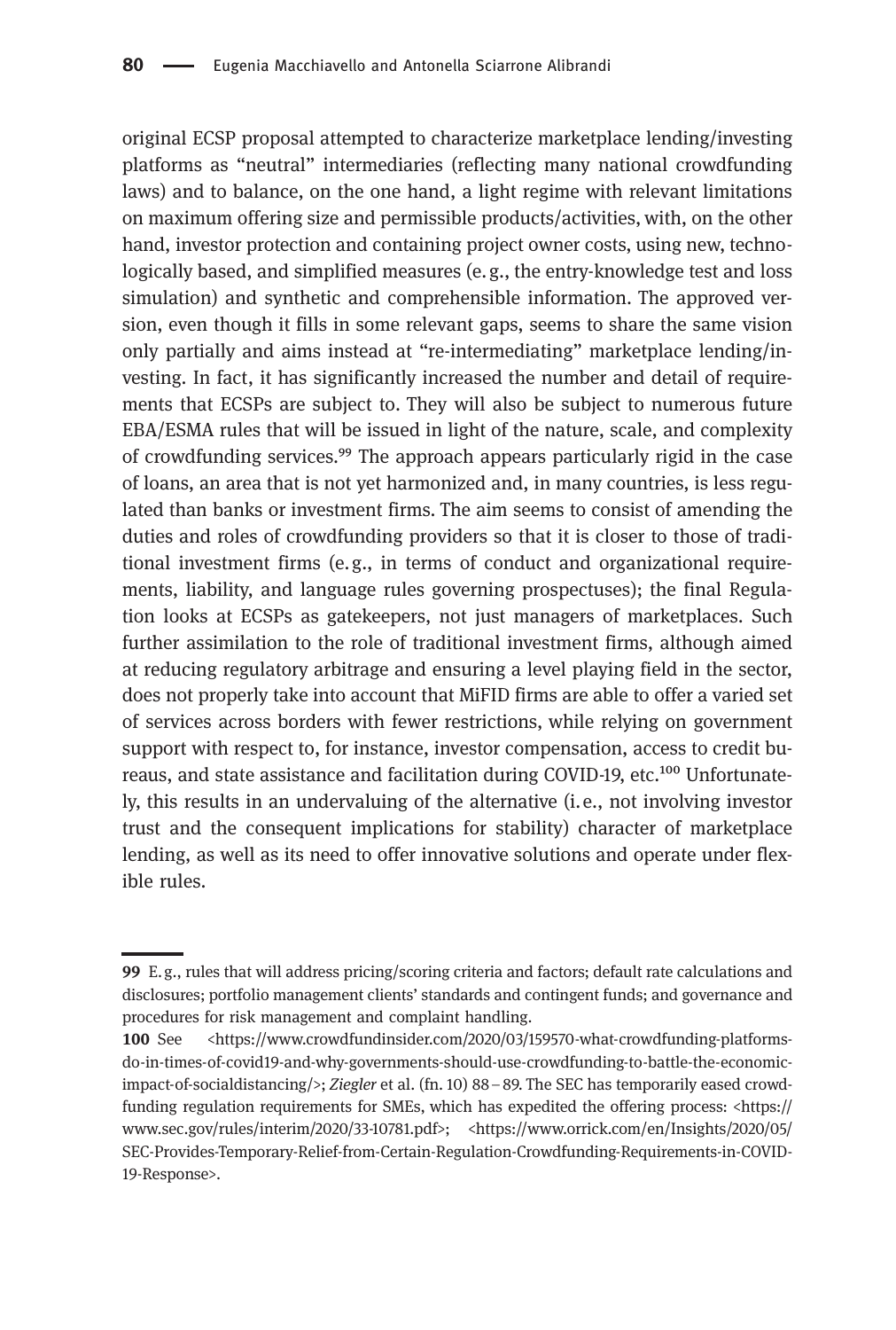The exact borders of the gatekeeper role of platforms remains uncertain in light of the many possible issues that this may implicate, including the extent of the diligent selection of projects, platforms' duties to check the correctness of KIISs, platforms' civil liability, and their role in bulletin boards. These have not been clearly defined and have largely been left to national and market responses.

Finally, as has already been underlined, a portion of the adopted rules for marketplace lending has been drawn from the UK framework. In the UK, the market is particularly mature, receives government support (e. g., referrals under the 2015 Small Business, Enterprise and Employment Act), and most platforms have moved to more complex models closer to traditional intermediaries'. ECSPR rules also apply to local-only platforms with low volumes unless the reference to the proportionality principle is to be interpreted broadly, even to the point of creating a tension with ECSP rules. Therefore, the ECSP Regulation seems to anticipate the market's evolution and might appear less appropriate for some less-developed and more "alternative" markets, for which a regime relying more on initial local exemptions, reputational capital, general risk management requirements, market-based mechanisms, and certification mechanisms (e.g. concerning the adequacy of the algorithms used) would have worked better (§§4.3.5, 4.3.6; 4.4).

Furthermore, the subtle line between the use of filtering systems under the basic model and the model of automatic portfolio management – a difference that entails relevant consequences in terms of the applicable rules since portfolio management is subject to a stricter regime – might affect ECSPs' choice of business model and therefore market development.

All this, together with the exclusion of certain business models from its scope of application, suggests that the ECSP Regulation might be able to significantly affect market structures, making platforms' choices about business models more dependent on the relative regulatory regime than on true business/market choices, an effect that might not be desirable in a sector that is, in many countries, so immature and innovation-dependent.

## 5 Conclusions

Marketplace lending is an innovative and puzzling kind of intermediation. According to the Court of Justice's decisions in Uber and Airbnb (§1), its services can be regarded as services for the information society offered through a pre-existing market (lending), but its decisive influence over the underlying lending services, at least under the most widespread models, is undeniable: platforms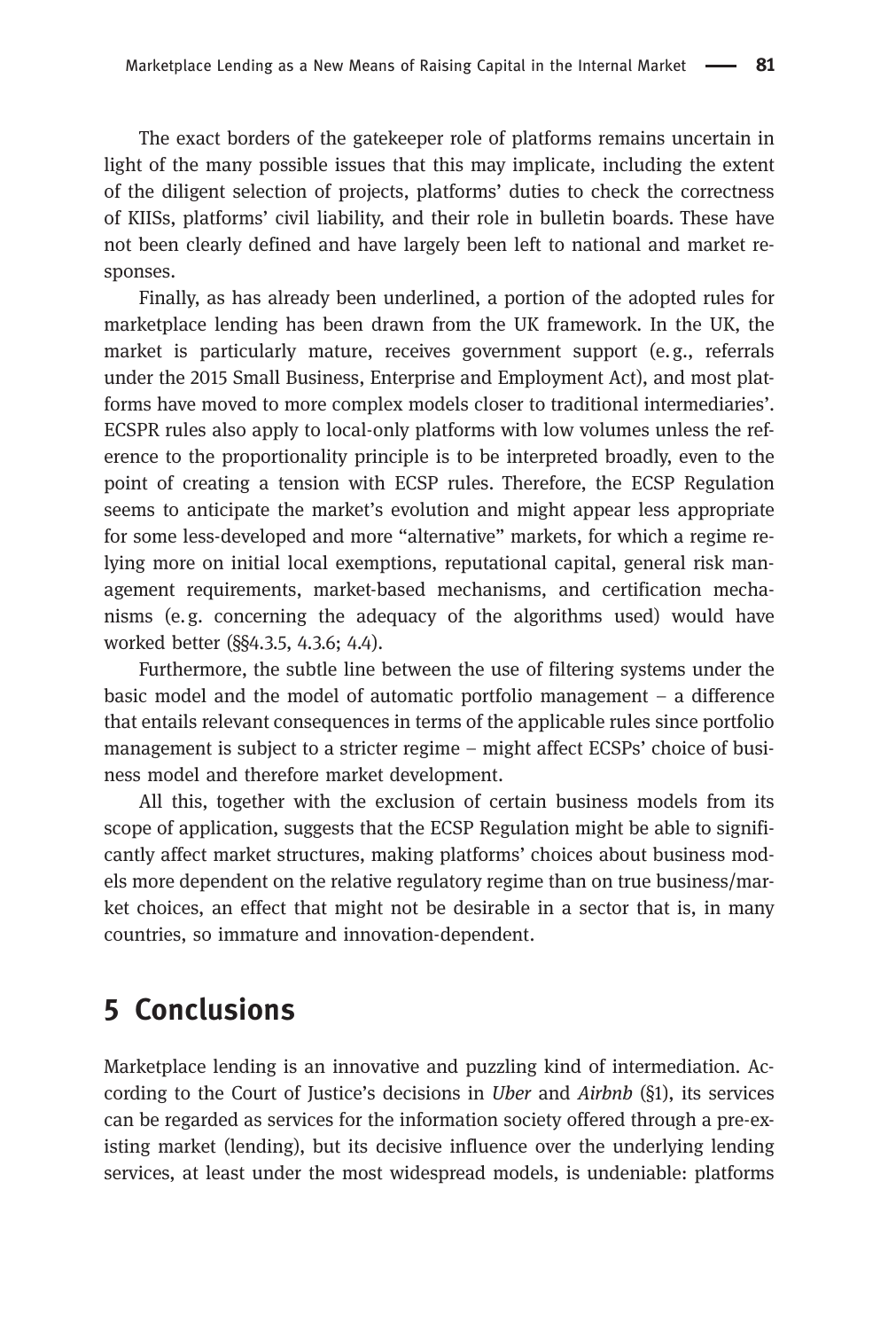select borrowers, provide contractual documentation, and often set prices (at least within a range). Anyway, in a financial sector context, we cannot disregard the existence of several reserved activities at both the European and national level and the corresponding principles and regulatory objectives.

Under this perspective, marketplace lending is clearly distinguishable from banking (strong intermediation) because of the absence of maturity/liquidity transformation and money creation; it is even different from lending (under the basic model, in which the platform does not engage in co-lending) since the funds are made available and put at risk by crowd-lenders only. Platforms connect lenders with borrowers as credit brokers, but the area is not completely harmonized and, with respect to consumer credit, the relevant EU law (e. g., CCD) tends not to apply and, in any case, would not respond to the complex set of risks and issues raised, including those related to investor protection and the platforms' organizational requirements.

The services offered by platforms (e. g., information channelling and screening and sometimes creditworthiness assessments and matching) are of fundamental relevance for crowd-lenders, potentially affecting their investment decisions.<sup>101</sup> The investment aspect of the platforms is clearly evident, with their role most resembling that of investment firms (weak intermediation), but involving the creation of a new asset class. Their services are, depending on the particular business model, similar to  $-$ (and mixing some characteristics of) brokerage, markets, portfolio management, and placing but pertain to financial products (loans) instead of financial instruments, unless the free transferability of loans though bulletin boards and an innovative and harmonized interpretation of the financial instrument concept are able to change this perspective. Furthermore, the platforms seem to complement financing by incumbents, serving otherwise underserved clients with lower loan amounts, instead of competing with them,<sup>102</sup> ensuring a faster process and therefore limiting the need for a perfectly

<sup>101</sup> See Douglas J. Cumming/Lars Hornuf, 'Marketplace lending for SMEs', CESifo Working Paper 8100/2020, <[https://papers.ssrn.com/sol3/papers.cfm?abstract\\_id=3541448>](https://papers.ssrn.com/sol3/papers.cfm?abstract_id=3541448) (investors decide whether to participate based mostly on a platform's ratings, disregarding other – financial – indicators, such as income, assets, liabilities, etc.). See also Serrano-Cinca et al. (fn. 5) (recognizing as relevant to investor decisions and predictions about the likelihood of default other factors, such as the purpose of the loan and the borrower's annual income, current housing situation, credit history, and indebtedness).

<sup>102</sup> See the references and relevant text in footnote 7 of Giorgio Barba Navaretti et al., 'Fintech and Banking. Friends or Foes?' (January 10, 2018), <<https://ssrn.com/abstract=3099337>>. However, see also Havrylchyk/Verdier (fn. 44) (FinTech substitutes for banks in areas hardest hit by the crisis); Huan Tang, 'Peer-to-Peer Lenders Versus Banks: Substitutes or Complements?', The Review of Financial Studies 32(5) (2019) 1900 (as regards the US's unsecured consumer credit mar-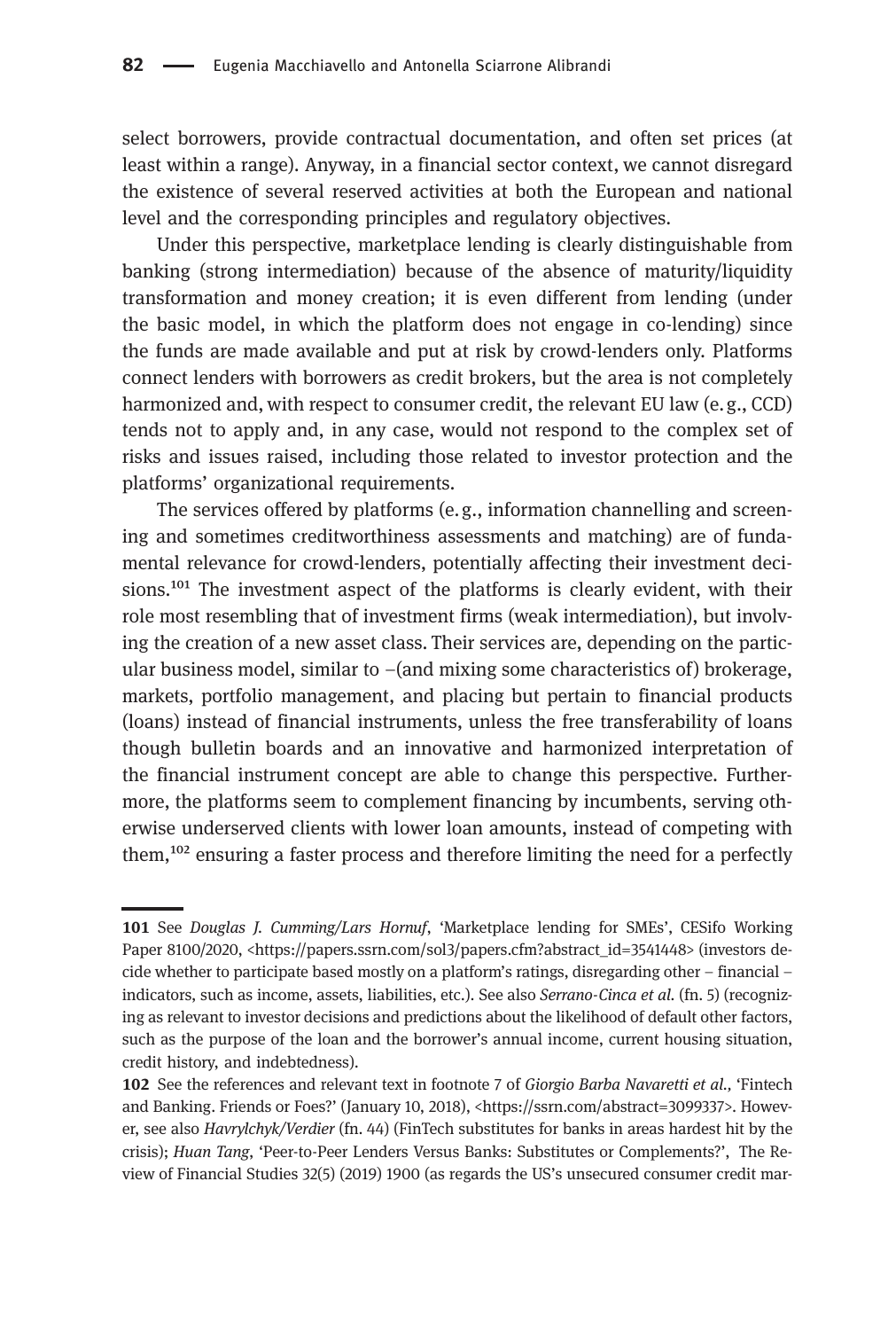level regulatory playing field. The role played by the platforms is also extremely relevant from the borrower's side, since the opportunity to even receive a loan, its economic conditions, and the post-contractual management of the parties' rights and obligations strongly depend on the tasks undertaken by the platforms.

Consequently, platforms appear to satisfy traditional financial needs but, thanks to technology (i.e., platforms and data analytics), through new business models, creating a new asset class, and a new subsector (P2P lending), which is less systemically important than traditional intermediaries'. However, this subsector is characterized by the need to balance investor protection with access to finance, borrower protection, innovation, and competition goals. All of this bolsters arguments in favor of special regulations for marketplace lending. We therefore welcome the EU's choice to introduce a special EU-wide framework for financial-return crowdfunding, which certainly takes a step forward with respect to the platform dilemma, but is subject to some criticisms as set forth in our analysis.<sup>103</sup>

First of all, the idea of creating a single market for crowdfunding, while adequately pursued in terms of maximum harmonization in the authorization process and supervisory practices, is undermined by the limited scope of the ECSP Regulation; in fact, it applies only to certain services and products instead of covering the entire crowdfunding universe (e. g., it excludes consumer crowdloans, certain conditional loans, and some business models such as credit funds), potentially creating regulatory arbitrage and an unlevel playing field. Still uncertain is the interplay of the ECSP Regulation with national crowdfunding regimes and other EU frameworks; in addition, certain relevant aspects of crowdfunding remain unharmonized (platforms' civil liability, marketing rules, etc.) (§4.2).

With respect to the overall regime, we support the choice to design the legal framework for both marketplace lending and investing following the traditional regulatory model for investment services, with simplifications justified by the different types of markets, assets, and activities, and by their beneficial effects and alternative characters. The regime is grounded on the proportionality principle and contains differences applicable to activities that involve different levels of complexity and risk. The ECSP Regulation also correctly focuses on disclosure (with warnings about the alternative character of each sector) and conduct rules. The adopted version seems to provide an extremely detailed and strict

ket, FinTech lenders seem to substitute for banks, serving riskier borrowers when a crisis hits the banking sector, but also to complement banks by providing smaller loans).

<sup>103</sup> See also *Macchiavello*, 'European Crowdfunding' (fn. 15); Id., 'What to Expect' (fn. 2).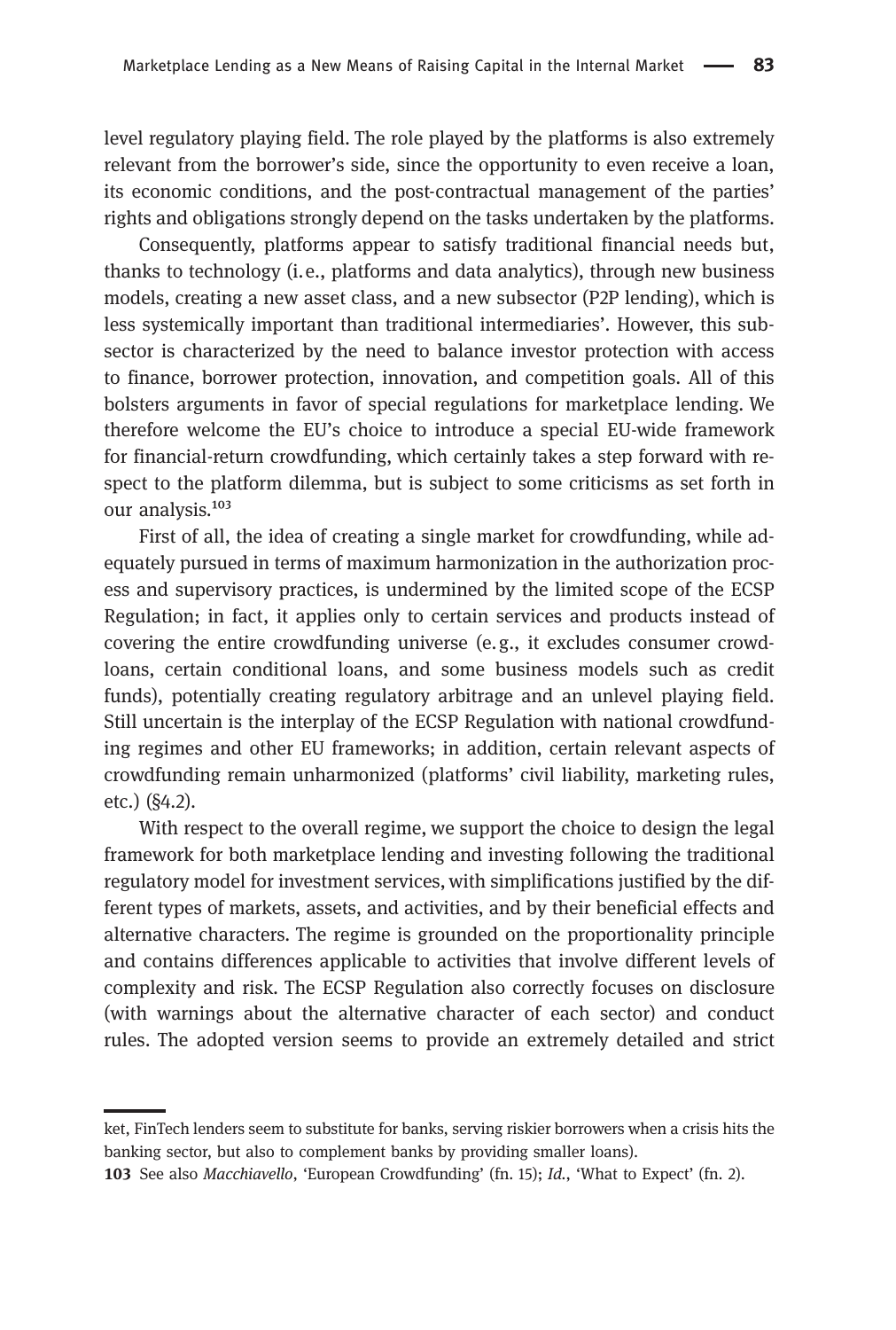framework from an organizational point of view, especially for marketplace lending platforms (although much will depend on the future ESMA/EBA RTSs and the application of the proportionality principle), with limited space given to innovative solutions and technology (e.g. RegTech solutions) (§§4.1 ss).

Looking at the specific choices made by the Regulation, it correctly addresses certain peculiar risks of crowdfunding intermediation. Investor protection has been increased in the adopted version, balanced with considerations of the needs of ECSPs and correctly focusing on unsophisticated investors. Disclosure duties are especially detailed and strict and envisage the provision of information about selection mechanisms, scoring, and past and actual performance – important and previously overlooked aspects of marketplace lending – but the KIIS as designed might not be effective in conveying the right information to all types of investors (§4.3.2). Client assets are protected under the general financial regulation framework (§4.3.3). Nonetheless, the strict approach towards the function of bulletin boards aimed at defending the monopoly of trading venues might result in a failure to adequately address investors' liquidity risk, despite some efforts in this regard, especially with respect to loans (§4.3.4).

Organizational and prudential requirements reflect a recent turn towards more attention being given to operational risk and the systemic relevance of nonbank intermediaries. Nonetheless, such requirements would appear to be rigid and particularly burdensome for certain marketplace lending business models in a way that does not seem to take into account the need for innovative and flexible models and the "alternative" character of the sector (§4.3.5). Conflicts of interest rules are also rigid and appear not to fit with the chosen "reintermediation" approach. For instance, more flexible rules prohibiting platforms' remuneration based exclusively on the volume of loans intermediated and instead incentivizing methods partially based on loan performance could have been considered. Furthermore, rules should have limited the risk that professional investors would appropriate to themselves the benefits of investments meant for non-sophisticated investors and taken advantage of co-investing for its related reductions in information asymmetries (§4.3.6).

Finally, adopting an investment perspective on crowd-loans should not cause us forget about the need to also introduce protective measures for crowd-borrowers, even when they are entrepreneurs, in line with the recent online intermediation Directive.

In conclusion, the approved version has distanced itself from the original Commission view of ECSPs as neutral intermediaries, "re-intermediating" through marketplace lending/investing. However, the exact borders of such intermediation, and consequently, the approved version's response to the platform dilemma, appear blurred. In fact, the adopted version has significantly increased